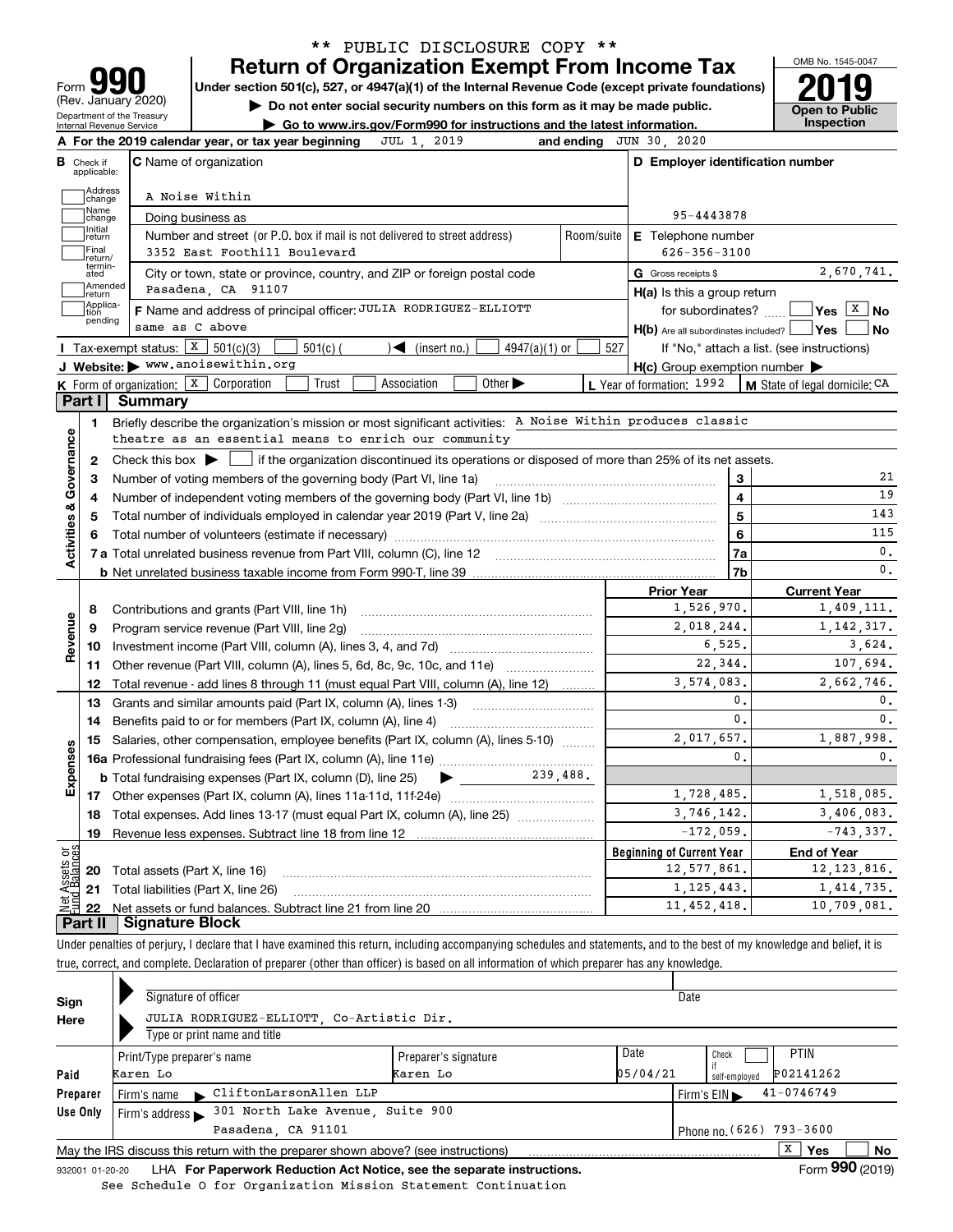|              | A Noise Within<br>Form 990 (2019)                                                                                                            | 95-4443878                     | Page 2                       |
|--------------|----------------------------------------------------------------------------------------------------------------------------------------------|--------------------------------|------------------------------|
|              | Part III Statement of Program Service Accomplishments                                                                                        |                                |                              |
|              |                                                                                                                                              |                                | X                            |
| 1            | Briefly describe the organization's mission:                                                                                                 |                                |                              |
|              | A Noise Within produces classic theatre as an essential means to                                                                             |                                |                              |
|              | enrich our community by embracing universal human experiences,                                                                               |                                |                              |
|              | expanding personal awareness and challenging individual perspectives.                                                                        |                                |                              |
| $\mathbf{2}$ | Did the organization undertake any significant program services during the year which were not listed on the                                 |                                |                              |
|              |                                                                                                                                              |                                | $\sqrt{Y}$ es $\boxed{X}$ No |
|              | If "Yes," describe these new services on Schedule O.                                                                                         |                                |                              |
| 3            | Did the organization cease conducting, or make significant changes in how it conducts, any program services?                                 |                                | $\sqrt{Y}$ es $X$ No         |
|              | If "Yes," describe these changes on Schedule O.                                                                                              |                                |                              |
| 4            | Describe the organization's program service accomplishments for each of its three largest program services, as measured by expenses.         |                                |                              |
|              | Section 501(c)(3) and 501(c)(4) organizations are required to report the amount of grants and allocations to others, the total expenses, and |                                |                              |
|              | revenue, if any, for each program service reported.                                                                                          |                                |                              |
| 4a           | $(\text{Code:})$ $(\text{Expenses $}$ $1,780,931.$ including grants of \$                                                                    | $($ Revenue \$ $\qquad \qquad$ | 916,968.                     |
|              | A Noise Within (ANW) is the only year-round classical repertory theatre                                                                      |                                |                              |
|              | in Southern California and one of only a handful in the nation. Each                                                                         |                                |                              |
|              | season. ANW presents over 150 performances of 7 classic plays, serving                                                                       |                                |                              |
|              | about 51,000 patrons (including 18,000 students and teachers). ANW has                                                                       |                                |                              |
|              | been recognized with dozens of awards by theatre, arts, and business                                                                         |                                |                              |
|              | organizations for the high quality of our productions,                                                                                       |                                |                              |
|              | entrepreneurialism, and contributions to the civic and cultural life of                                                                      |                                |                              |
|              | Pasadena and Los Angeles. Our history of achievement prompted the Los                                                                        |                                |                              |
|              | Angeles Times to declare ANW "an oasis for those who love classical                                                                          |                                |                              |
|              | theater."                                                                                                                                    |                                |                              |
|              |                                                                                                                                              |                                |                              |
|              |                                                                                                                                              |                                |                              |
| 4b           | 1,073,550. including grants of \$<br>(Code:<br>) (Expenses \$                                                                                | ) (Revenue \$                  | 207,986.                     |
|              | In a typical season, ANW's Education Program reaches 18,000 students                                                                         |                                |                              |
|              | and teachers from nearly 200 schools in 40+ school districts. The                                                                            |                                |                              |
|              | program consists of a thoughtfully designed suite of transformational                                                                        |                                |                              |
|              | theatre arts learning experiences, including:                                                                                                |                                |                              |
|              |                                                                                                                                              |                                |                              |
|              | STUDENT MATINEES & EVENING PERFORMANCES                                                                                                      |                                |                              |
|              | Weekday matinee performances for students feature the same professional                                                                      |                                |                              |
|              | cast as evening performances. Students enjoy a pre-show introduction.                                                                        |                                |                              |
|              | full-length production, and post-show discussion with the artists that                                                                       |                                |                              |
|              | is facilitated by our Director of Education.                                                                                                 |                                |                              |
|              | Continued at Schedule O.                                                                                                                     |                                |                              |
|              |                                                                                                                                              |                                |                              |
| 4c           | 16, 299. including grants of \$<br>) (Expenses \$<br>(Code:                                                                                  | ) (Revenue \$                  | 17,363.                      |
|              | Launched in February 2019, ANW's community-driven program, Noise Now,                                                                        |                                |                              |
|              | includes readings, adaptations, multi-genre performances, dance, art                                                                         |                                |                              |
|              | installations, and non-traditional theatre presented collaboratively                                                                         |                                |                              |
|              | with innovative organizations working in and around Los Angeles. During                                                                      |                                |                              |
|              | our first year of programming, events explored themes of mental health,                                                                      |                                |                              |
|              | cultural traditions, transgender and gender-non-conforming identities,                                                                       |                                |                              |
|              | and our own relationship to Native land. Over 2,000 audience members                                                                         |                                |                              |
|              | attended Noise Now performances that year, 36% of whom had never been                                                                        |                                |                              |
|              | to ANW.  Survey results indicate that Noise Now audiences included 22%                                                                       |                                |                              |
|              | more people of color, 12% more patrons under 30, and 16% more                                                                                |                                |                              |
|              | low-income patrons than ANW's subscriber season audiences.                                                                                   |                                |                              |
|              | Continued at Schedule O.                                                                                                                     |                                |                              |
| 4d           | Other program services (Describe on Schedule O.)                                                                                             |                                |                              |
|              | (Expenses \$<br>(Revenue \$<br>including grants of \$                                                                                        |                                |                              |
|              |                                                                                                                                              |                                |                              |
| 4е           | 2,870,780.<br>Total program service expenses                                                                                                 |                                |                              |

3 18320504 131839 006-001848-00 2019.05093 A NOISE WITHIN 006-0011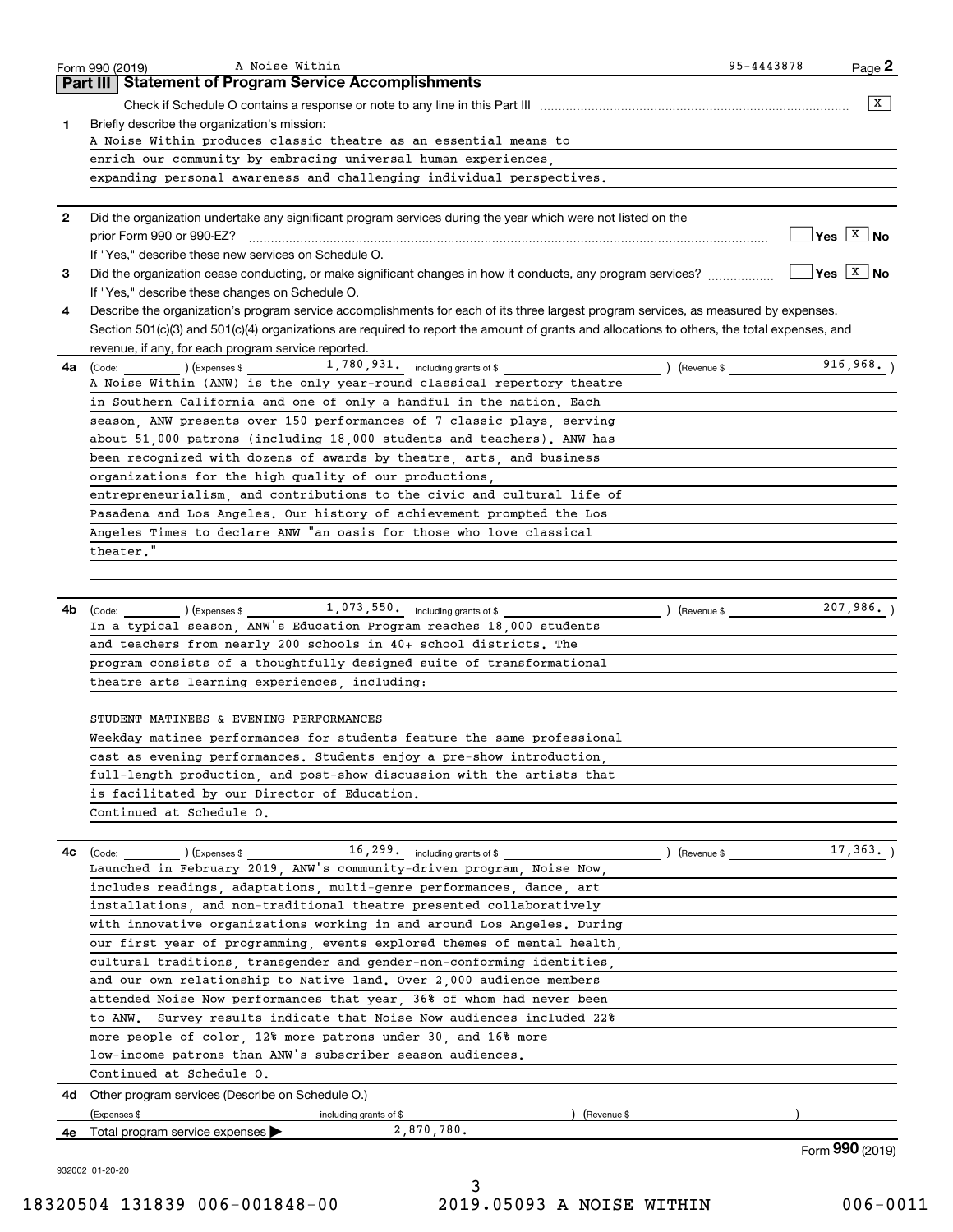|     | A Noise Within<br>95-4443878<br>Form 990 (2019)                                                                                                                                                                                                   |                 |     | Page $3$        |
|-----|---------------------------------------------------------------------------------------------------------------------------------------------------------------------------------------------------------------------------------------------------|-----------------|-----|-----------------|
|     | <b>Part IV   Checklist of Required Schedules</b>                                                                                                                                                                                                  |                 |     |                 |
|     |                                                                                                                                                                                                                                                   |                 | Yes | No              |
| 1   | Is the organization described in section $501(c)(3)$ or $4947(a)(1)$ (other than a private foundation)?                                                                                                                                           |                 |     |                 |
|     |                                                                                                                                                                                                                                                   | 1               | х   |                 |
| 2   |                                                                                                                                                                                                                                                   | $\mathbf{2}$    | х   |                 |
| 3   | Did the organization engage in direct or indirect political campaign activities on behalf of or in opposition to candidates for                                                                                                                   |                 |     |                 |
|     |                                                                                                                                                                                                                                                   | 3               |     | х               |
| 4   | Section 501(c)(3) organizations. Did the organization engage in lobbying activities, or have a section 501(h) election in effect                                                                                                                  |                 |     |                 |
|     |                                                                                                                                                                                                                                                   | 4               |     | х               |
| 5   | Is the organization a section 501(c)(4), 501(c)(5), or 501(c)(6) organization that receives membership dues, assessments, or                                                                                                                      |                 |     |                 |
|     |                                                                                                                                                                                                                                                   | 5               |     | х               |
| 6   | Did the organization maintain any donor advised funds or any similar funds or accounts for which donors have the right to                                                                                                                         |                 |     |                 |
|     | provide advice on the distribution or investment of amounts in such funds or accounts? If "Yes," complete Schedule D, Part I                                                                                                                      | 6               |     | х               |
| 7   | Did the organization receive or hold a conservation easement, including easements to preserve open space,                                                                                                                                         |                 |     |                 |
|     |                                                                                                                                                                                                                                                   | $\overline{7}$  |     | х               |
| 8   | Did the organization maintain collections of works of art, historical treasures, or other similar assets? If "Yes," complete                                                                                                                      |                 |     |                 |
|     |                                                                                                                                                                                                                                                   | 8               |     | x               |
| 9   | Did the organization report an amount in Part X, line 21, for escrow or custodial account liability, serve as a custodian for                                                                                                                     |                 |     |                 |
|     | amounts not listed in Part X; or provide credit counseling, debt management, credit repair, or debt negotiation services?                                                                                                                         |                 |     |                 |
|     |                                                                                                                                                                                                                                                   | 9               |     | х               |
| 10  | Did the organization, directly or through a related organization, hold assets in donor-restricted endowments                                                                                                                                      |                 |     |                 |
|     |                                                                                                                                                                                                                                                   | 10              |     | х               |
| 11  | If the organization's answer to any of the following questions is "Yes," then complete Schedule D, Parts VI, VII, VIII, IX, or X                                                                                                                  |                 |     |                 |
|     | as applicable.                                                                                                                                                                                                                                    |                 |     |                 |
|     | a Did the organization report an amount for land, buildings, and equipment in Part X, line 10? If "Yes," complete Schedule D,                                                                                                                     |                 |     |                 |
|     |                                                                                                                                                                                                                                                   | 11a             | х   |                 |
|     | <b>b</b> Did the organization report an amount for investments - other securities in Part X, line 12, that is 5% or more of its total                                                                                                             |                 |     |                 |
|     |                                                                                                                                                                                                                                                   | 11 <sub>b</sub> |     | х               |
|     | c Did the organization report an amount for investments - program related in Part X, line 13, that is 5% or more of its total                                                                                                                     |                 |     |                 |
|     |                                                                                                                                                                                                                                                   | 11c             |     | х               |
|     | d Did the organization report an amount for other assets in Part X, line 15, that is 5% or more of its total assets reported in                                                                                                                   |                 |     |                 |
|     |                                                                                                                                                                                                                                                   | 11d             |     | х               |
|     | e Did the organization report an amount for other liabilities in Part X, line 25? If "Yes," complete Schedule D, Part X                                                                                                                           | <b>11e</b>      | X   |                 |
|     |                                                                                                                                                                                                                                                   |                 |     |                 |
| f   | Did the organization's separate or consolidated financial statements for the tax year include a footnote that addresses                                                                                                                           | 11f             | x   |                 |
|     | the organization's liability for uncertain tax positions under FIN 48 (ASC 740)? If "Yes," complete Schedule D, Part X<br>12a Did the organization obtain separate, independent audited financial statements for the tax year? If "Yes," complete |                 |     |                 |
|     |                                                                                                                                                                                                                                                   |                 | X   |                 |
|     |                                                                                                                                                                                                                                                   | 12a             |     |                 |
|     | <b>b</b> Was the organization included in consolidated, independent audited financial statements for the tax year?                                                                                                                                |                 |     | х               |
|     | If "Yes," and if the organization answered "No" to line 12a, then completing Schedule D, Parts XI and XII is optional                                                                                                                             | 12 <sub>b</sub> |     | х               |
| 13  |                                                                                                                                                                                                                                                   | 13              |     | х               |
| 14a | Did the organization maintain an office, employees, or agents outside of the United States?                                                                                                                                                       | 14a             |     |                 |
| b   | Did the organization have aggregate revenues or expenses of more than \$10,000 from grantmaking, fundraising, business,                                                                                                                           |                 |     |                 |
|     | investment, and program service activities outside the United States, or aggregate foreign investments valued at \$100,000                                                                                                                        |                 |     | х               |
|     |                                                                                                                                                                                                                                                   | 14b             |     |                 |
| 15  | Did the organization report on Part IX, column (A), line 3, more than \$5,000 of grants or other assistance to or for any                                                                                                                         |                 |     |                 |
|     |                                                                                                                                                                                                                                                   | 15              |     | х               |
| 16  | Did the organization report on Part IX, column (A), line 3, more than \$5,000 of aggregate grants or other assistance to                                                                                                                          |                 |     |                 |
|     |                                                                                                                                                                                                                                                   | 16              |     | х               |
| 17  | Did the organization report a total of more than \$15,000 of expenses for professional fundraising services on Part IX,                                                                                                                           |                 |     |                 |
|     |                                                                                                                                                                                                                                                   | 17              |     | х               |
| 18  | Did the organization report more than \$15,000 total of fundraising event gross income and contributions on Part VIII, lines                                                                                                                      |                 |     |                 |
|     |                                                                                                                                                                                                                                                   | 18              | х   |                 |
| 19  | Did the organization report more than \$15,000 of gross income from gaming activities on Part VIII, line 9a? If "Yes."                                                                                                                            |                 |     |                 |
|     |                                                                                                                                                                                                                                                   | 19              |     | x               |
|     |                                                                                                                                                                                                                                                   | 20a             |     | х               |
|     | b If "Yes" to line 20a, did the organization attach a copy of its audited financial statements to this return?                                                                                                                                    | 20 <sub>b</sub> |     |                 |
| 21  | Did the organization report more than \$5,000 of grants or other assistance to any domestic organization or                                                                                                                                       |                 |     |                 |
|     |                                                                                                                                                                                                                                                   | 21              |     | х               |
|     | 932003 01-20-20                                                                                                                                                                                                                                   |                 |     | Form 990 (2019) |

Form 990 (2019) A Noise Within 2001 2019 and 2010 2019 2020 2031 2040 205-4443878

A Noise Within

932003 01-20-20

18320504 131839 006-001848-00 2019.05093 A NOISE WITHIN 006-0011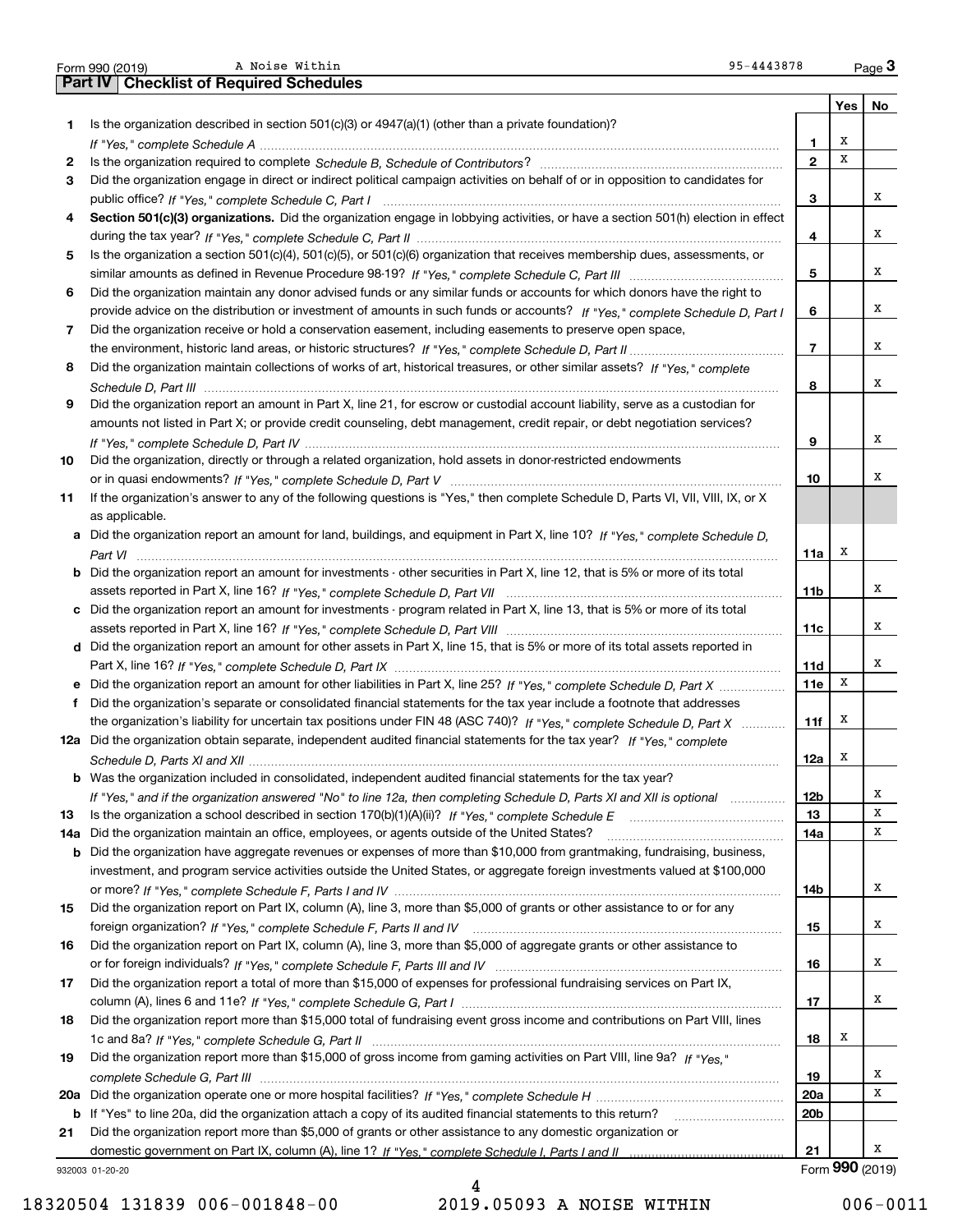|               | 95-4443878<br>A Noise Within<br>Form 990 (2019)                                                                              |            |     | Page 4          |
|---------------|------------------------------------------------------------------------------------------------------------------------------|------------|-----|-----------------|
|               | Part IV   Checklist of Required Schedules (continued)                                                                        |            |     |                 |
|               |                                                                                                                              |            | Yes | No              |
| 22            | Did the organization report more than \$5,000 of grants or other assistance to or for domestic individuals on                |            |     |                 |
|               |                                                                                                                              | 22         |     | x               |
| 23            | Did the organization answer "Yes" to Part VII, Section A, line 3, 4, or 5 about compensation of the organization's current   |            |     |                 |
|               | and former officers, directors, trustees, key employees, and highest compensated employees? If "Yes," complete               |            |     |                 |
|               |                                                                                                                              | 23         | Х   |                 |
|               | 24a Did the organization have a tax-exempt bond issue with an outstanding principal amount of more than \$100,000 as of the  |            |     |                 |
|               | last day of the year, that was issued after December 31, 2002? If "Yes," answer lines 24b through 24d and complete           |            |     |                 |
|               |                                                                                                                              | 24a        |     | x               |
|               |                                                                                                                              | 24b        |     |                 |
|               | c Did the organization maintain an escrow account other than a refunding escrow at any time during the year to defease       | 24c        |     |                 |
|               |                                                                                                                              | 24d        |     |                 |
|               | 25a Section 501(c)(3), 501(c)(4), and 501(c)(29) organizations. Did the organization engage in an excess benefit             |            |     |                 |
|               |                                                                                                                              | 25a        |     | x               |
|               | b Is the organization aware that it engaged in an excess benefit transaction with a disqualified person in a prior year, and |            |     |                 |
|               | that the transaction has not been reported on any of the organization's prior Forms 990 or 990-EZ? If "Yes," complete        |            |     |                 |
|               | Schedule L, Part I                                                                                                           | 25b        |     | Χ               |
| 26            | Did the organization report any amount on Part X, line 5 or 22, for receivables from or payables to any current              |            |     |                 |
|               | or former officer, director, trustee, key employee, creator or founder, substantial contributor, or 35%                      |            |     |                 |
|               | controlled entity or family member of any of these persons? If "Yes," complete Schedule L, Part II                           | 26         |     | Χ               |
| 27            | Did the organization provide a grant or other assistance to any current or former officer, director, trustee, key employee,  |            |     |                 |
|               | creator or founder, substantial contributor or employee thereof, a grant selection committee member, or to a 35% controlled  |            |     |                 |
|               | entity (including an employee thereof) or family member of any of these persons? If "Yes," complete Schedule L, Part III     | 27         |     | х               |
| 28            | Was the organization a party to a business transaction with one of the following parties (see Schedule L, Part IV            |            |     |                 |
|               | instructions, for applicable filing thresholds, conditions, and exceptions):                                                 |            |     |                 |
|               | a A current or former officer, director, trustee, key employee, creator or founder, or substantial contributor? If           |            |     |                 |
|               |                                                                                                                              | 28a        |     | Х               |
|               |                                                                                                                              | 28b        |     | x               |
|               | c A 35% controlled entity of one or more individuals and/or organizations described in lines 28a or 28b? If                  |            |     |                 |
|               |                                                                                                                              | 28c        |     | х               |
| 29            |                                                                                                                              | 29         | X   |                 |
| 30            | Did the organization receive contributions of art, historical treasures, or other similar assets, or qualified conservation  |            |     |                 |
|               |                                                                                                                              | 30         |     | х               |
| 31            | Did the organization liquidate, terminate, or dissolve and cease operations? If "Yes," complete Schedule N, Part I           | 31         |     | x               |
| 32            | Did the organization sell, exchange, dispose of, or transfer more than 25% of its net assets? If "Yes," complete             |            |     |                 |
|               |                                                                                                                              | 32         |     | Х               |
| 33            | Did the organization own 100% of an entity disregarded as separate from the organization under Regulations                   |            |     |                 |
|               |                                                                                                                              | 33         |     | х               |
| 34            | Was the organization related to any tax-exempt or taxable entity? If "Yes," complete Schedule R, Part II, III, or IV, and    |            |     |                 |
|               |                                                                                                                              | 34         |     | x<br>x          |
|               | 35a Did the organization have a controlled entity within the meaning of section 512(b)(13)?                                  | <b>35a</b> |     |                 |
|               | b If "Yes" to line 35a, did the organization receive any payment from or engage in any transaction with a controlled entity  |            |     |                 |
| 36            | Section 501(c)(3) organizations. Did the organization make any transfers to an exempt non-charitable related organization?   | 35b        |     |                 |
|               |                                                                                                                              |            |     | x               |
| 37            | Did the organization conduct more than 5% of its activities through an entity that is not a related organization             | 36         |     |                 |
|               |                                                                                                                              | 37         |     | x               |
| 38            | Did the organization complete Schedule O and provide explanations in Schedule O for Part VI, lines 11b and 19?               |            |     |                 |
|               | Note: All Form 990 filers are required to complete Schedule O                                                                | 38         | x   |                 |
| <b>Part V</b> | <b>Statements Regarding Other IRS Filings and Tax Compliance</b>                                                             |            |     |                 |
|               | Check if Schedule O contains a response or note to any line in this Part V                                                   |            |     |                 |
|               |                                                                                                                              |            | Yes | No              |
|               | 1a                                                                                                                           | 78         |     |                 |
| b             | Enter the number of Forms W-2G included in line 1a. Enter -0- if not applicable<br>1b                                        | 0          |     |                 |
|               | c Did the organization comply with backup withholding rules for reportable payments to vendors and reportable gaming         |            |     |                 |
|               | (gambling) winnings to prize winners?                                                                                        | 1c         |     |                 |
|               | 932004 01-20-20                                                                                                              |            |     | Form 990 (2019) |
|               | 5                                                                                                                            |            |     |                 |

A Noise Within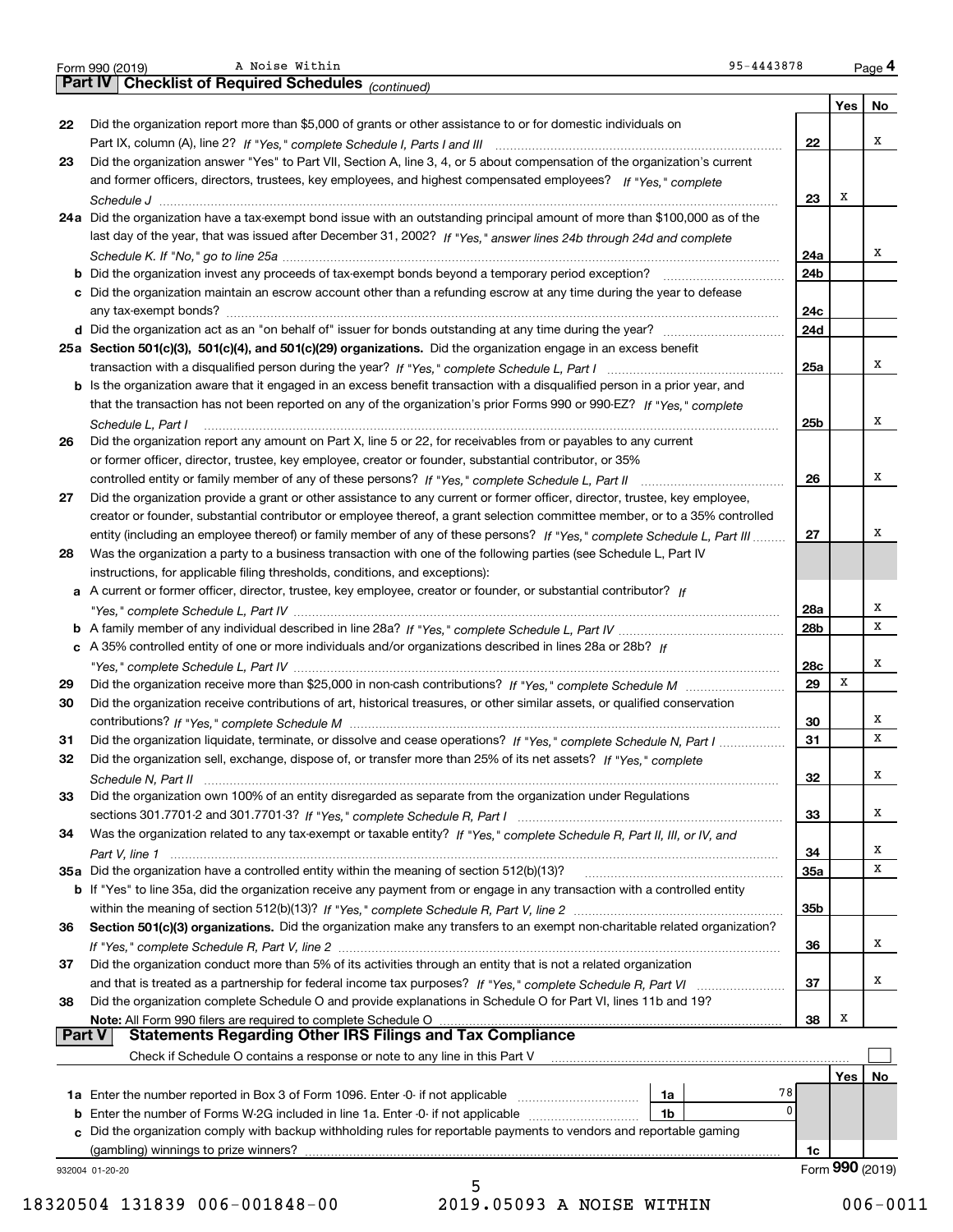|     | 95-4443878<br>A Noise Within<br>Form 990 (2019)                                                                                                 |     |     | Page 5 |  |  |  |  |  |  |  |  |
|-----|-------------------------------------------------------------------------------------------------------------------------------------------------|-----|-----|--------|--|--|--|--|--|--|--|--|
|     | Statements Regarding Other IRS Filings and Tax Compliance (continued)<br><b>Part V</b>                                                          |     |     |        |  |  |  |  |  |  |  |  |
|     |                                                                                                                                                 |     | Yes | No     |  |  |  |  |  |  |  |  |
|     | 2a Enter the number of employees reported on Form W-3, Transmittal of Wage and Tax Statements,                                                  |     |     |        |  |  |  |  |  |  |  |  |
|     | 143<br>filed for the calendar year ending with or within the year covered by this return<br>2a                                                  |     |     |        |  |  |  |  |  |  |  |  |
|     |                                                                                                                                                 |     |     |        |  |  |  |  |  |  |  |  |
|     |                                                                                                                                                 |     |     |        |  |  |  |  |  |  |  |  |
|     | 3a Did the organization have unrelated business gross income of \$1,000 or more during the year?                                                |     |     |        |  |  |  |  |  |  |  |  |
|     |                                                                                                                                                 |     |     |        |  |  |  |  |  |  |  |  |
|     | 4a At any time during the calendar year, did the organization have an interest in, or a signature or other authority over, a                    |     |     |        |  |  |  |  |  |  |  |  |
|     | financial account in a foreign country (such as a bank account, securities account, or other financial account)?                                |     |     |        |  |  |  |  |  |  |  |  |
|     | <b>b</b> If "Yes," enter the name of the foreign country $\triangleright$                                                                       |     |     |        |  |  |  |  |  |  |  |  |
|     | See instructions for filing requirements for FinCEN Form 114, Report of Foreign Bank and Financial Accounts (FBAR).                             |     |     |        |  |  |  |  |  |  |  |  |
|     | 5a Was the organization a party to a prohibited tax shelter transaction at any time during the tax year?                                        | 5a  |     | х      |  |  |  |  |  |  |  |  |
| b   |                                                                                                                                                 | 5b  |     | х      |  |  |  |  |  |  |  |  |
| c   |                                                                                                                                                 | 5c  |     |        |  |  |  |  |  |  |  |  |
|     | 6a Does the organization have annual gross receipts that are normally greater than \$100,000, and did the organization solicit                  |     |     |        |  |  |  |  |  |  |  |  |
|     | any contributions that were not tax deductible as charitable contributions?                                                                     | 6a  |     | х      |  |  |  |  |  |  |  |  |
|     | <b>b</b> If "Yes," did the organization include with every solicitation an express statement that such contributions or gifts                   |     |     |        |  |  |  |  |  |  |  |  |
|     | were not tax deductible?                                                                                                                        | 6b  |     |        |  |  |  |  |  |  |  |  |
| 7   | Organizations that may receive deductible contributions under section 170(c).                                                                   |     |     |        |  |  |  |  |  |  |  |  |
| a   | Did the organization receive a payment in excess of \$75 made partly as a contribution and partly for goods and services provided to the payor? | 7a  |     | х      |  |  |  |  |  |  |  |  |
|     | <b>b</b> If "Yes," did the organization notify the donor of the value of the goods or services provided?                                        | 7b  |     |        |  |  |  |  |  |  |  |  |
|     | c Did the organization sell, exchange, or otherwise dispose of tangible personal property for which it was required                             |     |     |        |  |  |  |  |  |  |  |  |
|     | to file Form 8282?                                                                                                                              | 7c  |     | х      |  |  |  |  |  |  |  |  |
|     | 7d                                                                                                                                              |     |     |        |  |  |  |  |  |  |  |  |
| е   | Did the organization receive any funds, directly or indirectly, to pay premiums on a personal benefit contract?                                 | 7e  |     | х      |  |  |  |  |  |  |  |  |
| f   | Did the organization, during the year, pay premiums, directly or indirectly, on a personal benefit contract?                                    | 7f  |     | х      |  |  |  |  |  |  |  |  |
| g   | If the organization received a contribution of qualified intellectual property, did the organization file Form 8899 as required?                | 7g  |     |        |  |  |  |  |  |  |  |  |
| h.  | If the organization received a contribution of cars, boats, airplanes, or other vehicles, did the organization file a Form 1098-C?              | 7h  |     |        |  |  |  |  |  |  |  |  |
| 8   | Sponsoring organizations maintaining donor advised funds. Did a donor advised fund maintained by the                                            |     |     |        |  |  |  |  |  |  |  |  |
|     | sponsoring organization have excess business holdings at any time during the year?                                                              | 8   |     |        |  |  |  |  |  |  |  |  |
| 9   | Sponsoring organizations maintaining donor advised funds.                                                                                       |     |     |        |  |  |  |  |  |  |  |  |
| a   | Did the sponsoring organization make any taxable distributions under section 4966?                                                              | 9a  |     |        |  |  |  |  |  |  |  |  |
| b   | Did the sponsoring organization make a distribution to a donor, donor advisor, or related person?                                               | 9b  |     |        |  |  |  |  |  |  |  |  |
| 10  | Section 501(c)(7) organizations. Enter:                                                                                                         |     |     |        |  |  |  |  |  |  |  |  |
|     | 10a                                                                                                                                             |     |     |        |  |  |  |  |  |  |  |  |
|     | 10 <sub>b</sub><br>Gross receipts, included on Form 990, Part VIII, line 12, for public use of club facilities                                  |     |     |        |  |  |  |  |  |  |  |  |
| 11  | Section 501(c)(12) organizations. Enter:                                                                                                        |     |     |        |  |  |  |  |  |  |  |  |
| a   | Gross income from members or shareholders<br>11a                                                                                                |     |     |        |  |  |  |  |  |  |  |  |
| b   | Gross income from other sources (Do not net amounts due or paid to other sources against                                                        |     |     |        |  |  |  |  |  |  |  |  |
|     | amounts due or received from them.)<br>11b                                                                                                      |     |     |        |  |  |  |  |  |  |  |  |
|     | 12a Section 4947(a)(1) non-exempt charitable trusts. Is the organization filing Form 990 in lieu of Form 1041?                                  | 12a |     |        |  |  |  |  |  |  |  |  |
|     | 12b<br><b>b</b> If "Yes," enter the amount of tax-exempt interest received or accrued during the year                                           |     |     |        |  |  |  |  |  |  |  |  |
| 13  | Section 501(c)(29) qualified nonprofit health insurance issuers.                                                                                |     |     |        |  |  |  |  |  |  |  |  |
| a   | Is the organization licensed to issue qualified health plans in more than one state?                                                            | 13а |     |        |  |  |  |  |  |  |  |  |
|     | Note: See the instructions for additional information the organization must report on Schedule O.                                               |     |     |        |  |  |  |  |  |  |  |  |
|     | <b>b</b> Enter the amount of reserves the organization is required to maintain by the states in which the                                       |     |     |        |  |  |  |  |  |  |  |  |
|     | 13b                                                                                                                                             |     |     |        |  |  |  |  |  |  |  |  |
|     | 13c                                                                                                                                             |     |     |        |  |  |  |  |  |  |  |  |
| 14a | Did the organization receive any payments for indoor tanning services during the tax year?                                                      | 14a |     | x      |  |  |  |  |  |  |  |  |
|     | <b>b</b> If "Yes," has it filed a Form 720 to report these payments? If "No," provide an explanation on Schedule O                              | 14b |     |        |  |  |  |  |  |  |  |  |
| 15  | Is the organization subject to the section 4960 tax on payment(s) of more than \$1,000,000 in remuneration or                                   |     |     |        |  |  |  |  |  |  |  |  |
|     |                                                                                                                                                 | 15  |     | x      |  |  |  |  |  |  |  |  |
|     | If "Yes," see instructions and file Form 4720, Schedule N.                                                                                      |     |     |        |  |  |  |  |  |  |  |  |
| 16  | Is the organization an educational institution subject to the section 4968 excise tax on net investment income?                                 | 16  |     | х      |  |  |  |  |  |  |  |  |
|     | If "Yes," complete Form 4720, Schedule O.                                                                                                       |     | ההה |        |  |  |  |  |  |  |  |  |

Form (2019) **990**

932005 01-20-20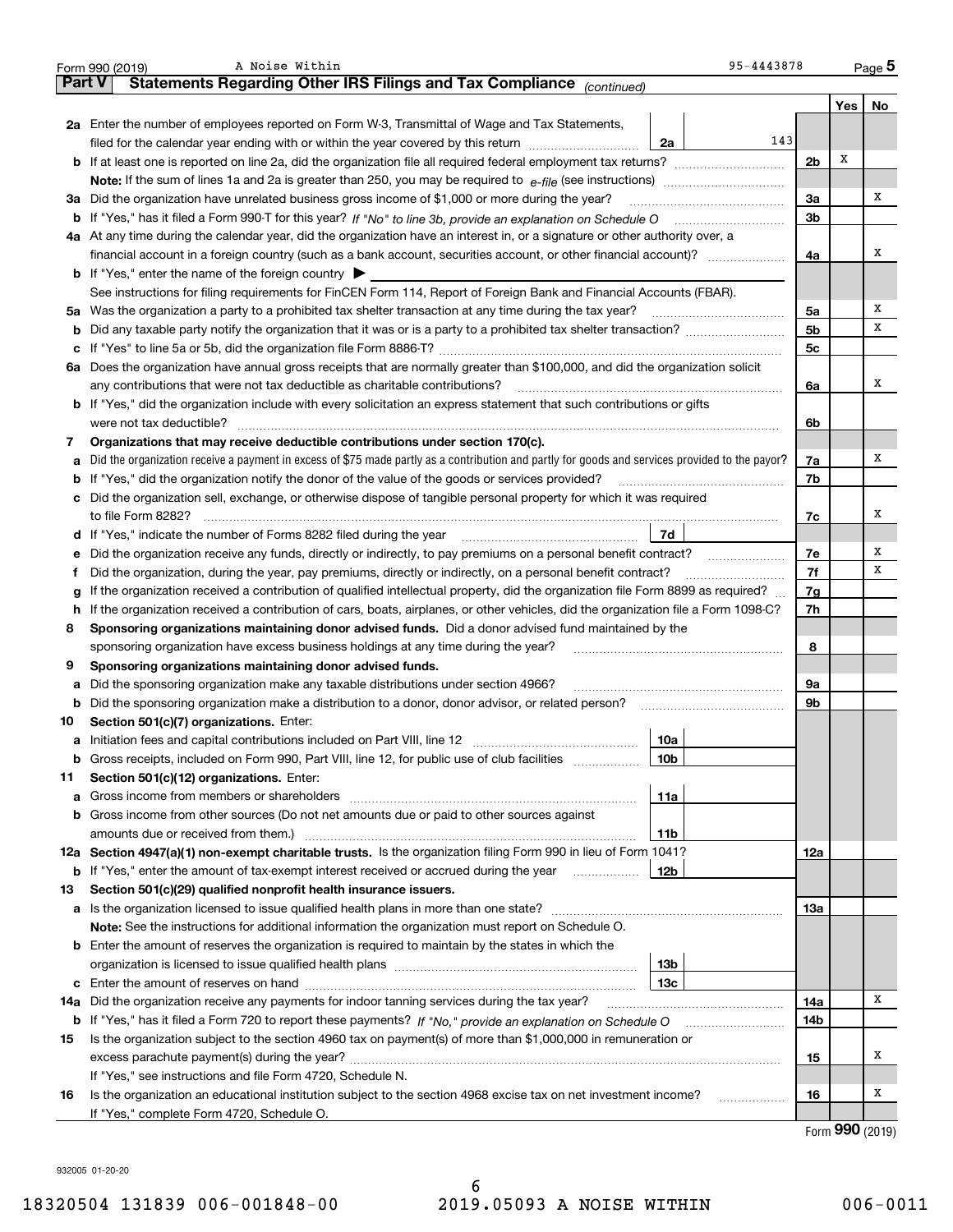|          | to line 8a, 8b, or 10b below, describe the circumstances, processes, or changes on Schedule O. See instructions.<br>Check if Schedule O contains a response or note to any line in this Part VI [11] [12] Check if Schedule O contains a response or note to any line in this Part VI |                         |             | X        |
|----------|---------------------------------------------------------------------------------------------------------------------------------------------------------------------------------------------------------------------------------------------------------------------------------------|-------------------------|-------------|----------|
|          | <b>Section A. Governing Body and Management</b>                                                                                                                                                                                                                                       |                         |             |          |
|          |                                                                                                                                                                                                                                                                                       |                         |             | Yes   No |
|          | <b>1a</b> Enter the number of voting members of the governing body at the end of the tax year <i>manumum</i><br>1a                                                                                                                                                                    | 21                      |             |          |
|          | If there are material differences in voting rights among members of the governing body, or if the governing                                                                                                                                                                           |                         |             |          |
|          | body delegated broad authority to an executive committee or similar committee, explain on Schedule O.                                                                                                                                                                                 |                         |             |          |
| b        | Enter the number of voting members included on line 1a, above, who are independent<br>1b                                                                                                                                                                                              | 19                      |             |          |
| 2        | Did any officer, director, trustee, or key employee have a family relationship or a business relationship with any other                                                                                                                                                              |                         |             |          |
|          | officer, director, trustee, or key employee?                                                                                                                                                                                                                                          | $\mathbf{2}$            | Х           |          |
| 3        | Did the organization delegate control over management duties customarily performed by or under the direct supervision                                                                                                                                                                 |                         |             |          |
|          | of officers, directors, trustees, or key employees to a management company or other person?                                                                                                                                                                                           | 3                       |             | х        |
| 4        | Did the organization make any significant changes to its governing documents since the prior Form 990 was filed?                                                                                                                                                                      | $\overline{\mathbf{4}}$ |             | х        |
| 5        |                                                                                                                                                                                                                                                                                       | 5                       |             | х        |
| 6        | Did the organization have members or stockholders?                                                                                                                                                                                                                                    | 6                       |             | x        |
| 7a       | Did the organization have members, stockholders, or other persons who had the power to elect or appoint one or                                                                                                                                                                        |                         |             |          |
|          |                                                                                                                                                                                                                                                                                       | 7a                      |             | x        |
|          | <b>b</b> Are any governance decisions of the organization reserved to (or subject to approval by) members, stockholders, or                                                                                                                                                           |                         |             |          |
|          | persons other than the governing body?                                                                                                                                                                                                                                                | 7b                      |             | Х        |
| 8        | Did the organization contemporaneously document the meetings held or written actions undertaken during the year by the following:                                                                                                                                                     |                         |             |          |
| а        |                                                                                                                                                                                                                                                                                       | 8а                      | х           |          |
|          | Each committee with authority to act on behalf of the governing body? [11] manufacture manufacture with authority to act on behalf of the governing body? [11] manufacture with authority of the state with an interval and th                                                        | 8b                      | X           |          |
| 9        | Is there any officer, director, trustee, or key employee listed in Part VII, Section A, who cannot be reached at the                                                                                                                                                                  |                         |             |          |
|          |                                                                                                                                                                                                                                                                                       | 9                       |             | х        |
|          | <b>Section B. Policies</b> (This Section B requests information about policies not required by the Internal Revenue Code.)                                                                                                                                                            |                         |             |          |
|          |                                                                                                                                                                                                                                                                                       |                         | Yes         | No       |
|          |                                                                                                                                                                                                                                                                                       | 10a                     |             | х        |
|          | <b>b</b> If "Yes," did the organization have written policies and procedures governing the activities of such chapters, affiliates,                                                                                                                                                   |                         |             |          |
|          |                                                                                                                                                                                                                                                                                       | 10 <sub>b</sub>         |             |          |
|          | 11a Has the organization provided a complete copy of this Form 990 to all members of its governing body before filing the form?                                                                                                                                                       | 11a                     | х           |          |
|          | <b>b</b> Describe in Schedule O the process, if any, used by the organization to review this Form 990.                                                                                                                                                                                |                         |             |          |
|          |                                                                                                                                                                                                                                                                                       | 12a                     | x           |          |
|          | Were officers, directors, or trustees, and key employees required to disclose annually interests that could give rise to conflicts?                                                                                                                                                   | 12 <sub>b</sub>         | x           |          |
|          | c Did the organization regularly and consistently monitor and enforce compliance with the policy? If "Yes," describe                                                                                                                                                                  |                         |             |          |
|          | in Schedule O how this was done manufactured and continuum control of the state of the state of the state of t                                                                                                                                                                        | 12c                     | x           |          |
| 13       | Did the organization have a written whistleblower policy?                                                                                                                                                                                                                             | 13                      | $\mathbf X$ |          |
| 14       |                                                                                                                                                                                                                                                                                       | 14                      |             | х        |
|          | Did the process for determining compensation of the following persons include a review and approval by independent                                                                                                                                                                    |                         |             |          |
| 15       |                                                                                                                                                                                                                                                                                       |                         |             |          |
|          | persons, comparability data, and contemporaneous substantiation of the deliberation and decision?                                                                                                                                                                                     |                         |             |          |
| а        | The organization's CEO, Executive Director, or top management official manufactured content content of the organization's CEO, Executive Director, or top management official manufactured content of the original manufacture                                                        | 15a                     | х           |          |
|          | b Other officers or key employees of the organization manufactured content to the original content of the organization manufactured content of the organization manufactured content of the organization manufactured content                                                         | 15 <sub>b</sub>         | X           |          |
|          | If "Yes" to line 15a or 15b, describe the process in Schedule O (see instructions).                                                                                                                                                                                                   |                         |             |          |
|          | 16a Did the organization invest in, contribute assets to, or participate in a joint venture or similar arrangement with a                                                                                                                                                             |                         |             |          |
|          | taxable entity during the year?                                                                                                                                                                                                                                                       | 16a                     |             | х        |
|          | b If "Yes," did the organization follow a written policy or procedure requiring the organization to evaluate its participation                                                                                                                                                        |                         |             |          |
|          | in joint venture arrangements under applicable federal tax law, and take steps to safeguard the organization's                                                                                                                                                                        |                         |             |          |
|          | exempt status with respect to such arrangements?                                                                                                                                                                                                                                      | 16b                     |             |          |
|          | <b>Section C. Disclosure</b>                                                                                                                                                                                                                                                          |                         |             |          |
|          | List the states with which a copy of this Form 990 is required to be filed $\blacktriangleright^{\mathsf{CA}}$                                                                                                                                                                        |                         |             |          |
| 17<br>18 | Section 6104 requires an organization to make its Forms 1023 (1024 or 1024-A, if applicable), 990, and 990-T (Section 501(c)(3)s only) available                                                                                                                                      |                         |             |          |
|          | for public inspection. Indicate how you made these available. Check all that apply.                                                                                                                                                                                                   |                         |             |          |
|          | X   Another's website<br>$X$ Upon request<br>X   Own website<br>Other (explain on Schedule O)                                                                                                                                                                                         |                         |             |          |
| 19       | Describe on Schedule O whether (and if so, how) the organization made its governing documents, conflict of interest policy, and financial                                                                                                                                             |                         |             |          |
|          | statements available to the public during the tax year.                                                                                                                                                                                                                               |                         |             |          |
| 20       | State the name, address, and telephone number of the person who possesses the organization's books and records                                                                                                                                                                        |                         |             |          |
|          | Michael Bateman - $626 - 356 - 3100$<br>91107<br>3352 E FOOTHILL BLVD, PASADENA, CA                                                                                                                                                                                                   |                         |             |          |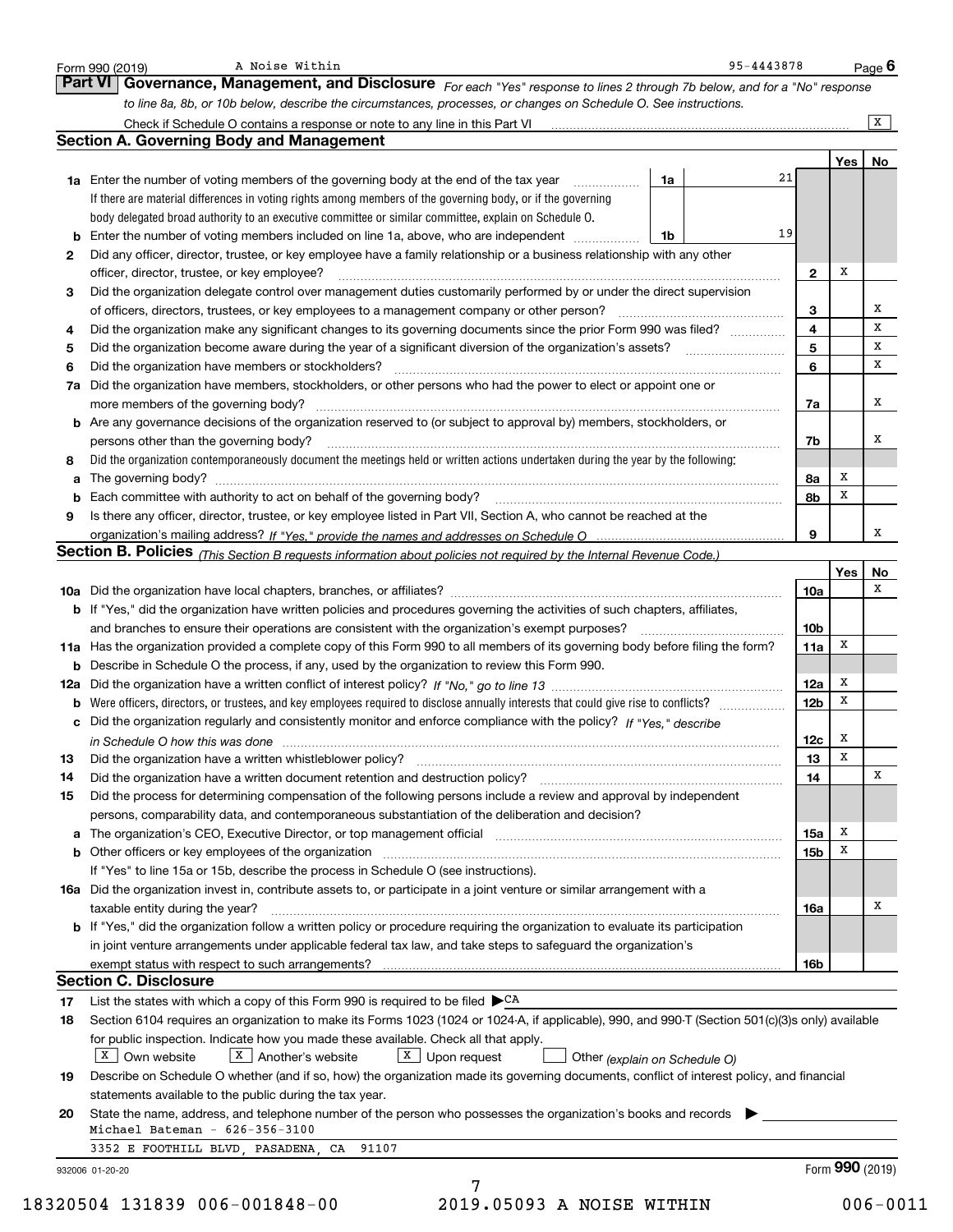| Form 990 (2019)                                                                            | A Noise Within                                                                  | 95-4443878<br>Page                                                                                                                                         |  |  |  |  |  |  |  |
|--------------------------------------------------------------------------------------------|---------------------------------------------------------------------------------|------------------------------------------------------------------------------------------------------------------------------------------------------------|--|--|--|--|--|--|--|
| Part VII Compensation of Officers, Directors, Trustees, Key Employees, Highest Compensated |                                                                                 |                                                                                                                                                            |  |  |  |  |  |  |  |
| <b>Employees, and Independent Contractors</b>                                              |                                                                                 |                                                                                                                                                            |  |  |  |  |  |  |  |
|                                                                                            | Check if Schedule O contains a response or note to any line in this Part VII    |                                                                                                                                                            |  |  |  |  |  |  |  |
| Section A.                                                                                 | Officers, Directors, Trustees, Key Employees, and Highest Compensated Employees |                                                                                                                                                            |  |  |  |  |  |  |  |
|                                                                                            |                                                                                 | 1a Complete this table for all persons required to be listed. Report compensation for the calendar year ending with or within the organization's tax year. |  |  |  |  |  |  |  |

A Noise Within 95-4443878

**•** List all of the organization's current officers, directors, trustees (whether individuals or organizations), regardless of amount of compensation. Enter -0- in columns (D), (E), and (F) if no compensation was paid.

 $\bullet$  List all of the organization's  $\,$ current key employees, if any. See instructions for definition of "key employee."

**•** List the organization's five current highest compensated employees (other than an officer, director, trustee, or key employee) who received reportable compensation (Box 5 of Form W-2 and/or Box 7 of Form 1099-MISC) of more than \$100,000 from the organization and any related organizations.

**•** List all of the organization's former officers, key employees, and highest compensated employees who received more than \$100,000 of reportable compensation from the organization and any related organizations.

**former directors or trustees**  ¥ List all of the organization's that received, in the capacity as a former director or trustee of the organization, more than \$10,000 of reportable compensation from the organization and any related organizations.

See instructions for the order in which to list the persons above.

Check this box if neither the organization nor any related organization compensated any current officer, director, or trustee.  $\mathcal{L}^{\text{max}}$ 

| (A)                            | (B)                                                                          |                               |                                                                                                 | (C)     |              |                                  |        | (D)                                            | (E)                                              | (F)                                                                               |
|--------------------------------|------------------------------------------------------------------------------|-------------------------------|-------------------------------------------------------------------------------------------------|---------|--------------|----------------------------------|--------|------------------------------------------------|--------------------------------------------------|-----------------------------------------------------------------------------------|
| Name and title                 | Average<br>hours per                                                         |                               | (do not check more than one<br>box, unless person is both an<br>officer and a director/trustee) |         | Position     |                                  |        | Reportable<br>compensation                     | Reportable<br>compensation                       | Estimated<br>amount of                                                            |
|                                | week<br>(list any<br>hours for<br>related<br>organizations<br>below<br>line) | ndividual trustee or director | nstitutional trustee                                                                            | Officer | Key employee | Highest compensated<br> employee | Former | from<br>the<br>organization<br>(W-2/1099-MISC) | from related<br>organizations<br>(W-2/1099-MISC) | other<br>compensation<br>from the<br>organization<br>and related<br>organizations |
| Julia Rodriguez-Elliott<br>(1) | 40.00                                                                        |                               |                                                                                                 |         |              |                                  |        |                                                |                                                  |                                                                                   |
| CO-ARTISTIC DIRECTOR           |                                                                              | X                             |                                                                                                 | X       |              |                                  |        | 191,582.                                       | 0.                                               | 28,781.                                                                           |
| Geoff Elliott<br>(2)           | 40.00                                                                        |                               |                                                                                                 |         |              |                                  |        |                                                |                                                  |                                                                                   |
| CO-ARTISTIC DIRECTOR           |                                                                              | x                             |                                                                                                 | X       |              |                                  |        | 175,731.                                       | $\mathbf{0}$ .                                   | 22, 112.                                                                          |
| Michael Bateman<br>(3)         | 40.00                                                                        |                               |                                                                                                 |         |              |                                  |        |                                                |                                                  |                                                                                   |
| MANAGING DIRECTOR              |                                                                              |                               |                                                                                                 | X       |              |                                  |        | 91,204,                                        | $\mathbf{0}$ .                                   | 6,158.                                                                            |
| William Kennedy<br>(4)         | 1,00                                                                         |                               |                                                                                                 |         |              |                                  |        |                                                |                                                  |                                                                                   |
| PRESIDENT                      |                                                                              | x                             |                                                                                                 | X       |              |                                  |        | $\mathbf{0}$ .                                 | $\mathbf{0}$ .                                   | 0.                                                                                |
| (5) Margaret Sedenquist        | 1.00                                                                         |                               |                                                                                                 |         |              |                                  |        |                                                |                                                  |                                                                                   |
| VICE PRESIDENT                 |                                                                              | X                             |                                                                                                 | X       |              |                                  |        | 0.                                             | $\mathbf{0}$ .                                   | $\mathbf 0$ .                                                                     |
| Chris Burt<br>(6)              | 1.00                                                                         |                               |                                                                                                 |         |              |                                  |        |                                                |                                                  |                                                                                   |
| TREASURER                      |                                                                              | x                             |                                                                                                 | X       |              |                                  |        | $\mathbf{0}$ .                                 | $\mathbf{0}$ .                                   | $\mathbf 0$ .                                                                     |
| Jeanie Kay<br>(7)              | 1,00                                                                         |                               |                                                                                                 |         |              |                                  |        |                                                |                                                  |                                                                                   |
| <b>SECRETARY</b>               |                                                                              | x                             |                                                                                                 | X       |              |                                  |        | $\mathbf{0}$ .                                 | $\mathbf{0}$ .                                   | 0.                                                                                |
| Molly Bachmann<br>(8)          | 1,00                                                                         |                               |                                                                                                 |         |              |                                  |        |                                                |                                                  |                                                                                   |
| <b>DIRECTOR</b>                |                                                                              | x                             |                                                                                                 |         |              |                                  |        | 0.                                             | $\mathbf{0}$ .                                   | 0.                                                                                |
| William Bogaard<br>(9)         | 1.00                                                                         |                               |                                                                                                 |         |              |                                  |        |                                                |                                                  |                                                                                   |
| <b>DIRECTOR</b>                |                                                                              | x                             |                                                                                                 |         |              |                                  |        | 0.                                             | $\mathbf{0}$ .                                   | 0.                                                                                |
| (10) Julie Daniels             | 1.00                                                                         |                               |                                                                                                 |         |              |                                  |        |                                                |                                                  |                                                                                   |
| <b>DIRECTOR</b>                |                                                                              | x                             |                                                                                                 |         |              |                                  |        | $\mathbf{0}$ .                                 | $\mathbf{0}$ .                                   | $\mathsf{0}\,.$                                                                   |
| (11) Patrick Garcia            | 1.00                                                                         |                               |                                                                                                 |         |              |                                  |        |                                                |                                                  |                                                                                   |
| <b>DIRECTOR</b>                |                                                                              | x                             |                                                                                                 |         |              |                                  |        | 0.                                             | $\mathbf{0}$ .                                   | $\mathbf 0$ .                                                                     |
| (12) Armando Gonzalez          | 1.00                                                                         |                               |                                                                                                 |         |              |                                  |        |                                                |                                                  |                                                                                   |
| <b>DIRECTOR</b>                |                                                                              | X                             |                                                                                                 |         |              |                                  |        | 0.                                             | $\mathbf{0}$ .                                   | $\mathbf 0$ .                                                                     |
| (13) Diane Grohulski           | 1.00                                                                         |                               |                                                                                                 |         |              |                                  |        |                                                |                                                  |                                                                                   |
| <b>DIRECTOR</b>                |                                                                              | X                             |                                                                                                 |         |              |                                  |        | 0.                                             | $\mathbf{0}$ .                                   | $\mathbf 0$ .                                                                     |
| (14) David Holtz               | 1.00                                                                         |                               |                                                                                                 |         |              |                                  |        |                                                |                                                  |                                                                                   |
| <b>DIRECTOR</b>                |                                                                              | x                             |                                                                                                 |         |              |                                  |        | $\mathbf{0}$ .                                 | $\mathbf{0}$ .                                   | 0.                                                                                |
| (15) Robert Israel             | 1.00                                                                         |                               |                                                                                                 |         |              |                                  |        |                                                |                                                  |                                                                                   |
| <b>DIRECTOR</b>                |                                                                              | x                             |                                                                                                 |         |              |                                  |        | 0.                                             | $\mathbf{0}$ .                                   | 0.                                                                                |
| (16) Jay Lesiger               | 1.00                                                                         |                               |                                                                                                 |         |              |                                  |        |                                                |                                                  |                                                                                   |
| <b>DIRECTOR</b>                |                                                                              | X                             |                                                                                                 |         |              |                                  |        | 0.                                             | $\mathbf{0}$ .                                   | $\mathsf{0}\,.$                                                                   |
| (17) Julie Markowitz           | 1.00                                                                         |                               |                                                                                                 |         |              |                                  |        |                                                |                                                  |                                                                                   |
| <b>DIRECTOR</b>                |                                                                              | X                             |                                                                                                 |         |              |                                  |        | $\mathbf{0}$ .                                 | 0.                                               | 0.                                                                                |

8

932007 01-20-20

Form (2019) **990**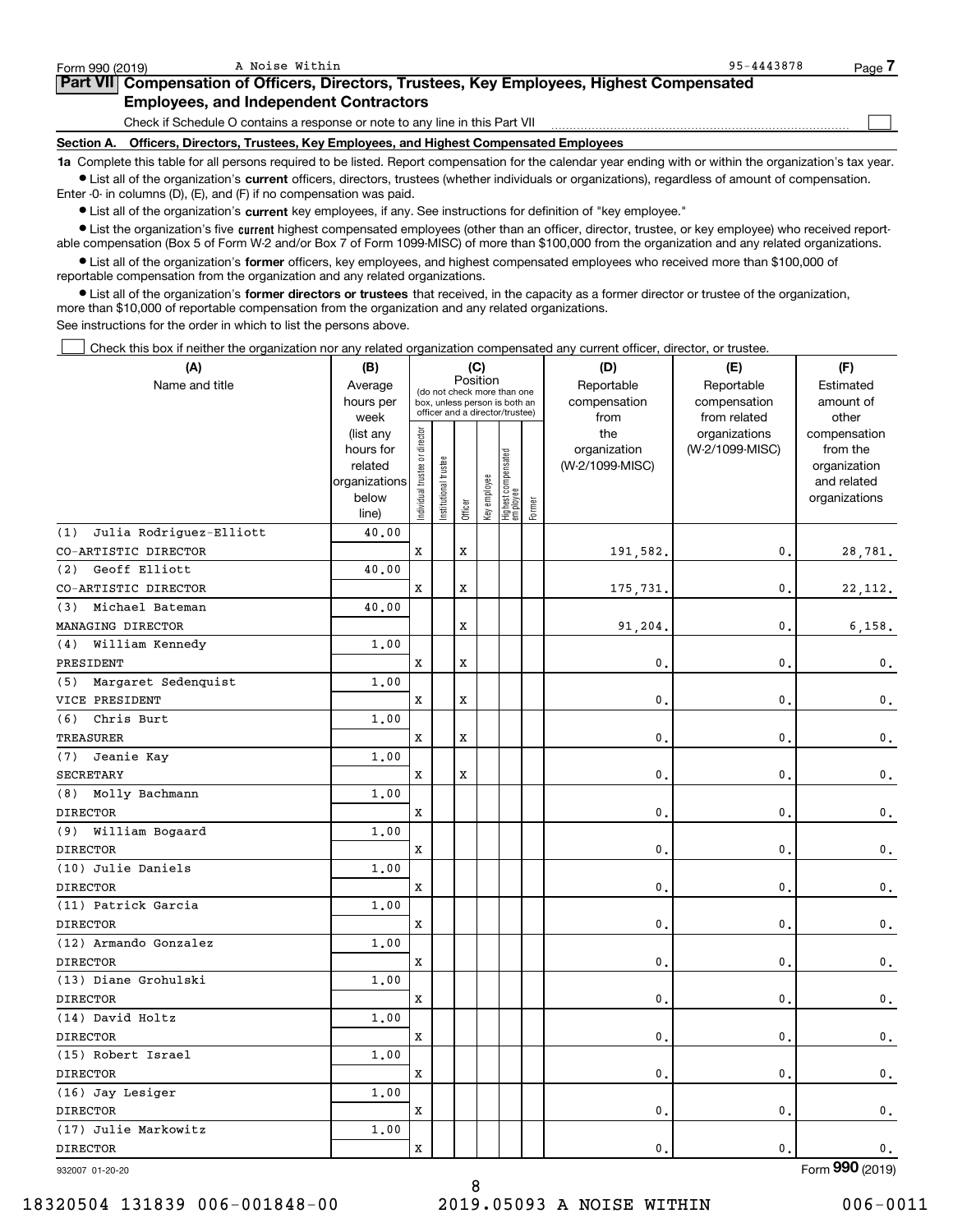| A Noise Within<br>Form 990 (2019)                                                                                                               |                                                    |                                |                                 |         |              |                                  |        |                         | 95-4443878      |    |              |               | Page 8         |
|-------------------------------------------------------------------------------------------------------------------------------------------------|----------------------------------------------------|--------------------------------|---------------------------------|---------|--------------|----------------------------------|--------|-------------------------|-----------------|----|--------------|---------------|----------------|
| <b>Part VII</b><br>Section A. Officers, Directors, Trustees, Key Employees, and Highest Compensated Employees (continued)                       |                                                    |                                |                                 |         |              |                                  |        |                         |                 |    |              |               |                |
| (A)                                                                                                                                             |                                                    |                                | (C)                             |         |              |                                  | (D)    | (E)                     |                 |    | (F)          |               |                |
| Name and title                                                                                                                                  | Position<br>Average<br>(do not check more than one |                                |                                 |         |              |                                  |        | Reportable              | Reportable      |    |              | Estimated     |                |
|                                                                                                                                                 | hours per                                          |                                | box, unless person is both an   |         |              |                                  |        | compensation            | compensation    |    |              | amount of     |                |
|                                                                                                                                                 | week                                               |                                | officer and a director/trustee) |         |              |                                  |        | from                    | from related    |    |              | other         |                |
|                                                                                                                                                 | (list any                                          |                                |                                 |         |              |                                  |        | the                     | organizations   |    |              | compensation  |                |
|                                                                                                                                                 | hours for                                          |                                |                                 |         |              |                                  |        | organization            | (W-2/1099-MISC) |    |              | from the      |                |
|                                                                                                                                                 | related                                            |                                |                                 |         |              |                                  |        | (W-2/1099-MISC)         |                 |    |              | organization  |                |
|                                                                                                                                                 | organizations                                      |                                |                                 |         |              |                                  |        |                         |                 |    |              | and related   |                |
|                                                                                                                                                 | below                                              | Individual trustee or director | Institutional trustee           |         | Key employee |                                  |        |                         |                 |    |              | organizations |                |
|                                                                                                                                                 | line)                                              |                                |                                 | Officer |              | Highest compensated<br> employee | Former |                         |                 |    |              |               |                |
| (18) Terri Murray                                                                                                                               | 1,00                                               |                                |                                 |         |              |                                  |        |                         |                 |    |              |               |                |
| <b>DIRECTOR</b>                                                                                                                                 |                                                    | x                              |                                 |         |              |                                  |        | 0.                      |                 | 0. |              |               | $\mathbf{0}$ . |
| (19) Cynthia Nunes                                                                                                                              | 1,00                                               |                                |                                 |         |              |                                  |        |                         |                 |    |              |               |                |
| <b>DIRECTOR</b>                                                                                                                                 |                                                    | x                              |                                 |         |              |                                  |        | 0.                      |                 | 0. |              |               | 0.             |
| (20) Richard Roberts                                                                                                                            | 1,00                                               |                                |                                 |         |              |                                  |        |                         |                 |    |              |               |                |
| <b>DIRECTOR</b>                                                                                                                                 |                                                    | x                              |                                 |         |              |                                  |        | 0.                      |                 | 0. |              |               | 0.             |
|                                                                                                                                                 |                                                    |                                |                                 |         |              |                                  |        |                         |                 |    |              |               |                |
| (21) Gail Samuel                                                                                                                                | 1,00                                               |                                |                                 |         |              |                                  |        |                         |                 |    |              |               |                |
| <b>DIRECTOR</b>                                                                                                                                 |                                                    | x                              |                                 |         |              |                                  |        | 0.                      |                 | 0. |              |               | 0.             |
| (22) Liz Trussell                                                                                                                               | 1,00                                               |                                |                                 |         |              |                                  |        |                         |                 |    |              |               |                |
| <b>DIRECTOR</b>                                                                                                                                 |                                                    | x                              |                                 |         |              |                                  |        | 0.                      |                 | 0. |              |               | 0.             |
|                                                                                                                                                 |                                                    |                                |                                 |         |              |                                  |        |                         |                 |    |              |               |                |
|                                                                                                                                                 |                                                    |                                |                                 |         |              |                                  |        |                         |                 |    |              |               |                |
|                                                                                                                                                 |                                                    |                                |                                 |         |              |                                  |        |                         |                 |    |              |               |                |
|                                                                                                                                                 |                                                    |                                |                                 |         |              |                                  |        |                         |                 |    |              |               |                |
|                                                                                                                                                 |                                                    |                                |                                 |         |              |                                  |        |                         |                 |    |              |               |                |
|                                                                                                                                                 |                                                    |                                |                                 |         |              |                                  |        |                         |                 |    |              |               |                |
|                                                                                                                                                 |                                                    |                                |                                 |         |              |                                  |        |                         |                 |    |              |               |                |
|                                                                                                                                                 |                                                    |                                |                                 |         |              |                                  |        |                         |                 |    |              |               |                |
|                                                                                                                                                 |                                                    |                                |                                 |         |              |                                  |        |                         |                 |    |              |               |                |
|                                                                                                                                                 |                                                    |                                |                                 |         |              |                                  |        | 458,517.                |                 | 0. |              |               | 57,051.        |
| c Total from continuation sheets to Part VII, Section A <b>manual</b> Testion Section 3                                                         |                                                    |                                |                                 |         |              |                                  |        | $\mathbf 0$ .           |                 | 0. |              |               | $\mathbf{0}$ . |
|                                                                                                                                                 |                                                    |                                |                                 |         |              |                                  |        | 458,517.                |                 | 0. |              |               | 57,051.        |
| Total number of individuals (including but not limited to those listed above) who received more than \$100,000 of reportable<br>2               |                                                    |                                |                                 |         |              |                                  |        |                         |                 |    |              |               |                |
| compensation from the organization $\blacktriangleright$                                                                                        |                                                    |                                |                                 |         |              |                                  |        |                         |                 |    |              |               | $\overline{a}$ |
|                                                                                                                                                 |                                                    |                                |                                 |         |              |                                  |        |                         |                 |    |              | Yes           | No             |
| 3<br>Did the organization list any former officer, director, trustee, key employee, or highest compensated employee on                          |                                                    |                                |                                 |         |              |                                  |        |                         |                 |    |              |               |                |
|                                                                                                                                                 |                                                    |                                |                                 |         |              |                                  |        |                         |                 |    | 3            |               | х              |
| line 1a? If "Yes," complete Schedule J for such individual manufactured contained and the 1a? If "Yes," complete Schedule J for such individual |                                                    |                                |                                 |         |              |                                  |        |                         |                 |    |              |               |                |
| For any individual listed on line 1a, is the sum of reportable compensation and other compensation from the organization                        |                                                    |                                |                                 |         |              |                                  |        |                         |                 |    |              |               |                |
|                                                                                                                                                 |                                                    |                                |                                 |         |              |                                  |        |                         |                 |    | 4            | х             |                |
| Did any person listed on line 1a receive or accrue compensation from any unrelated organization or individual for services<br>5                 |                                                    |                                |                                 |         |              |                                  |        |                         |                 |    |              |               |                |
|                                                                                                                                                 |                                                    |                                |                                 |         |              |                                  |        |                         |                 |    | 5            |               | х              |
| <b>Section B. Independent Contractors</b>                                                                                                       |                                                    |                                |                                 |         |              |                                  |        |                         |                 |    |              |               |                |
| Complete this table for your five highest compensated independent contractors that received more than \$100,000 of compensation from<br>1       |                                                    |                                |                                 |         |              |                                  |        |                         |                 |    |              |               |                |
| the organization. Report compensation for the calendar year ending with or within the organization's tax year.                                  |                                                    |                                |                                 |         |              |                                  |        |                         |                 |    |              |               |                |
| (A)                                                                                                                                             |                                                    |                                |                                 |         |              |                                  |        | (B)                     |                 |    | (C)          |               |                |
| Name and business address                                                                                                                       |                                                    | NONE                           |                                 |         |              |                                  |        | Description of services |                 |    | Compensation |               |                |
|                                                                                                                                                 |                                                    |                                |                                 |         |              |                                  |        |                         |                 |    |              |               |                |
|                                                                                                                                                 |                                                    |                                |                                 |         |              |                                  |        |                         |                 |    |              |               |                |
|                                                                                                                                                 |                                                    |                                |                                 |         |              |                                  |        |                         |                 |    |              |               |                |
|                                                                                                                                                 |                                                    |                                |                                 |         |              |                                  |        |                         |                 |    |              |               |                |
|                                                                                                                                                 |                                                    |                                |                                 |         |              |                                  |        |                         |                 |    |              |               |                |
|                                                                                                                                                 |                                                    |                                |                                 |         |              |                                  |        |                         |                 |    |              |               |                |
|                                                                                                                                                 |                                                    |                                |                                 |         |              |                                  |        |                         |                 |    |              |               |                |
|                                                                                                                                                 |                                                    |                                |                                 |         |              |                                  |        |                         |                 |    |              |               |                |
|                                                                                                                                                 |                                                    |                                |                                 |         |              |                                  |        |                         |                 |    |              |               |                |
|                                                                                                                                                 |                                                    |                                |                                 |         |              |                                  |        |                         |                 |    |              |               |                |
|                                                                                                                                                 |                                                    |                                |                                 |         |              |                                  |        |                         |                 |    |              |               |                |
| Total number of independent contractors (including but not limited to those listed above) who received more than<br>2                           |                                                    |                                |                                 |         |              |                                  |        |                         |                 |    |              |               |                |
| \$100,000 of compensation from the organization                                                                                                 |                                                    |                                |                                 |         |              | 0                                |        |                         |                 |    |              |               |                |

932008 01-20-20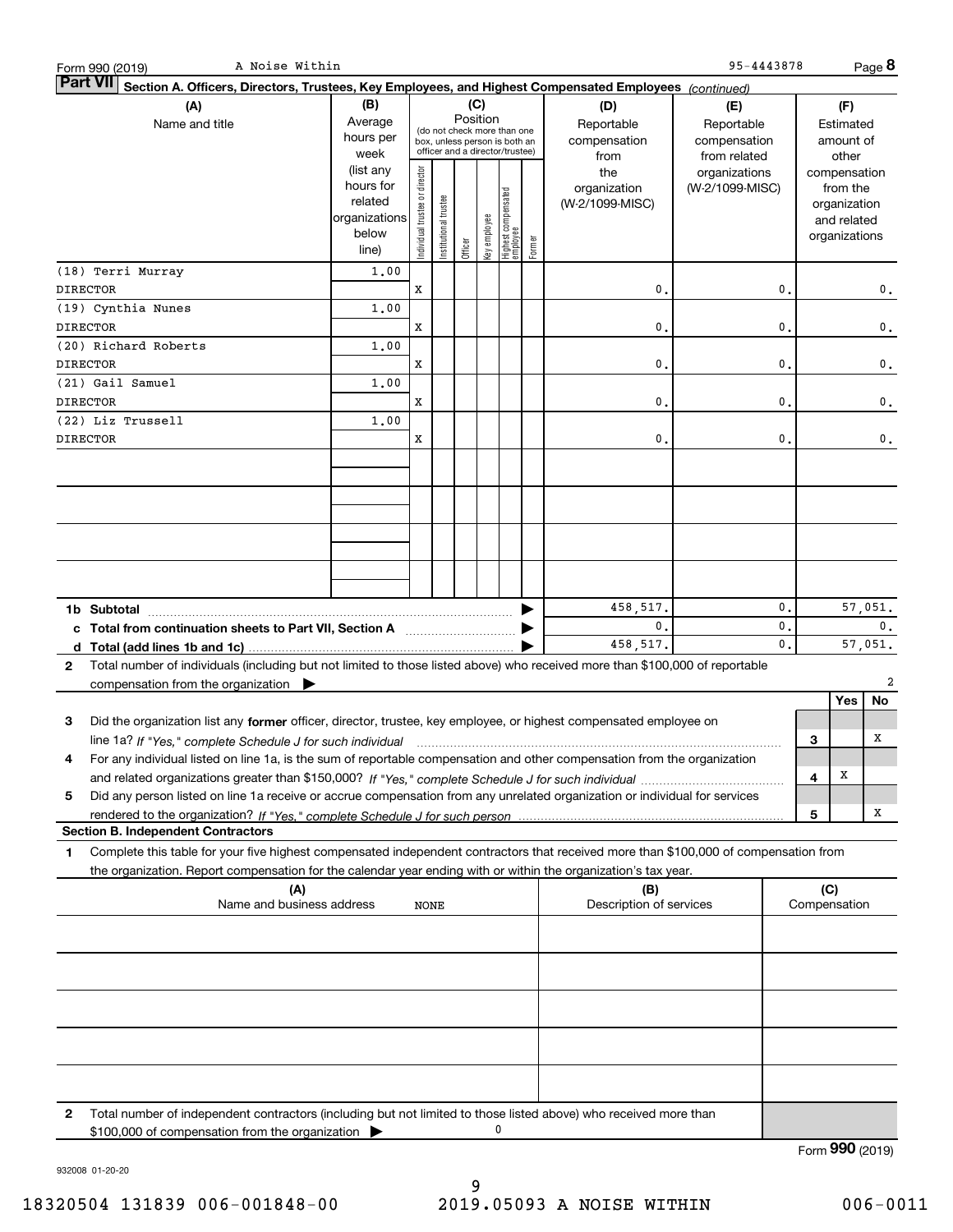|                                                           |                  | A Noise Within<br>Form 990 (2019)                                                  |                      |                      |                                              | 95-4443878                                      | Page 9                                                          |
|-----------------------------------------------------------|------------------|------------------------------------------------------------------------------------|----------------------|----------------------|----------------------------------------------|-------------------------------------------------|-----------------------------------------------------------------|
|                                                           | <b>Part VIII</b> | <b>Statement of Revenue</b>                                                        |                      |                      |                                              |                                                 |                                                                 |
|                                                           |                  | Check if Schedule O contains a response or note to any line in this Part VIII      |                      |                      |                                              |                                                 |                                                                 |
|                                                           |                  |                                                                                    |                      | (A)<br>Total revenue | (B)<br>Related or exempt<br>function revenue | $\overline{C}$<br>Unrelated<br>business revenue | (D)<br>Revenue excluded<br>from tax under<br>sections 512 - 514 |
|                                                           |                  | 1a<br>1 a Federated campaigns                                                      |                      |                      |                                              |                                                 |                                                                 |
|                                                           |                  | 1 <sub>b</sub><br><b>b</b> Membership dues<br>$\ldots \ldots \ldots \ldots \ldots$ |                      |                      |                                              |                                                 |                                                                 |
|                                                           |                  | 1 <sub>c</sub><br>c Fundraising events                                             | 105,782.             |                      |                                              |                                                 |                                                                 |
|                                                           |                  | 1 <sub>d</sub><br>d Related organizations                                          |                      |                      |                                              |                                                 |                                                                 |
|                                                           |                  | 1e<br>e Government grants (contributions)                                          | 67,050.              |                      |                                              |                                                 |                                                                 |
|                                                           |                  | f All other contributions, gifts, grants, and                                      |                      |                      |                                              |                                                 |                                                                 |
|                                                           |                  | similar amounts not included above<br>1f                                           | 1,236,279.           |                      |                                              |                                                 |                                                                 |
| Contributions, Gifts, Grants<br>and Other Similar Amounts | g                | $1g$ \$<br>Noncash contributions included in lines 1a-1f                           | 70,604.              |                      |                                              |                                                 |                                                                 |
|                                                           |                  |                                                                                    |                      | 1,409,111.           |                                              |                                                 |                                                                 |
|                                                           |                  |                                                                                    | <b>Business Code</b> |                      |                                              |                                                 |                                                                 |
|                                                           | 2a               | Ticket Sales                                                                       | 711110               | 1,052,920.           | 1,052,920.                                   |                                                 |                                                                 |
|                                                           | b                | Educational Programs                                                               | 611710               | 63,986.              | 63,986.                                      |                                                 |                                                                 |
| Program Service<br>Revenue                                | C                | Concession Sales                                                                   | 711110               | 25,411.              | 25,411.                                      |                                                 |                                                                 |
|                                                           | d                | the contract of the contract of the contract of the contract of the contract of    |                      |                      |                                              |                                                 |                                                                 |
|                                                           | е                |                                                                                    |                      |                      |                                              |                                                 |                                                                 |
|                                                           | f                | All other program service revenue                                                  |                      |                      |                                              |                                                 |                                                                 |
|                                                           | g                |                                                                                    |                      | 1, 142, 317.         |                                              |                                                 |                                                                 |
|                                                           | 3                | Investment income (including dividends, interest, and                              |                      |                      |                                              |                                                 |                                                                 |
|                                                           |                  |                                                                                    | ▶                    | 3,624.               |                                              |                                                 | 3,624.                                                          |
|                                                           | 4                | Income from investment of tax-exempt bond proceeds                                 |                      |                      |                                              |                                                 |                                                                 |
|                                                           | 5                |                                                                                    |                      |                      |                                              |                                                 |                                                                 |
|                                                           |                  | (i) Real                                                                           | (ii) Personal        |                      |                                              |                                                 |                                                                 |
|                                                           |                  | 13,925.<br>6a<br>6 a Gross rents                                                   |                      |                      |                                              |                                                 |                                                                 |
|                                                           |                  | 6 <sub>b</sub><br><b>b</b> Less: rental expenses                                   | $\mathfrak o$ .      |                      |                                              |                                                 |                                                                 |
|                                                           | c                | 13,925.<br>Rental income or (loss)<br>6c                                           |                      |                      |                                              |                                                 |                                                                 |
|                                                           |                  | d Net rental income or (loss)                                                      |                      | 13,925.              |                                              |                                                 | 13,925.                                                         |
|                                                           |                  | (i) Securities<br>7 a Gross amount from sales of                                   | (ii) Other           |                      |                                              |                                                 |                                                                 |
|                                                           |                  | assets other than inventory<br>7a                                                  |                      |                      |                                              |                                                 |                                                                 |
|                                                           |                  | <b>b</b> Less: cost or other basis                                                 |                      |                      |                                              |                                                 |                                                                 |
|                                                           |                  | 7 <sub>b</sub><br>and sales expenses                                               |                      |                      |                                              |                                                 |                                                                 |
| evenue                                                    |                  | 7c<br>c Gain or (loss)                                                             |                      |                      |                                              |                                                 |                                                                 |
|                                                           |                  |                                                                                    |                      |                      |                                              |                                                 |                                                                 |
| Other <sub>R</sub>                                        |                  | 8 a Gross income from fundraising events (not                                      |                      |                      |                                              |                                                 |                                                                 |
|                                                           |                  | including $$$ 105, 782. of                                                         |                      |                      |                                              |                                                 |                                                                 |
|                                                           |                  | contributions reported on line 1c). See                                            |                      |                      |                                              |                                                 |                                                                 |
|                                                           |                  |                                                                                    | 61,020.<br>  8a      |                      |                                              |                                                 |                                                                 |
|                                                           |                  |                                                                                    | 7,995.<br>8b         |                      |                                              |                                                 |                                                                 |
|                                                           |                  | c Net income or (loss) from fundraising events                                     | ▶                    | 53,025.              |                                              |                                                 | 53,025.                                                         |
|                                                           |                  | 9 a Gross income from gaming activities. See                                       |                      |                      |                                              |                                                 |                                                                 |
|                                                           |                  |                                                                                    | 9a                   |                      |                                              |                                                 |                                                                 |
|                                                           |                  |                                                                                    | 9 <sub>b</sub>       |                      |                                              |                                                 |                                                                 |
|                                                           |                  | c Net income or (loss) from gaming activities                                      |                      |                      |                                              |                                                 |                                                                 |
|                                                           |                  | 10 a Gross sales of inventory, less returns                                        |                      |                      |                                              |                                                 |                                                                 |
|                                                           |                  |                                                                                    | 10a                  |                      |                                              |                                                 |                                                                 |
|                                                           |                  | <b>b</b> Less: cost of goods sold                                                  | 10b                  |                      |                                              |                                                 |                                                                 |
|                                                           |                  | c Net income or (loss) from sales of inventory                                     |                      |                      |                                              |                                                 |                                                                 |
|                                                           |                  |                                                                                    | <b>Business Code</b> |                      |                                              |                                                 |                                                                 |
| Miscellaneous<br>Revenue                                  |                  | 11 a Other Income                                                                  | 900099               | 40,744.              |                                              |                                                 | 40,744.                                                         |
|                                                           | b                |                                                                                    |                      |                      |                                              |                                                 |                                                                 |
|                                                           | c                |                                                                                    |                      |                      |                                              |                                                 |                                                                 |
|                                                           |                  |                                                                                    |                      |                      |                                              |                                                 |                                                                 |
|                                                           |                  |                                                                                    | ▶                    | 40,744.              |                                              |                                                 |                                                                 |
|                                                           | 12               |                                                                                    |                      | 2,662,746.           | 1, 142, 317.                                 | 0.                                              | 111, 318.                                                       |
|                                                           | 932009 01-20-20  |                                                                                    |                      |                      |                                              |                                                 | Form 990 (2019)                                                 |

932009 01-20-20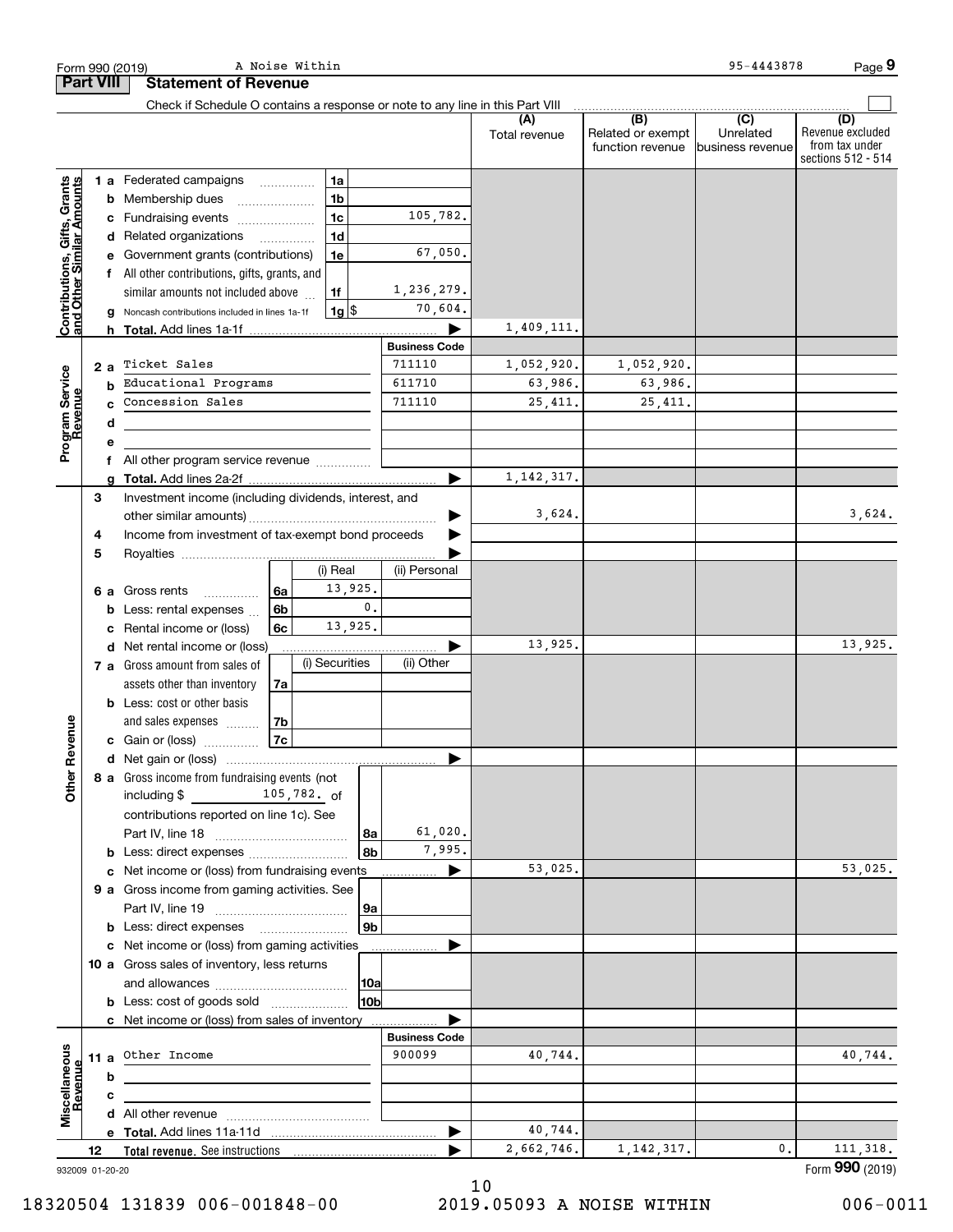Form 990 (2019) A Noise Within 35-4443878 A Noise Within

*Section 501(c)(3) and 501(c)(4) organizations must complete all columns. All other organizations must complete column (A).*

|              | Do not include amounts reported on lines 6b,<br>7b, 8b, 9b, and 10b of Part VIII.                                                                                                                          | (A)<br>Total expenses | (B)<br>Program service<br>expenses | $\overline{C}$<br>Management and<br>general expenses | (D)<br>Fundraising<br>expenses |
|--------------|------------------------------------------------------------------------------------------------------------------------------------------------------------------------------------------------------------|-----------------------|------------------------------------|------------------------------------------------------|--------------------------------|
| 1.           | Grants and other assistance to domestic organizations                                                                                                                                                      |                       |                                    |                                                      |                                |
|              | and domestic governments. See Part IV, line 21                                                                                                                                                             |                       |                                    |                                                      |                                |
| $\mathbf{2}$ | Grants and other assistance to domestic                                                                                                                                                                    |                       |                                    |                                                      |                                |
|              | individuals. See Part IV, line 22                                                                                                                                                                          |                       |                                    |                                                      |                                |
| 3            | Grants and other assistance to foreign                                                                                                                                                                     |                       |                                    |                                                      |                                |
|              | organizations, foreign governments, and foreign                                                                                                                                                            |                       |                                    |                                                      |                                |
|              | individuals. See Part IV, lines 15 and 16                                                                                                                                                                  |                       |                                    |                                                      |                                |
| 4            | Benefits paid to or for members                                                                                                                                                                            |                       |                                    |                                                      |                                |
| 5            | Compensation of current officers, directors,                                                                                                                                                               |                       |                                    |                                                      |                                |
|              | trustees, and key employees                                                                                                                                                                                | 504,905.              | 406,686.                           | 68,201.                                              | 30,018.                        |
| 6            | Compensation not included above to disqualified                                                                                                                                                            |                       |                                    |                                                      |                                |
|              | persons (as defined under section $4958(f)(1)$ ) and                                                                                                                                                       |                       |                                    |                                                      |                                |
|              | persons described in section 4958(c)(3)(B)                                                                                                                                                                 |                       |                                    |                                                      |                                |
| 7            |                                                                                                                                                                                                            | 1,130,736.            | 898,285.                           | 82,320.                                              | 150,131.                       |
| 8            | Pension plan accruals and contributions (include                                                                                                                                                           |                       |                                    |                                                      |                                |
|              | section 401(k) and 403(b) employer contributions)                                                                                                                                                          | 56,022.               | 53,066.                            | 1,478.                                               | 1,478.                         |
| 9            |                                                                                                                                                                                                            | 49,363.               | 38,983.                            | 5,731.                                               | 4,649.                         |
| 10           |                                                                                                                                                                                                            | 146,972.              | 121.189.                           | 9,550.                                               | 16,233.                        |
| 11           | Fees for services (nonemployees):                                                                                                                                                                          |                       |                                    |                                                      |                                |
| a            |                                                                                                                                                                                                            |                       |                                    |                                                      |                                |
| b            |                                                                                                                                                                                                            |                       |                                    |                                                      |                                |
| c            |                                                                                                                                                                                                            | 18,000.               |                                    | 18,000.                                              |                                |
| d            |                                                                                                                                                                                                            |                       |                                    |                                                      |                                |
| e            | Professional fundraising services. See Part IV, line 17                                                                                                                                                    |                       |                                    |                                                      |                                |
| f            | Investment management fees                                                                                                                                                                                 |                       |                                    |                                                      |                                |
| g            | Other. (If line 11g amount exceeds 10% of line 25,                                                                                                                                                         |                       |                                    |                                                      |                                |
|              | column (A) amount, list line 11g expenses on Sch O.)                                                                                                                                                       | 16,742.               | 6,068.                             | 674.                                                 | 10,000.                        |
| 12           |                                                                                                                                                                                                            | 284,186.              | 272,323.                           | 404.                                                 | 11,459.                        |
| 13           |                                                                                                                                                                                                            | 67,327.               | 25,590.                            | 35, 134.                                             | 6,603.                         |
| 14           |                                                                                                                                                                                                            | 25,616.               | 23,054.                            | 2,562.                                               |                                |
| 15           |                                                                                                                                                                                                            | 53,349.               | 53, 349.                           |                                                      |                                |
| 16           |                                                                                                                                                                                                            | 100,862.              | 90,776.                            | 10,086.                                              |                                |
| 17           | Travel                                                                                                                                                                                                     |                       |                                    |                                                      |                                |
| 18           | Payments of travel or entertainment expenses                                                                                                                                                               |                       |                                    |                                                      |                                |
|              | for any federal, state, or local public officials                                                                                                                                                          |                       |                                    |                                                      |                                |
| 19           | Conferences, conventions, and meetings                                                                                                                                                                     | 17,168.               |                                    | 1,717.                                               |                                |
| 20           | Interest                                                                                                                                                                                                   |                       | 15,451.                            |                                                      |                                |
| 21           |                                                                                                                                                                                                            | 359,579.              | 323,621.                           | 35,958.                                              |                                |
| 22           | Depreciation, depletion, and amortization                                                                                                                                                                  | 99,067.               | 89,160.                            | 9,907.                                               |                                |
| 23           | Insurance                                                                                                                                                                                                  |                       |                                    |                                                      |                                |
| 24           | Other expenses. Itemize expenses not covered<br>above (List miscellaneous expenses on line 24e. If<br>line 24e amount exceeds 10% of line 25, column (A)<br>amount, list line 24e expenses on Schedule 0.) |                       |                                    |                                                      |                                |
| a            | Artistic and Technical                                                                                                                                                                                     | 142,014.              | 141,854.                           | 80.                                                  | 80.                            |
| b            | Production Supplies                                                                                                                                                                                        | 142,005.              | 142,005.                           | 0.                                                   | 0.                             |
| C            | Bank Charges                                                                                                                                                                                               | 88,367.               | 70,693.                            | 8,837.                                               | 8,837.                         |
| d            | Repairs and Maintenance                                                                                                                                                                                    | 51,763.               | 46,587.                            | 5,176.                                               |                                |
| е            | All other expenses                                                                                                                                                                                         | 52,040.               | 52,040.                            |                                                      |                                |
| 25           | Total functional expenses. Add lines 1 through 24e                                                                                                                                                         | 3,406,083.            | 2,870,780.                         | 295,815.                                             | 239,488.                       |
| 26           | Joint costs. Complete this line only if the organization                                                                                                                                                   |                       |                                    |                                                      |                                |
|              | reported in column (B) joint costs from a combined                                                                                                                                                         |                       |                                    |                                                      |                                |
|              | educational campaign and fundraising solicitation.                                                                                                                                                         |                       |                                    |                                                      |                                |
|              | Check here $\blacktriangleright$<br>if following SOP 98-2 (ASC 958-720)                                                                                                                                    |                       |                                    |                                                      |                                |

932010 01-20-20

Form (2019) **990**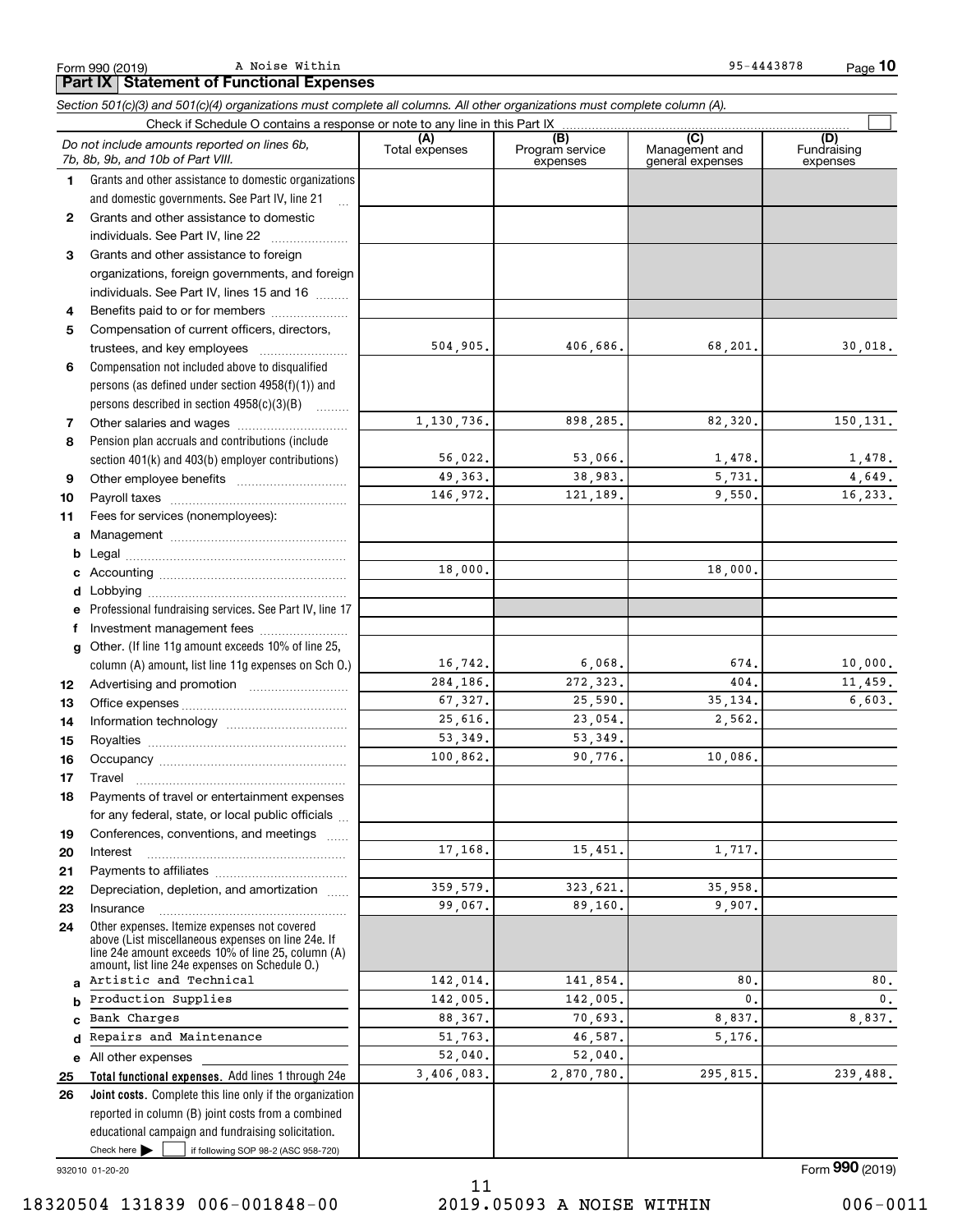|                   | З        |                                                                                            |                 |               | 386,743.      | 3                        | 40,152.       |
|-------------------|----------|--------------------------------------------------------------------------------------------|-----------------|---------------|---------------|--------------------------|---------------|
|                   | 4        | Accounts receivable, net                                                                   |                 |               | 13,059.       | 4                        | 48,194.       |
|                   | 5        | Loans and other receivables from any current or former officer, director,                  |                 |               |               |                          |               |
|                   |          | trustee, key employee, creator or founder, substantial contributor, or 35%                 |                 |               |               |                          |               |
|                   |          | controlled entity or family member of any of these persons                                 |                 |               |               | 5                        |               |
|                   | 6        | Loans and other receivables from other disqualified persons (as defined                    |                 |               |               |                          |               |
|                   |          | under section $4958(f)(1)$ , and persons described in section $4958(c)(3)(B)$              |                 | 1.1.1.1.1     |               | 6                        |               |
|                   | 7        |                                                                                            |                 |               |               | $\overline{\phantom{a}}$ |               |
| Assets            | 8        |                                                                                            |                 |               |               | 8                        |               |
|                   | 9        | Prepaid expenses and deferred charges                                                      |                 |               | 125,855.      | 9                        | 53,937.       |
|                   |          | <b>10a</b> Land, buildings, and equipment: cost or other                                   |                 |               |               |                          |               |
|                   |          | basis. Complete Part VI of Schedule D  10a   10a   13, 501, 705.                           |                 |               |               |                          |               |
|                   |          | <b>b</b> Less: accumulated depreciation<br>. 1                                             | 10 <sub>b</sub> | 2,776,410.    | 11,033,647.   | 10 <sub>c</sub>          | 10,725,295.   |
|                   | 11       |                                                                                            |                 |               |               | 11                       |               |
|                   | 12       |                                                                                            |                 |               |               | 12                       |               |
|                   | 13       | Investments - program-related. See Part IV, line 11                                        |                 |               |               | 13                       |               |
|                   | 14       |                                                                                            |                 |               |               | 14                       |               |
|                   | 15       |                                                                                            |                 |               | 289,788.      | 15                       | 231,625.      |
|                   | 16       |                                                                                            |                 |               | 12,577,861.   | 16                       | 12, 123, 816. |
|                   | 17       |                                                                                            |                 | 81,674.       | 17            | 74,019.                  |               |
|                   | 18       |                                                                                            |                 |               | 18            |                          |               |
|                   | 19       |                                                                                            |                 | 399,831.      | 19            | 383,210.                 |               |
|                   | 20       |                                                                                            |                 |               | 20            |                          |               |
|                   | 21       | Escrow or custodial account liability. Complete Part IV of Schedule D                      | .               |               | 21            |                          |               |
|                   | 22       | Loans and other payables to any current or former officer, director,                       |                 |               |               |                          |               |
| Liabilities       |          | trustee, key employee, creator or founder, substantial contributor, or 35%                 |                 |               |               |                          |               |
|                   |          | controlled entity or family member of any of these persons                                 |                 |               | 22            |                          |               |
|                   | 23       | Secured mortgages and notes payable to unrelated third parties                             |                 | .             | 354,150.      | 23                       | 316,481.      |
|                   | 24       |                                                                                            |                 |               | 24            | 409, 400.                |               |
|                   | 25       | Other liabilities (including federal income tax, payables to related third                 |                 |               |               |                          |               |
|                   |          | parties, and other liabilities not included on lines 17-24). Complete Part X               |                 |               |               |                          |               |
|                   |          | of Schedule D                                                                              |                 |               | 289,788.      | 25                       | 231,625.      |
|                   | 26       | Total liabilities. Add lines 17 through 25                                                 |                 |               | 1, 125, 443.  | 26                       | 1,414,735.    |
|                   |          | Organizations that follow FASB ASC 958, check here $\blacktriangleright \lfloor X \rfloor$ |                 |               |               |                          |               |
| <b>Balances</b>   |          | and complete lines 27, 28, 32, and 33.                                                     |                 |               |               |                          |               |
|                   | 27       |                                                                                            |                 |               | 11, 117, 591. | 27                       | 10,600,066.   |
| σ                 | 28       |                                                                                            |                 |               | 334,827.      | 28                       | 109,015.      |
|                   |          | Organizations that do not follow FASB ASC 958, check here $\blacktriangleright$            |                 |               |               |                          |               |
|                   |          | and complete lines 29 through 33.                                                          |                 |               |               |                          |               |
|                   | 29       |                                                                                            |                 |               |               | 29                       |               |
|                   | 30       | Paid-in or capital surplus, or land, building, or equipment fund                           |                 |               |               | 30                       |               |
| Net Assets or Fur | 31       | Retained earnings, endowment, accumulated income, or other funds                           |                 | .             |               | 31                       |               |
|                   |          |                                                                                            |                 | 11, 452, 418. | 32            | 10,709,081.              |               |
|                   | 32<br>33 |                                                                                            |                 |               | 12,577,861.   | 33                       | 12, 123, 816. |

**12**

**(A) (B)**

Beginning of year | | End of year

**12**

728,769. 1,024,613.

Form 990 (2019) **A** Noise Within **Page 1966 Page 1966 Page 1966 Page 1966 Page 1966 Page 1966 Page 1966 Page 1966 Page 1966 Page 1966 Page 1966 Page 1966 Page 1966 Page 1966 Page 1966 Page 196 Part X** | Balance Sheet A Noise Within

Check if Schedule O contains a response or note to any line in this Part X

Cash - non-interest-bearing ~~~~~~~~~~~~~~~~~~~~~~~~~ Savings and temporary cash investments ~~~~~~~~~~~~~~~~~~

(B)<br>End of year

 $\mathcal{L}^{\text{max}}$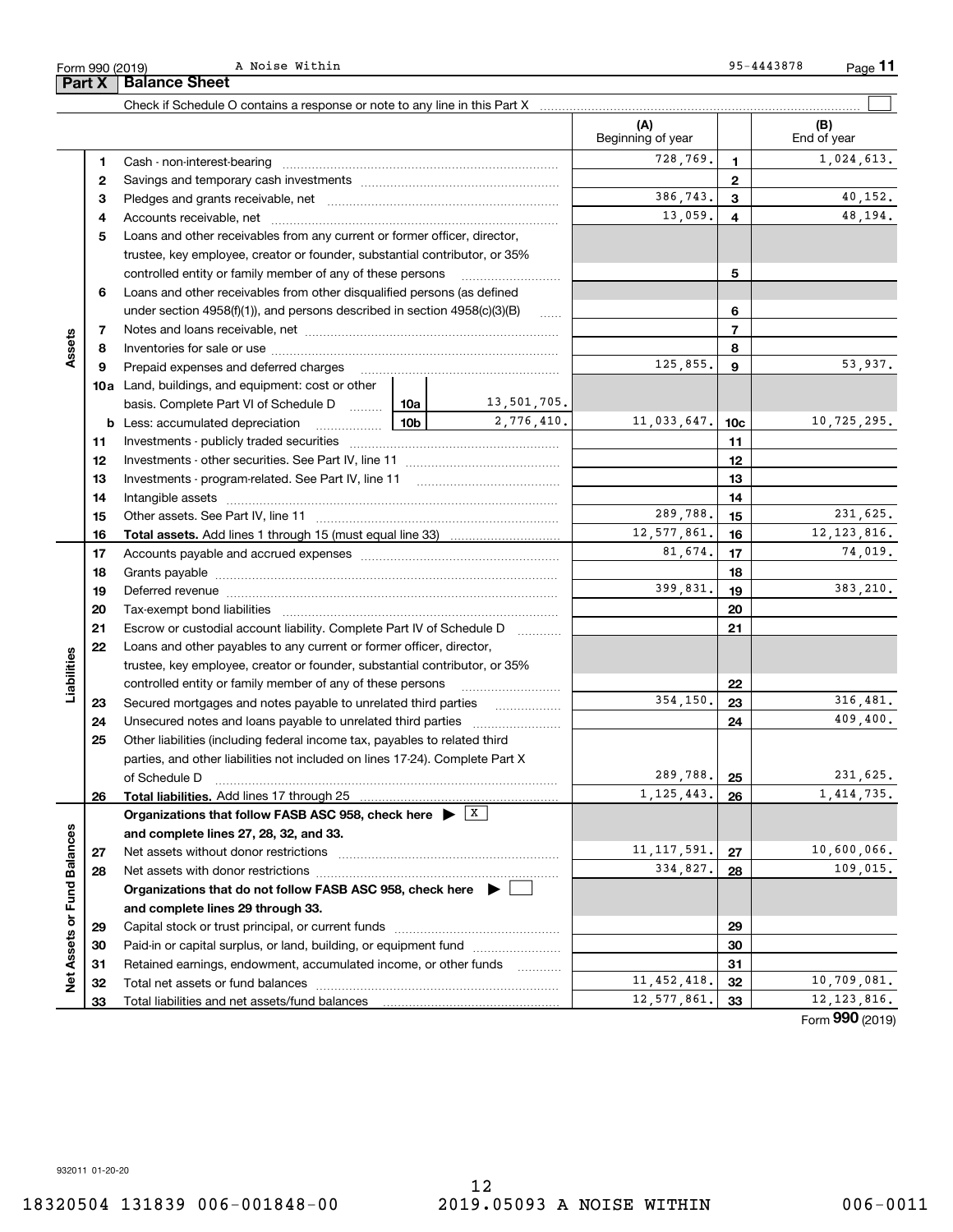|    | A Noise Within<br>Form 990 (2019)                                                                                                                                                                                              | 95-4443878     |                |               | Page $12$      |
|----|--------------------------------------------------------------------------------------------------------------------------------------------------------------------------------------------------------------------------------|----------------|----------------|---------------|----------------|
|    | <b>Reconciliation of Net Assets</b><br>Part XI                                                                                                                                                                                 |                |                |               |                |
|    |                                                                                                                                                                                                                                |                |                |               |                |
|    |                                                                                                                                                                                                                                |                |                |               |                |
| 1  | Total revenue (must equal Part VIII, column (A), line 12)                                                                                                                                                                      | 1              |                | 2,662,746.    |                |
| 2  |                                                                                                                                                                                                                                | $\mathbf{2}$   |                | 3,406,083.    |                |
| з  | Revenue less expenses. Subtract line 2 from line 1                                                                                                                                                                             | 3              |                | $-743, 337.$  |                |
| 4  |                                                                                                                                                                                                                                | $\overline{4}$ |                | 11, 452, 418. |                |
| 5  | Net unrealized gains (losses) on investments                                                                                                                                                                                   | 5              |                |               |                |
| 6  | Donated services and use of facilities [111] Donated and the service of facilities [11] Donated services and use of facilities [11] Donated and the service of the service of the service of the service of the service of the | 6              |                |               |                |
| 7  | Investment expenses www.communication.communication.com/www.communication.com/www.communication.com                                                                                                                            | $\overline{7}$ |                |               |                |
| 8  | Prior period adjustments                                                                                                                                                                                                       | 8              |                |               |                |
| 9  | Other changes in net assets or fund balances (explain on Schedule O)                                                                                                                                                           | $\mathbf{Q}$   |                |               | $\mathbf{0}$ . |
| 10 | Net assets or fund balances at end of year. Combine lines 3 through 9 (must equal Part X, line 32,                                                                                                                             |                |                |               |                |
|    | column (B))                                                                                                                                                                                                                    | 10             |                | 10,709,081.   |                |
|    | Part XII Financial Statements and Reporting                                                                                                                                                                                    |                |                |               |                |
|    |                                                                                                                                                                                                                                |                |                |               | X              |
|    |                                                                                                                                                                                                                                |                |                | Yes           | No             |
| 1  | $X \vert$ Accrual<br>Accounting method used to prepare the Form 990: <u>II</u> Cash<br>Other                                                                                                                                   |                |                |               |                |
|    | If the organization changed its method of accounting from a prior year or checked "Other," explain in Schedule O.                                                                                                              |                |                |               |                |
|    | 2a Were the organization's financial statements compiled or reviewed by an independent accountant?                                                                                                                             |                | 2a             |               | х              |
|    | If "Yes," check a box below to indicate whether the financial statements for the year were compiled or reviewed on a                                                                                                           |                |                |               |                |
|    | separate basis, consolidated basis, or both:                                                                                                                                                                                   |                |                |               |                |
|    | Separate basis<br>Both consolidated and separate basis<br>Consolidated basis                                                                                                                                                   |                |                |               |                |
|    | <b>b</b> Were the organization's financial statements audited by an independent accountant?                                                                                                                                    |                | 2 <sub>b</sub> | х             |                |
|    | If "Yes," check a box below to indicate whether the financial statements for the year were audited on a separate basis,                                                                                                        |                |                |               |                |
|    | consolidated basis, or both:                                                                                                                                                                                                   |                |                |               |                |
|    | $X$ Separate basis<br><b>Consolidated basis</b><br>Both consolidated and separate basis                                                                                                                                        |                |                |               |                |
|    | c If "Yes" to line 2a or 2b, does the organization have a committee that assumes responsibility for oversight of the audit,                                                                                                    |                |                |               |                |
|    | review, or compilation of its financial statements and selection of an independent accountant?                                                                                                                                 |                | 2c             | х             |                |
|    | If the organization changed either its oversight process or selection process during the tax year, explain on Schedule O.                                                                                                      |                |                |               |                |
|    | 3a As a result of a federal award, was the organization required to undergo an audit or audits as set forth in the Single Audit                                                                                                |                |                |               |                |
|    |                                                                                                                                                                                                                                |                | 3a             |               | х              |
|    | b If "Yes," did the organization undergo the required audit or audits? If the organization did not undergo the required audit                                                                                                  |                |                |               |                |
|    | or audits, explain why on Schedule O and describe any steps taken to undergo such audits                                                                                                                                       |                | 3b             | nnn           |                |

Form (2019) **990**

932012 01-20-20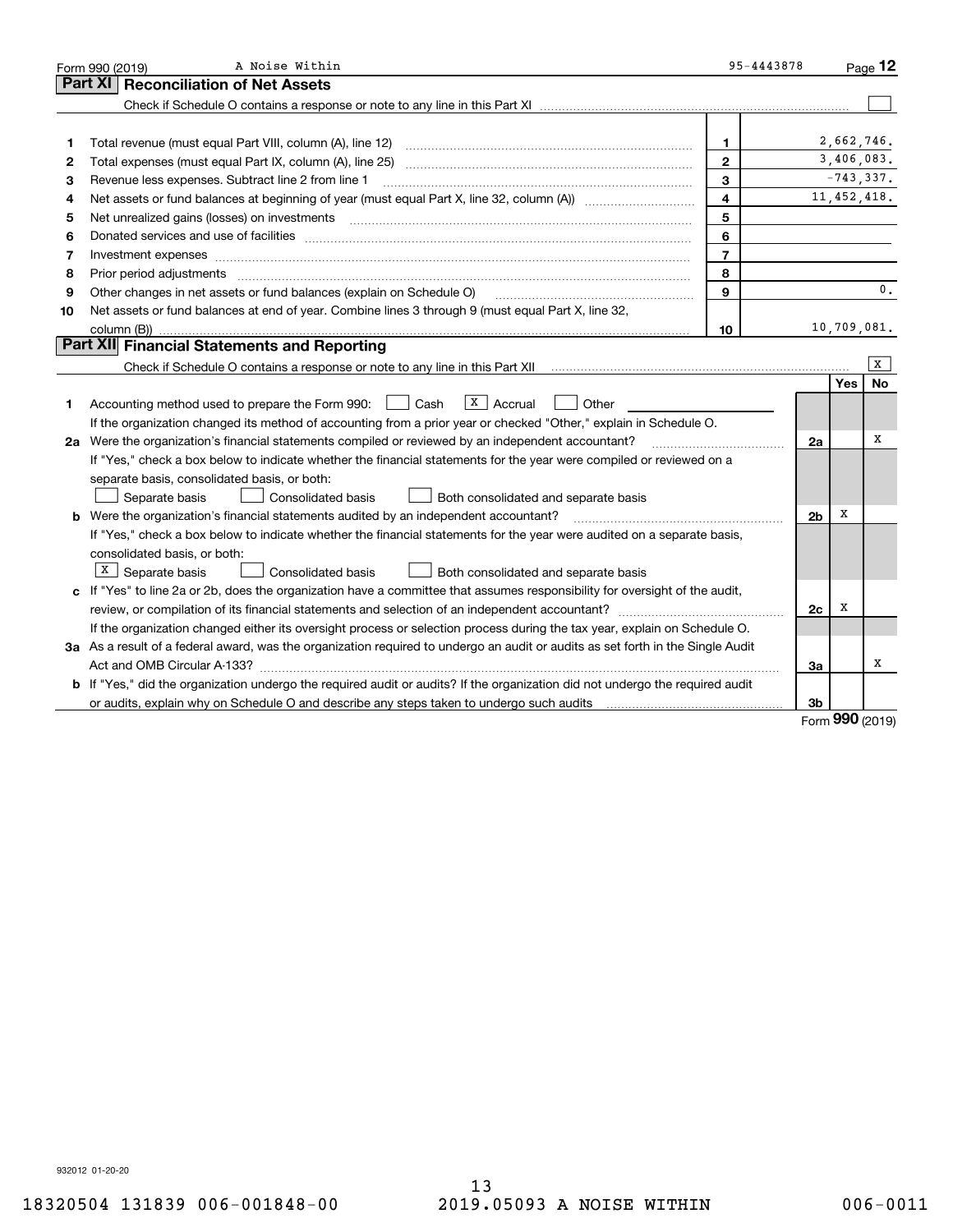Department of the Treasury

**(Form 990 or 990-EZ)**

# **Public Charity Status and Public Support**

**Complete if the organization is a section 501(c)(3) organization or a section 4947(a)(1) nonexempt charitable trust. | Attach to Form 990 or Form 990-EZ.** 

| OMB No. 1545-0047                   |
|-------------------------------------|
| 2019                                |
| <b>Open to Public</b><br>Inspection |

| Internal Revenue Service<br>$\blacktriangleright$ Go to www.irs.gov/Form990 for instructions and the latest information. |                                               |  |                                                                                    |                                                                                                                                               |                             |                                 |                            | <b>Inspection</b>                     |  |
|--------------------------------------------------------------------------------------------------------------------------|-----------------------------------------------|--|------------------------------------------------------------------------------------|-----------------------------------------------------------------------------------------------------------------------------------------------|-----------------------------|---------------------------------|----------------------------|---------------------------------------|--|
| Name of the organization                                                                                                 |                                               |  |                                                                                    |                                                                                                                                               |                             |                                 |                            | <b>Employer identification number</b> |  |
|                                                                                                                          |                                               |  | A Noise Within                                                                     |                                                                                                                                               |                             |                                 |                            | 95-4443878                            |  |
| <b>Part I</b>                                                                                                            |                                               |  |                                                                                    | Reason for Public Charity Status (All organizations must complete this part.) See instructions.                                               |                             |                                 |                            |                                       |  |
|                                                                                                                          |                                               |  |                                                                                    | The organization is not a private foundation because it is: (For lines 1 through 12, check only one box.)                                     |                             |                                 |                            |                                       |  |
| 1                                                                                                                        |                                               |  |                                                                                    | A church, convention of churches, or association of churches described in section 170(b)(1)(A)(i).                                            |                             |                                 |                            |                                       |  |
| 2                                                                                                                        |                                               |  |                                                                                    | A school described in section 170(b)(1)(A)(ii). (Attach Schedule E (Form 990 or 990-EZ).)                                                     |                             |                                 |                            |                                       |  |
| з                                                                                                                        |                                               |  |                                                                                    | A hospital or a cooperative hospital service organization described in section 170(b)(1)(A)(iii).                                             |                             |                                 |                            |                                       |  |
| 4                                                                                                                        |                                               |  |                                                                                    | A medical research organization operated in conjunction with a hospital described in section 170(b)(1)(A)(iii). Enter the hospital's name,    |                             |                                 |                            |                                       |  |
|                                                                                                                          | city, and state:                              |  |                                                                                    |                                                                                                                                               |                             |                                 |                            |                                       |  |
| 5                                                                                                                        |                                               |  |                                                                                    | An organization operated for the benefit of a college or university owned or operated by a governmental unit described in                     |                             |                                 |                            |                                       |  |
|                                                                                                                          |                                               |  | section 170(b)(1)(A)(iv). (Complete Part II.)                                      |                                                                                                                                               |                             |                                 |                            |                                       |  |
| 6                                                                                                                        |                                               |  |                                                                                    | A federal, state, or local government or governmental unit described in section 170(b)(1)(A)(v).                                              |                             |                                 |                            |                                       |  |
| 7                                                                                                                        |                                               |  |                                                                                    | An organization that normally receives a substantial part of its support from a governmental unit or from the general public described in     |                             |                                 |                            |                                       |  |
|                                                                                                                          |                                               |  | section 170(b)(1)(A)(vi). (Complete Part II.)                                      |                                                                                                                                               |                             |                                 |                            |                                       |  |
| 8                                                                                                                        |                                               |  |                                                                                    | A community trust described in section 170(b)(1)(A)(vi). (Complete Part II.)                                                                  |                             |                                 |                            |                                       |  |
| 9                                                                                                                        |                                               |  |                                                                                    | An agricultural research organization described in section 170(b)(1)(A)(ix) operated in conjunction with a land-grant college                 |                             |                                 |                            |                                       |  |
|                                                                                                                          |                                               |  |                                                                                    | or university or a non-land-grant college of agriculture (see instructions). Enter the name, city, and state of the college or                |                             |                                 |                            |                                       |  |
|                                                                                                                          | university:                                   |  |                                                                                    |                                                                                                                                               |                             |                                 |                            |                                       |  |
| X <br>10                                                                                                                 |                                               |  |                                                                                    | An organization that normally receives: (1) more than 33 1/3% of its support from contributions, membership fees, and gross receipts from     |                             |                                 |                            |                                       |  |
|                                                                                                                          |                                               |  |                                                                                    | activities related to its exempt functions - subject to certain exceptions, and (2) no more than 33 1/3% of its support from gross investment |                             |                                 |                            |                                       |  |
|                                                                                                                          |                                               |  |                                                                                    | income and unrelated business taxable income (less section 511 tax) from businesses acquired by the organization after June 30, 1975.         |                             |                                 |                            |                                       |  |
|                                                                                                                          |                                               |  | See section 509(a)(2). (Complete Part III.)                                        |                                                                                                                                               |                             |                                 |                            |                                       |  |
| 11                                                                                                                       |                                               |  |                                                                                    | An organization organized and operated exclusively to test for public safety. See section 509(a)(4).                                          |                             |                                 |                            |                                       |  |
| 12                                                                                                                       |                                               |  |                                                                                    | An organization organized and operated exclusively for the benefit of, to perform the functions of, or to carry out the purposes of one or    |                             |                                 |                            |                                       |  |
|                                                                                                                          |                                               |  |                                                                                    | more publicly supported organizations described in section 509(a)(1) or section 509(a)(2). See section 509(a)(3). Check the box in            |                             |                                 |                            |                                       |  |
|                                                                                                                          |                                               |  |                                                                                    | lines 12a through 12d that describes the type of supporting organization and complete lines 12e, 12f, and 12g.                                |                             |                                 |                            |                                       |  |
| а                                                                                                                        |                                               |  |                                                                                    | Type I. A supporting organization operated, supervised, or controlled by its supported organization(s), typically by giving                   |                             |                                 |                            |                                       |  |
|                                                                                                                          |                                               |  |                                                                                    | the supported organization(s) the power to regularly appoint or elect a majority of the directors or trustees of the supporting               |                             |                                 |                            |                                       |  |
|                                                                                                                          |                                               |  | organization. You must complete Part IV, Sections A and B.                         |                                                                                                                                               |                             |                                 |                            |                                       |  |
| b                                                                                                                        |                                               |  |                                                                                    | Type II. A supporting organization supervised or controlled in connection with its supported organization(s), by having                       |                             |                                 |                            |                                       |  |
|                                                                                                                          |                                               |  |                                                                                    | control or management of the supporting organization vested in the same persons that control or manage the supported                          |                             |                                 |                            |                                       |  |
|                                                                                                                          |                                               |  | organization(s). You must complete Part IV, Sections A and C.                      |                                                                                                                                               |                             |                                 |                            |                                       |  |
| с                                                                                                                        |                                               |  |                                                                                    | Type III functionally integrated. A supporting organization operated in connection with, and functionally integrated with,                    |                             |                                 |                            |                                       |  |
|                                                                                                                          |                                               |  |                                                                                    | its supported organization(s) (see instructions). You must complete Part IV, Sections A, D, and E.                                            |                             |                                 |                            |                                       |  |
| d                                                                                                                        |                                               |  |                                                                                    | Type III non-functionally integrated. A supporting organization operated in connection with its supported organization(s)                     |                             |                                 |                            |                                       |  |
|                                                                                                                          |                                               |  |                                                                                    | that is not functionally integrated. The organization generally must satisfy a distribution requirement and an attentiveness                  |                             |                                 |                            |                                       |  |
|                                                                                                                          |                                               |  |                                                                                    | requirement (see instructions). You must complete Part IV, Sections A and D, and Part V.                                                      |                             |                                 |                            |                                       |  |
| е                                                                                                                        |                                               |  |                                                                                    | Check this box if the organization received a written determination from the IRS that it is a Type I, Type II, Type III                       |                             |                                 |                            |                                       |  |
|                                                                                                                          |                                               |  |                                                                                    | functionally integrated, or Type III non-functionally integrated supporting organization.                                                     |                             |                                 |                            |                                       |  |
|                                                                                                                          | f Enter the number of supported organizations |  |                                                                                    |                                                                                                                                               |                             |                                 |                            |                                       |  |
|                                                                                                                          | (i) Name of supported                         |  | Provide the following information about the supported organization(s).<br>(ii) EIN | (iii) Type of organization                                                                                                                    |                             | (iv) Is the organization listed | (v) Amount of monetary     | (vi) Amount of other                  |  |
|                                                                                                                          | organization                                  |  |                                                                                    | (described on lines 1-10                                                                                                                      | in your governing document? |                                 | support (see instructions) | support (see instructions)            |  |
|                                                                                                                          |                                               |  |                                                                                    | above (see instructions))                                                                                                                     | Yes                         | No                              |                            |                                       |  |
|                                                                                                                          |                                               |  |                                                                                    |                                                                                                                                               |                             |                                 |                            |                                       |  |
|                                                                                                                          |                                               |  |                                                                                    |                                                                                                                                               |                             |                                 |                            |                                       |  |
|                                                                                                                          |                                               |  |                                                                                    |                                                                                                                                               |                             |                                 |                            |                                       |  |
|                                                                                                                          |                                               |  |                                                                                    |                                                                                                                                               |                             |                                 |                            |                                       |  |
|                                                                                                                          |                                               |  |                                                                                    |                                                                                                                                               |                             |                                 |                            |                                       |  |
|                                                                                                                          |                                               |  |                                                                                    |                                                                                                                                               |                             |                                 |                            |                                       |  |
|                                                                                                                          |                                               |  |                                                                                    |                                                                                                                                               |                             |                                 |                            |                                       |  |
|                                                                                                                          |                                               |  |                                                                                    |                                                                                                                                               |                             |                                 |                            |                                       |  |
|                                                                                                                          |                                               |  |                                                                                    |                                                                                                                                               |                             |                                 |                            |                                       |  |
|                                                                                                                          |                                               |  |                                                                                    |                                                                                                                                               |                             |                                 |                            |                                       |  |
| Total                                                                                                                    |                                               |  |                                                                                    |                                                                                                                                               |                             |                                 |                            |                                       |  |

LHA For Paperwork Reduction Act Notice, see the Instructions for Form 990 or 990-EZ. 932021 09-25-19 Schedule A (Form 990 or 990-EZ) 2019 14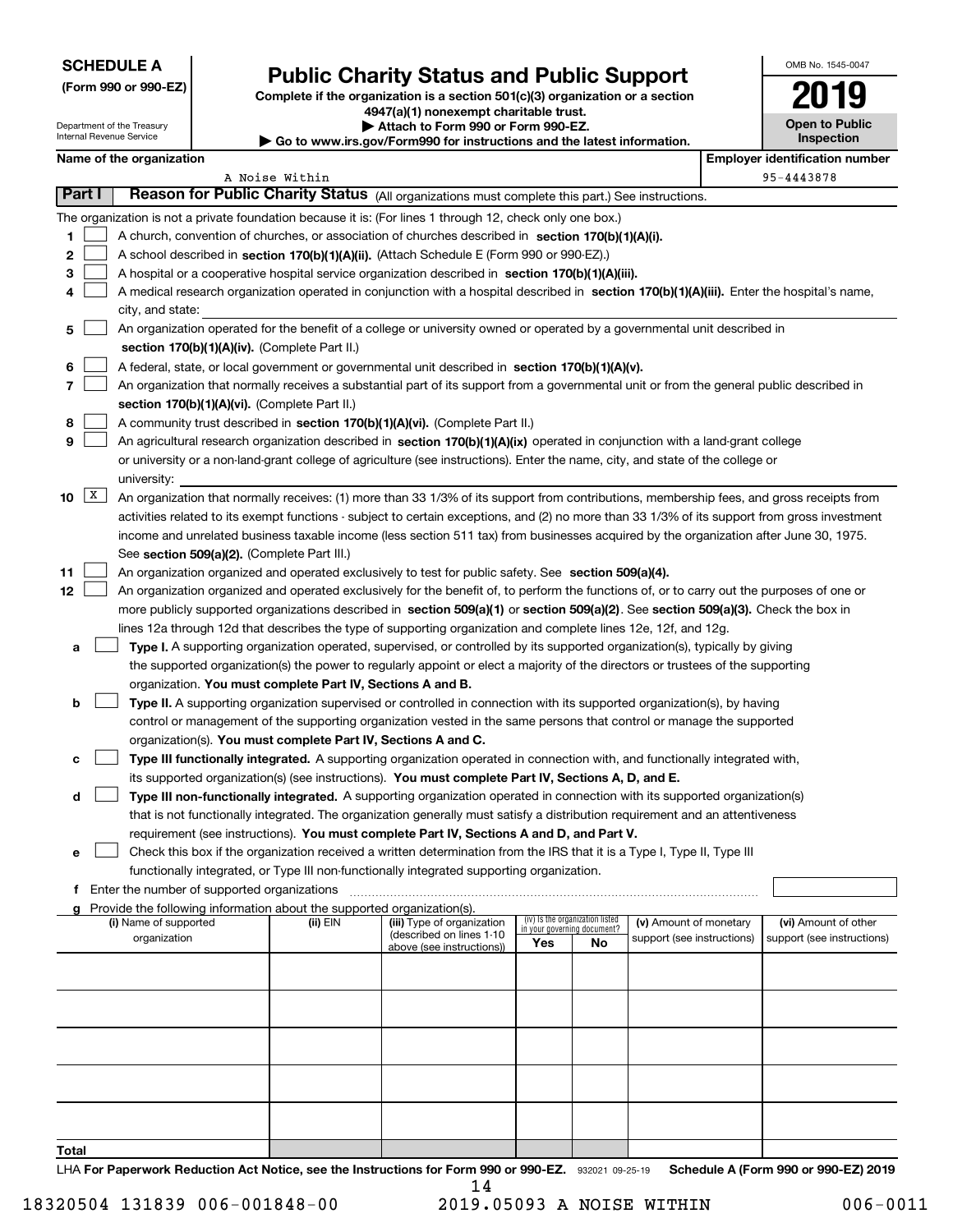**2**

**6** Public support. Subtract line 5 from line 4. **Calendar year (or fiscal year beginning in)**  | **(a)** 2015 **| (b)** 2016 **| (c)** 2017 **| (d)** 2018 **| (e)** 2019 **| (f) 1**Gifts, grants, contributions, and **2**Tax revenues levied for the organ-**3**The value of services or facilities **4 Total.** Add lines 1 through 3  $\quad$ **5** The portion of total contributions **(a)** 2015 **| (b)** 2016 **| (c)** 2017 **| (d)** 2018 **| (e)** 2019 **| (f)** Schedule A (Form 990 or 990-EZ) 2019 A Noise Within Page Research Marian Constants of the Mage Page Page Page (Complete only if you checked the box on line 5, 7, or 8 of Part I or if the organization failed to qualify under Part III. If the organization fails to qualify under the tests listed below, please complete Part III.) (a) 2015 15 **| (b)** 2016 **| (c)** 2017 **| (d)** 2018 **| (e)** 2019 **| (f)** Total membership fees received. (Do not include any "unusual grants.") ization's benefit and either paid to or expended on its behalf ~~~~furnished by a governmental unit to the organization without charge by each person (other than a governmental unit or publicly supported organization) included on line 1 that exceeds 2% of the amount shown on line 11, column (f) <sub>……………………………</sub>… 15 **| (b)** 2016 **| (c)** 2017 **| (d)** 2018 **| (e)** 2019 **| (f)** Total **Part II Support Schedule for Organizations Described in Sections 170(b)(1)(A)(iv) and 170(b)(1)(A)(vi) Section A. Public Support Section B. Total Support**

#### **Calendar year (or fiscal year beginning in) | 7** Amounts from line 4  $\ldots$  **Amounts 8**Gross income from interest, **9** Net income from unrelated business (a) 2015 dividends, payments received on securities loans, rents, royalties, and income from similar sources activities, whether or not the business is regularly carried on <sup>~</sup>

**10** Other income. Do not include gain or loss from the sale of capital assets (Explain in Part VI.) ..........

**11Total support.**  Add lines 7 through 10

**12** Gross receipts from related activities, etc. (see instructions) ~~~~~~~~~~~~~~~~~~~~~~~ **13** First five years. If the Form 990 is for the organization's first, second, third, fourth, or fifth tax year as a section 501(c)(3) **12stop here** organization, check this box and |

**Section C. Computation of Public Support Percentage**

| 14 Public support percentage for 2019 (line 6, column (f) divided by line 11, column (f) <i></i>                                                | 14 |  | % |
|-------------------------------------------------------------------------------------------------------------------------------------------------|----|--|---|
| <b>15</b> Public support percentage from 2018 Schedule A, Part II, line 14                                                                      | 15 |  | % |
| 16a 33 1/3% support test - 2019. If the organization did not check the box on line 13, and line 14 is 33 1/3% or more, check this box and       |    |  |   |
| stop here. The organization qualifies as a publicly supported organization                                                                      |    |  |   |
| <b>b</b> 33 1/3% support test - 2018. If the organization did not check a box on line 13 or 16a, and line 15 is 33 1/3% or more, check this box |    |  |   |
| and stop here. The organization qualifies as a publicly supported organization                                                                  |    |  |   |
| 17a 10% -facts-and-circumstances test - 2019. If the organization did not check a box on line 13, 16a, or 16b, and line 14 is 10% or more,      |    |  |   |
| and if the organization meets the "facts-and-circumstances" test, check this box and stop here. Explain in Part VI how the organization         |    |  |   |
| meets the "facts-and-circumstances" test. The organization qualifies as a publicly supported organization                                       |    |  |   |

**b 10% -facts-and-circumstances test - 2018.** If the organization did not check a box on line 13, 16a, 16b, or 17a, and line 15 is 10% or more, and if the organization meets the "facts-and-circumstances" test, check this box and **stop here.** Explain in Part VI how the organization meets the "facts-and-circumstances" test. The organization qualifies as a publicly supported organization

18 Private foundation. If the organization did not check a box on line 13, 16a, 16b, 17a, or 17b, check this box and see instructions .........

**Schedule A (Form 990 or 990-EZ) 2019**

932022 09-25-19

15

 $\mathcal{L}^{\text{max}}$ 

 $\mathcal{L}^{\text{max}}$  $\mathcal{L}^{\text{max}}$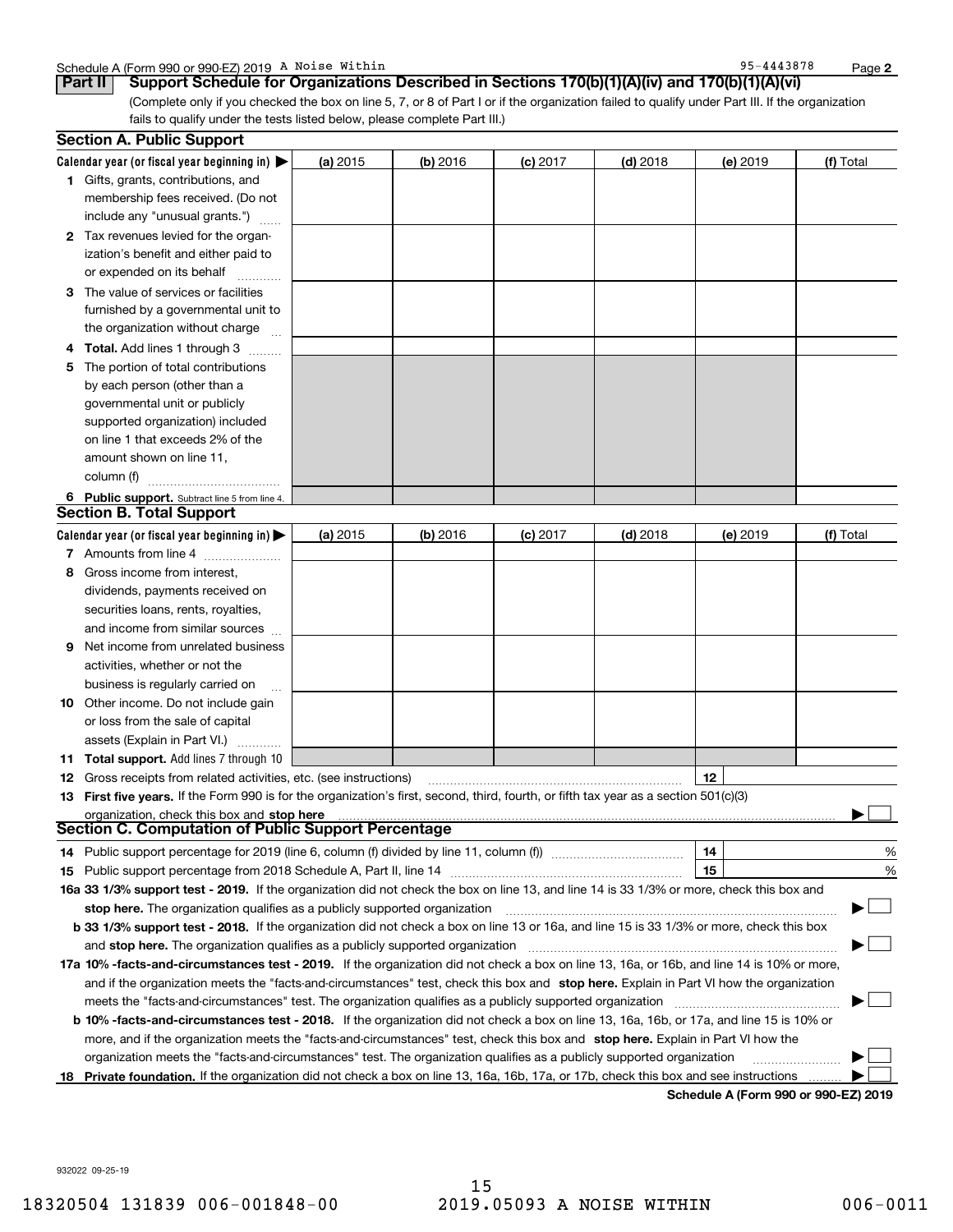#### Schedule A (Form 990 or 990-EZ) 2019 A Noise Within Page Research Marian Constants of the Mage Page Page Page

### **Part III Support Schedule for Organizations Described in Section 509(a)(2)**

**3**

(Complete only if you checked the box on line 10 of Part I or if the organization failed to qualify under Part II. If the organization fails to qualify under the tests listed below, please complete Part II.)

|    | <b>Section A. Public Support</b>                                                                                                                                                         |            |            |            |              |                                      |                               |
|----|------------------------------------------------------------------------------------------------------------------------------------------------------------------------------------------|------------|------------|------------|--------------|--------------------------------------|-------------------------------|
|    | Calendar year (or fiscal year beginning in)                                                                                                                                              | (a) 2015   | (b) 2016   | $(c)$ 2017 | $(d)$ 2018   | (e) 2019                             | (f) Total                     |
|    | 1 Gifts, grants, contributions, and                                                                                                                                                      |            |            |            |              |                                      |                               |
|    | membership fees received. (Do not                                                                                                                                                        |            |            |            |              |                                      |                               |
|    | include any "unusual grants.")                                                                                                                                                           | 1,646,119. | 976,985.   | 1,379,081. | 1,526,970.   | 1,409,111.                           | 6,938,266.                    |
|    | 2 Gross receipts from admissions,<br>merchandise sold or services per-<br>formed, or facilities furnished in<br>any activity that is related to the<br>organization's tax-exempt purpose | 1,339,184. | 1,626,664. | 1,701,716. | 2,018,244.   | 1, 142, 317.                         | 7,828,125.                    |
|    | 3 Gross receipts from activities that<br>are not an unrelated trade or bus-<br>iness under section 513                                                                                   |            |            |            |              |                                      |                               |
|    | 4 Tax revenues levied for the organ-<br>ization's benefit and either paid to<br>or expended on its behalf<br>.                                                                           |            |            |            |              |                                      |                               |
|    | 5 The value of services or facilities<br>furnished by a governmental unit to<br>the organization without charge                                                                          |            |            |            |              |                                      |                               |
|    | 6 Total. Add lines 1 through 5                                                                                                                                                           | 2.985.303. | 2,603,649. | 3,080,797. | 3, 545, 214. | 2,551,428.                           | 14,766,391.                   |
|    | 7a Amounts included on lines 1, 2, and<br>3 received from disqualified persons                                                                                                           | 300,651.   |            |            | 250,620.     | 236,242.                             | 787,513.                      |
|    | <b>b</b> Amounts included on lines 2 and 3 received<br>from other than disqualified persons that<br>exceed the greater of \$5,000 or 1% of the<br>amount on line 13 for the year         |            |            |            |              |                                      | 0.                            |
|    | c Add lines 7a and 7b                                                                                                                                                                    | 300,651.   |            |            | 250,620.     | 236,242.                             | 787,513.                      |
|    | 8 Public support. (Subtract line 7c from line 6.)                                                                                                                                        |            |            |            |              |                                      | 13,978,878.                   |
|    | <b>Section B. Total Support</b>                                                                                                                                                          |            |            |            |              |                                      |                               |
|    | Calendar year (or fiscal year beginning in)                                                                                                                                              | (a) 2015   | (b) 2016   | $(c)$ 2017 | $(d)$ 2018   | (e) 2019                             | (f) Total                     |
|    | 9 Amounts from line 6                                                                                                                                                                    | 2,985,303. | 2,603,649. | 3,080,797. | 3, 545, 214. | 2,551,428.                           | 14,766,391.                   |
|    | 10a Gross income from interest,<br>dividends, payments received on<br>securities loans, rents, royalties,<br>and income from similar sources                                             | 207.       | 214.       | 274.       | 6, 525.      | 17,549.                              | 24,769.                       |
|    | <b>b</b> Unrelated business taxable income<br>(less section 511 taxes) from businesses<br>acquired after June 30, 1975<br>1.1.1.1.1.1.1.1.1                                              |            |            |            |              |                                      |                               |
|    | c Add lines 10a and 10b                                                                                                                                                                  | 207.       | 214        | 274.       | 6,525.       | 17,549.                              | 24,769.                       |
|    | 11 Net income from unrelated business<br>activities not included in line 10b,<br>whether or not the business is<br>regularly carried on                                                  |            |            |            |              |                                      |                               |
|    | <b>12</b> Other income. Do not include gain<br>or loss from the sale of capital<br>assets (Explain in Part VI.)                                                                          | 107,168.   | 336,069.   | 139,800.   | 51,085.      | 101,764.                             | 735,886.                      |
|    | <b>13</b> Total support. (Add lines 9, 10c, 11, and 12.)                                                                                                                                 | 3,092,678. | 2,939,932. | 3,220,871. | 3,602,824.   | 2,670,741.                           | 15,527,046.                   |
|    | 14 First five years. If the Form 990 is for the organization's first, second, third, fourth, or fifth tax year as a section 501(c)(3) organization,                                      |            |            |            |              |                                      |                               |
|    |                                                                                                                                                                                          |            |            |            |              |                                      |                               |
|    | <b>Section C. Computation of Public Support Percentage</b>                                                                                                                               |            |            |            |              |                                      |                               |
|    | 15 Public support percentage for 2019 (line 8, column (f), divided by line 13, column (f))                                                                                               |            |            |            |              | 15                                   | 90.03<br>%                    |
|    | 16 Public support percentage from 2018 Schedule A, Part III, line 15                                                                                                                     |            |            |            |              | 16                                   | 92.80<br>%                    |
|    | <b>Section D. Computation of Investment Income Percentage</b>                                                                                                                            |            |            |            |              |                                      |                               |
|    | 17 Investment income percentage for 2019 (line 10c, column (f), divided by line 13, column (f))                                                                                          |            |            |            |              | 17                                   | .16<br>%                      |
|    | 18 Investment income percentage from 2018 Schedule A, Part III, line 17                                                                                                                  |            |            |            |              | 18                                   | .05<br>%                      |
|    | 19a 33 1/3% support tests - 2019. If the organization did not check the box on line 14, and line 15 is more than 33 1/3%, and line 17 is not                                             |            |            |            |              |                                      |                               |
|    | more than 33 1/3%, check this box and stop here. The organization qualifies as a publicly supported organization                                                                         |            |            |            |              |                                      | $\blacktriangleright$   $X$ ] |
|    | <b>b 33 1/3% support tests - 2018.</b> If the organization did not check a box on line 14 or line 19a, and line 16 is more than 33 1/3%, and                                             |            |            |            |              |                                      |                               |
|    | line 18 is not more than 33 1/3%, check this box and stop here. The organization qualifies as a publicly supported organization                                                          |            |            |            |              |                                      |                               |
| 20 | Private foundation. If the organization did not check a box on line 14, 19a, or 19b, check this box and see instructions                                                                 |            |            |            |              |                                      |                               |
|    | 932023 09-25-19                                                                                                                                                                          |            |            |            |              | Schedule A (Form 990 or 990-EZ) 2019 |                               |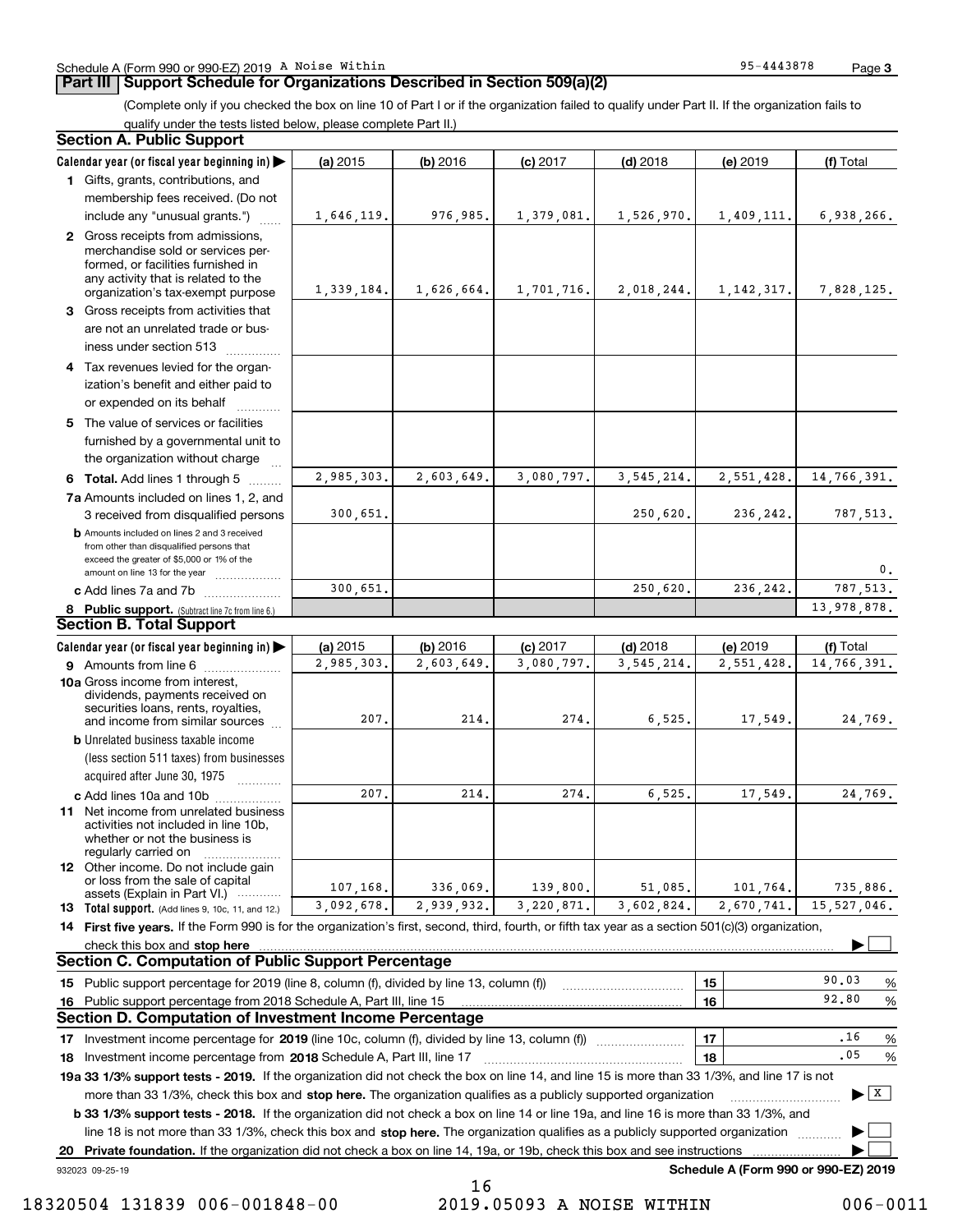**YesNo**

**1**

**2**

## **Part IV Supporting Organizations**

(Complete only if you checked a box in line 12 on Part I. If you checked 12a of Part I, complete Sections A and B. If you checked 12b of Part I, complete Sections A and C. If you checked 12c of Part I, complete Sections A, D, and E. If you checked 12d of Part I, complete Sections A and D, and complete Part V.)

### **Section A. All Supporting Organizations**

- **1** Are all of the organization's supported organizations listed by name in the organization's governing documents? If "No," describe in **Part VI** how the supported organizations are designated. If designated by *class or purpose, describe the designation. If historic and continuing relationship, explain.*
- **2** Did the organization have any supported organization that does not have an IRS determination of status under section 509(a)(1) or (2)? If "Yes," explain in Part VI how the organization determined that the supported *organization was described in section 509(a)(1) or (2).*
- **3a** Did the organization have a supported organization described in section 501(c)(4), (5), or (6)? If "Yes," answer *(b) and (c) below.*
- **b** Did the organization confirm that each supported organization qualified under section 501(c)(4), (5), or (6) and satisfied the public support tests under section 509(a)(2)? If "Yes," describe in **Part VI** when and how the *organization made the determination.*
- **c**Did the organization ensure that all support to such organizations was used exclusively for section 170(c)(2)(B) purposes? If "Yes," explain in **Part VI** what controls the organization put in place to ensure such use.
- **4a***If* Was any supported organization not organized in the United States ("foreign supported organization")? *"Yes," and if you checked 12a or 12b in Part I, answer (b) and (c) below.*
- **b** Did the organization have ultimate control and discretion in deciding whether to make grants to the foreign supported organization? If "Yes," describe in **Part VI** how the organization had such control and discretion *despite being controlled or supervised by or in connection with its supported organizations.*
- **c** Did the organization support any foreign supported organization that does not have an IRS determination under sections 501(c)(3) and 509(a)(1) or (2)? If "Yes," explain in **Part VI** what controls the organization used *to ensure that all support to the foreign supported organization was used exclusively for section 170(c)(2)(B) purposes.*
- **5a** Did the organization add, substitute, or remove any supported organizations during the tax year? If "Yes," answer (b) and (c) below (if applicable). Also, provide detail in **Part VI,** including (i) the names and EIN *numbers of the supported organizations added, substituted, or removed; (ii) the reasons for each such action; (iii) the authority under the organization's organizing document authorizing such action; and (iv) how the action was accomplished (such as by amendment to the organizing document).*
- **b** Type I or Type II only. Was any added or substituted supported organization part of a class already designated in the organization's organizing document?
- **cSubstitutions only.**  Was the substitution the result of an event beyond the organization's control?
- **6** Did the organization provide support (whether in the form of grants or the provision of services or facilities) to **Part VI.** *If "Yes," provide detail in* support or benefit one or more of the filing organization's supported organizations? anyone other than (i) its supported organizations, (ii) individuals that are part of the charitable class benefited by one or more of its supported organizations, or (iii) other supporting organizations that also
- **7**Did the organization provide a grant, loan, compensation, or other similar payment to a substantial contributor *If "Yes," complete Part I of Schedule L (Form 990 or 990-EZ).* regard to a substantial contributor? (as defined in section 4958(c)(3)(C)), a family member of a substantial contributor, or a 35% controlled entity with
- **8** Did the organization make a loan to a disqualified person (as defined in section 4958) not described in line 7? *If "Yes," complete Part I of Schedule L (Form 990 or 990-EZ).*
- **9a** Was the organization controlled directly or indirectly at any time during the tax year by one or more in section 509(a)(1) or (2))? If "Yes," *provide detail in* <code>Part VI.</code> disqualified persons as defined in section 4946 (other than foundation managers and organizations described
- **b** Did one or more disqualified persons (as defined in line 9a) hold a controlling interest in any entity in which the supporting organization had an interest? If "Yes," provide detail in P**art VI**.
- **c**Did a disqualified person (as defined in line 9a) have an ownership interest in, or derive any personal benefit from, assets in which the supporting organization also had an interest? If "Yes," provide detail in P**art VI.**
- **10a** Was the organization subject to the excess business holdings rules of section 4943 because of section supporting organizations)? If "Yes," answer 10b below. 4943(f) (regarding certain Type II supporting organizations, and all Type III non-functionally integrated
- **b** Did the organization have any excess business holdings in the tax year? (Use Schedule C, Form 4720, to *determine whether the organization had excess business holdings.)*

932024 09-25-19

**3a3b3c4a4b4c5a 5b5c6789a 9b9c10a10b**

**Schedule A (Form 990 or 990-EZ) 2019**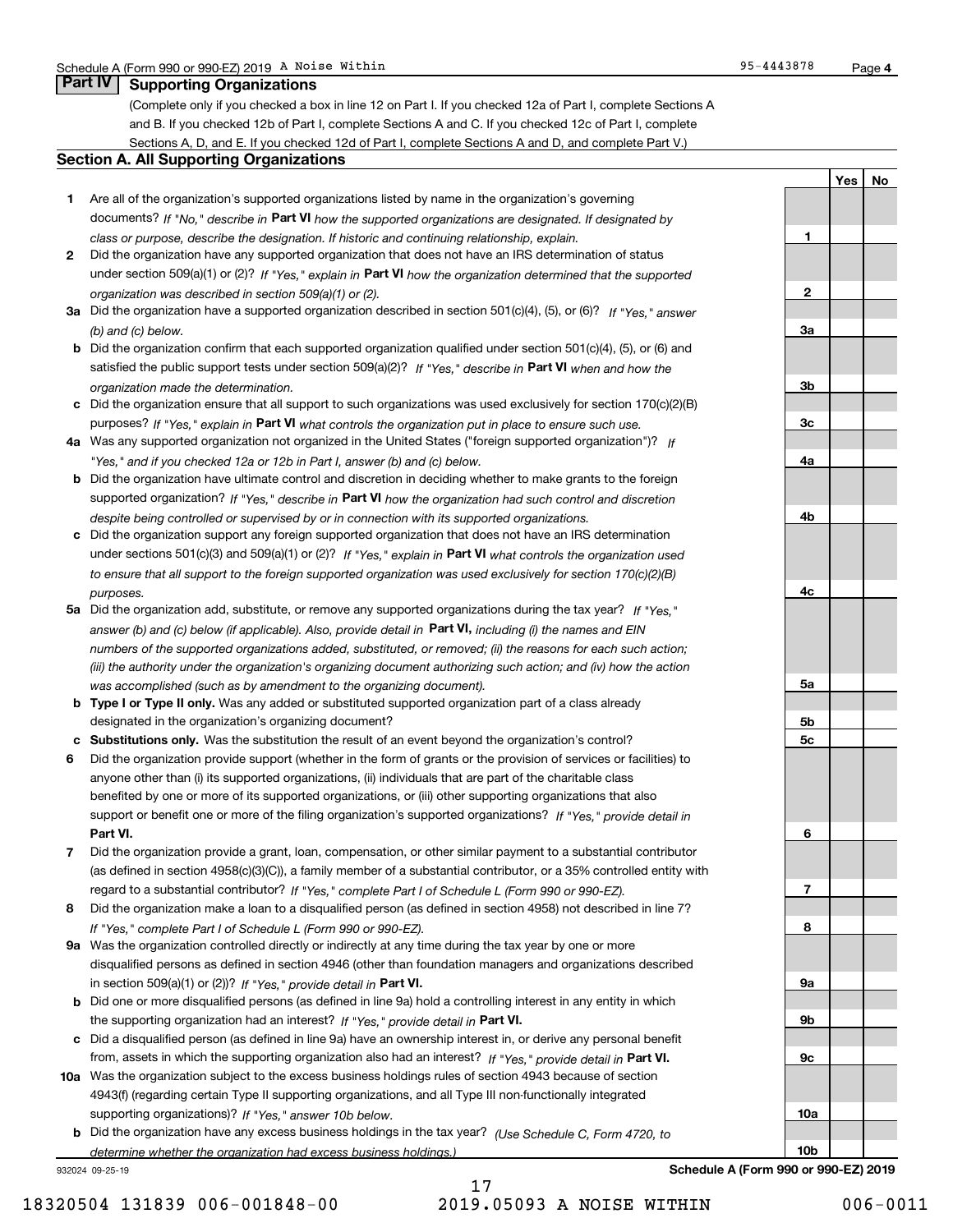**5**

|    | Part IV<br>Supporting Organizations (continued)                                                                                   |     |     |    |
|----|-----------------------------------------------------------------------------------------------------------------------------------|-----|-----|----|
|    |                                                                                                                                   |     | Yes | No |
| 11 | Has the organization accepted a gift or contribution from any of the following persons?                                           |     |     |    |
|    | a A person who directly or indirectly controls, either alone or together with persons described in (b) and (c)                    |     |     |    |
|    | below, the governing body of a supported organization?                                                                            | 11a |     |    |
|    | 11 <sub>b</sub><br><b>b</b> A family member of a person described in (a) above?                                                   |     |     |    |
| c  | A 35% controlled entity of a person described in (a) or (b) above? If "Yes" to a, b, or c, provide detail in Part VI.             | 11c |     |    |
|    | <b>Section B. Type I Supporting Organizations</b>                                                                                 |     |     |    |
|    |                                                                                                                                   |     | Yes | No |
|    |                                                                                                                                   |     |     |    |
| 1  | Did the directors, trustees, or membership of one or more supported organizations have the power to                               |     |     |    |
|    | regularly appoint or elect at least a majority of the organization's directors or trustees at all times during the                |     |     |    |
|    | tax year? If "No," describe in Part VI how the supported organization(s) effectively operated, supervised, or                     |     |     |    |
|    | controlled the organization's activities. If the organization had more than one supported organization,                           |     |     |    |
|    | describe how the powers to appoint and/or remove directors or trustees were allocated among the supported                         |     |     |    |
|    | 1<br>organizations and what conditions or restrictions, if any, applied to such powers during the tax year.                       |     |     |    |
| 2  | Did the organization operate for the benefit of any supported organization other than the supported                               |     |     |    |
|    | organization(s) that operated, supervised, or controlled the supporting organization? If "Yes," explain in                        |     |     |    |
|    | Part VI how providing such benefit carried out the purposes of the supported organization(s) that operated,                       |     |     |    |
|    | supervised, or controlled the supporting organization.                                                                            | 2   |     |    |
|    | <b>Section C. Type II Supporting Organizations</b>                                                                                |     |     |    |
|    |                                                                                                                                   |     | Yes | No |
| 1. | Were a majority of the organization's directors or trustees during the tax year also a majority of the directors                  |     |     |    |
|    | or trustees of each of the organization's supported organization(s)? If "No," describe in Part VI how control                     |     |     |    |
|    | or management of the supporting organization was vested in the same persons that controlled or managed                            |     |     |    |
|    | 1<br>the supported organization(s).                                                                                               |     |     |    |
|    | <b>Section D. All Type III Supporting Organizations</b>                                                                           |     |     |    |
|    |                                                                                                                                   |     | Yes | No |
| 1  | Did the organization provide to each of its supported organizations, by the last day of the fifth month of the                    |     |     |    |
|    | organization's tax year, (i) a written notice describing the type and amount of support provided during the prior tax             |     |     |    |
|    | year, (ii) a copy of the Form 990 that was most recently filed as of the date of notification, and (iii) copies of the            |     |     |    |
|    | organization's governing documents in effect on the date of notification, to the extent not previously provided?<br>1             |     |     |    |
| 2  | Were any of the organization's officers, directors, or trustees either (i) appointed or elected by the supported                  |     |     |    |
|    | organization(s) or (ii) serving on the governing body of a supported organization? If "No," explain in Part VI how                |     |     |    |
|    | the organization maintained a close and continuous working relationship with the supported organization(s).                       | 2   |     |    |
| 3  | By reason of the relationship described in (2), did the organization's supported organizations have a                             |     |     |    |
|    | significant voice in the organization's investment policies and in directing the use of the organization's                        |     |     |    |
|    | income or assets at all times during the tax year? If "Yes," describe in Part VI the role the organization's                      |     |     |    |
|    | supported organizations played in this regard.                                                                                    | 3   |     |    |
|    | Section E. Type III Functionally Integrated Supporting Organizations                                                              |     |     |    |
| 1  | Check the box next to the method that the organization used to satisfy the Integral Part Test during the year (see instructions). |     |     |    |
| a  | The organization satisfied the Activities Test. Complete line 2 below.                                                            |     |     |    |
| b  | The organization is the parent of each of its supported organizations. Complete line 3 below.                                     |     |     |    |
| c  | The organization supported a governmental entity. Describe in Part VI how you supported a government entity (see instructions),   |     |     |    |
| 2  | Activities Test. Answer (a) and (b) below.                                                                                        |     | Yes | No |
| а  | Did substantially all of the organization's activities during the tax year directly further the exempt purposes of                |     |     |    |
|    | the supported organization(s) to which the organization was responsive? If "Yes," then in Part VI identify                        |     |     |    |
|    | those supported organizations and explain how these activities directly furthered their exempt purposes,                          |     |     |    |
|    |                                                                                                                                   |     |     |    |
|    | how the organization was responsive to those supported organizations, and how the organization determined<br>2a                   |     |     |    |
|    | that these activities constituted substantially all of its activities.                                                            |     |     |    |
| b  | Did the activities described in (a) constitute activities that, but for the organization's involvement, one or more               |     |     |    |
|    | of the organization's supported organization(s) would have been engaged in? If "Yes," explain in Part VI the                      |     |     |    |
|    | reasons for the organization's position that its supported organization(s) would have engaged in these                            |     |     |    |
|    | 2b<br>activities but for the organization's involvement.                                                                          |     |     |    |
| 3  | Parent of Supported Organizations. Answer (a) and (b) below.                                                                      |     |     |    |
| а  | Did the organization have the power to regularly appoint or elect a majority of the officers, directors, or                       |     |     |    |
|    | trustees of each of the supported organizations? Provide details in Part VI.<br>За                                                |     |     |    |
|    | <b>b</b> Did the organization exercise a substantial degree of direction over the policies, programs, and activities of each      |     |     |    |
|    | of its supported organizations? If "Yes," describe in Part VI the role played by the organization in this regard<br>Зb            |     |     |    |
|    | Schedule A (Form 990 or 990-EZ) 2019<br>932025 09-25-19                                                                           |     |     |    |
|    | 18                                                                                                                                |     |     |    |

18320504 131839 006-001848-00 2019.05093 A NOISE WITHIN 006-0011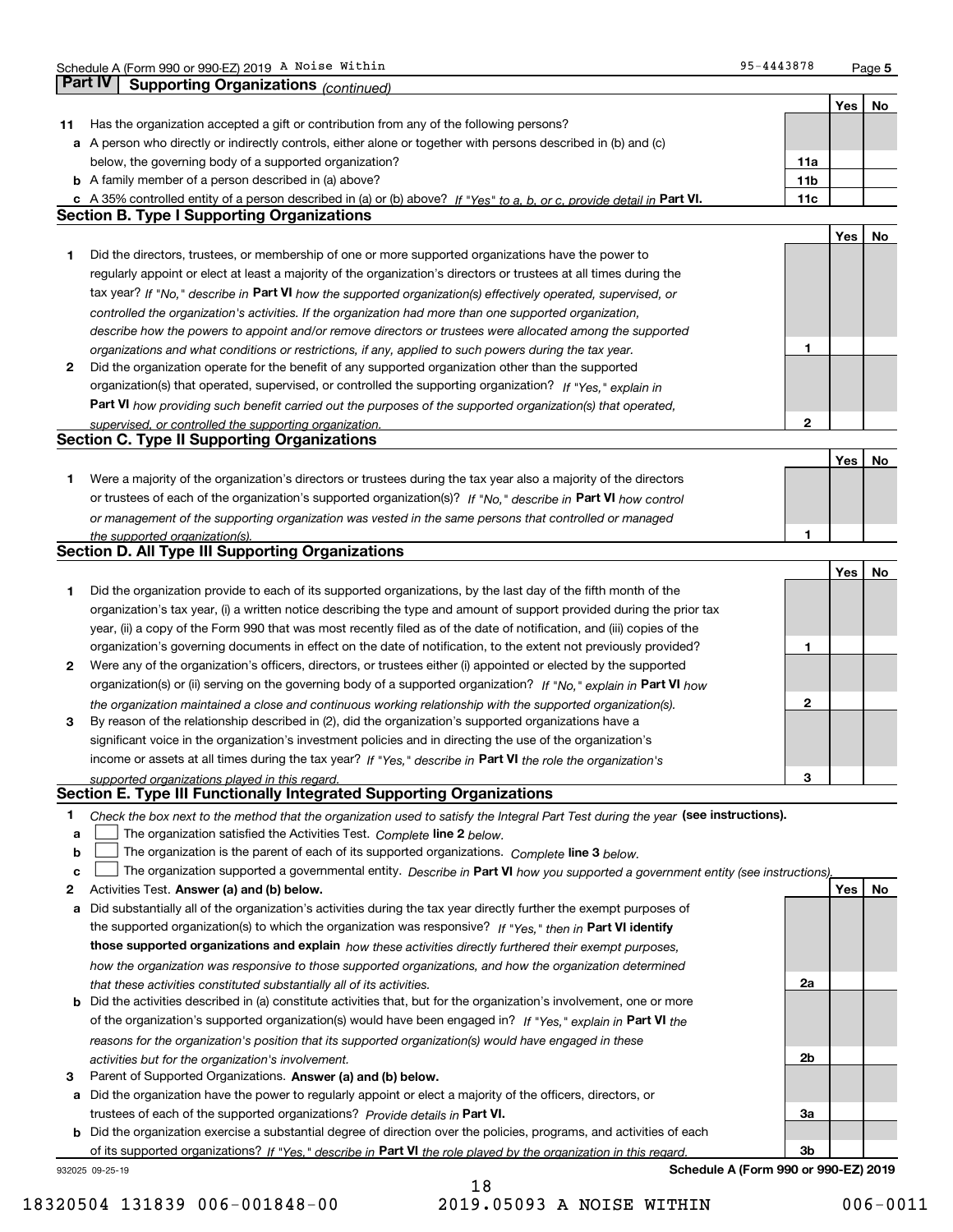| Noise<br>Within<br>4 (Form 990 or 990-EZ) 2019<br>Schedule<br>$\mathbf{r}$<br>$\overline{11}$ | -43878<br>$\Omega$<br>$-444$ | Page |  |
|-----------------------------------------------------------------------------------------------|------------------------------|------|--|
|-----------------------------------------------------------------------------------------------|------------------------------|------|--|

|              | <b>Part V</b><br>Type III Non-Functionally Integrated 509(a)(3) Supporting Organizations                                                          |                |                |                                |
|--------------|---------------------------------------------------------------------------------------------------------------------------------------------------|----------------|----------------|--------------------------------|
| 1.           | Check here if the organization satisfied the Integral Part Test as a qualifying trust on Nov. 20, 1970 (explain in Part VI). See instructions. Al |                |                |                                |
|              | other Type III non-functionally integrated supporting organizations must complete Sections A through E.                                           |                |                |                                |
|              | Section A - Adjusted Net Income                                                                                                                   |                | (A) Prior Year | (B) Current Year<br>(optional) |
| 1            | Net short-term capital gain                                                                                                                       | 1              |                |                                |
| $\mathbf{2}$ | Recoveries of prior-year distributions                                                                                                            | $\mathbf{2}$   |                |                                |
| 3            | Other gross income (see instructions)                                                                                                             | 3              |                |                                |
| 4            | Add lines 1 through 3.                                                                                                                            | 4              |                |                                |
| 5            | Depreciation and depletion                                                                                                                        | 5              |                |                                |
| 6            | Portion of operating expenses paid or incurred for production or                                                                                  |                |                |                                |
|              | collection of gross income or for management, conservation, or                                                                                    |                |                |                                |
|              | maintenance of property held for production of income (see instructions)                                                                          | 6              |                |                                |
| 7            | Other expenses (see instructions)                                                                                                                 | $\overline{7}$ |                |                                |
| 8            | Adjusted Net Income (subtract lines 5, 6, and 7 from line 4)                                                                                      | 8              |                |                                |
|              | <b>Section B - Minimum Asset Amount</b>                                                                                                           |                | (A) Prior Year | (B) Current Year<br>(optional) |
| 1            | Aggregate fair market value of all non-exempt-use assets (see                                                                                     |                |                |                                |
|              | instructions for short tax year or assets held for part of year):                                                                                 |                |                |                                |
|              | <b>a</b> Average monthly value of securities                                                                                                      | 1a             |                |                                |
|              | <b>b</b> Average monthly cash balances                                                                                                            | 1b             |                |                                |
|              | c Fair market value of other non-exempt-use assets                                                                                                | 1c             |                |                                |
|              | d Total (add lines 1a, 1b, and 1c)                                                                                                                | 1d             |                |                                |
|              | <b>e</b> Discount claimed for blockage or other                                                                                                   |                |                |                                |
|              | factors (explain in detail in Part VI):                                                                                                           |                |                |                                |
| $\mathbf{2}$ | Acquisition indebtedness applicable to non-exempt-use assets                                                                                      | $\mathbf{2}$   |                |                                |
| 3            | Subtract line 2 from line 1d.                                                                                                                     | 3              |                |                                |
| 4            | Cash deemed held for exempt use. Enter 1-1/2% of line 3 (for greater amount,                                                                      |                |                |                                |
|              | see instructions).                                                                                                                                | 4              |                |                                |
| 5            | Net value of non-exempt-use assets (subtract line 4 from line 3)                                                                                  | 5              |                |                                |
| 6            | Multiply line 5 by .035.                                                                                                                          | 6              |                |                                |
| 7            | Recoveries of prior-year distributions                                                                                                            | $\overline{7}$ |                |                                |
| 8            | <b>Minimum Asset Amount</b> (add line 7 to line 6)                                                                                                | 8              |                |                                |
|              | <b>Section C - Distributable Amount</b>                                                                                                           |                |                | <b>Current Year</b>            |
| 1            | Adjusted net income for prior year (from Section A, line 8, Column A)                                                                             | 1              |                |                                |
| $\mathbf{2}$ | Enter 85% of line 1.                                                                                                                              | $\overline{2}$ |                |                                |
| 3            | Minimum asset amount for prior year (from Section B, line 8, Column A)                                                                            | 3              |                |                                |
| 4            | Enter greater of line 2 or line 3.                                                                                                                | 4              |                |                                |
| 5            | Income tax imposed in prior year                                                                                                                  | 5              |                |                                |
| 6            | <b>Distributable Amount.</b> Subtract line 5 from line 4, unless subject to                                                                       |                |                |                                |
|              | emergency temporary reduction (see instructions).                                                                                                 | 6              |                |                                |

**7**Check here if the current year is the organization's first as a non-functionally integrated Type III supporting organization (see instructions).

**Schedule A (Form 990 or 990-EZ) 2019**

932026 09-25-19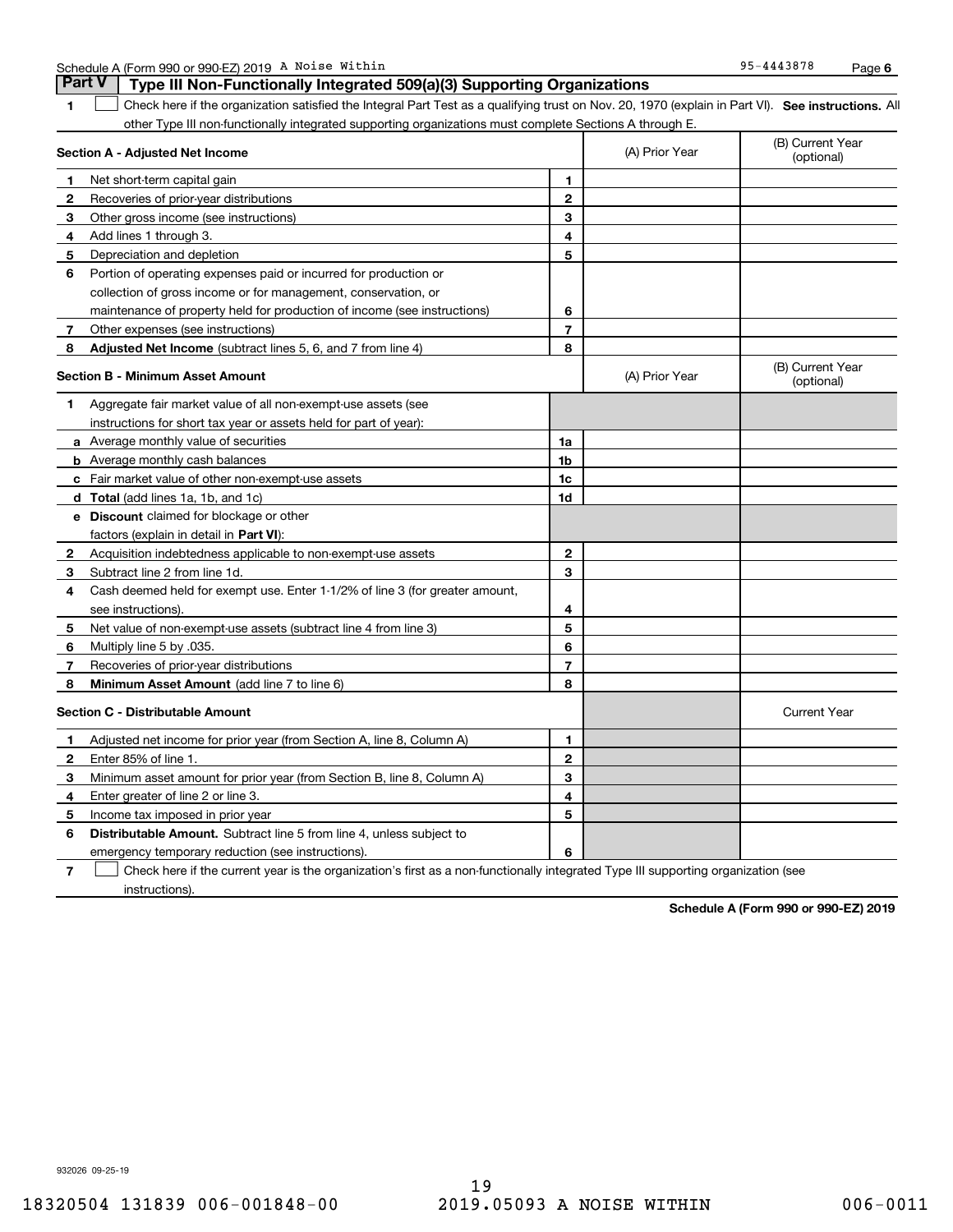| Part V | Type III Non-Functionally Integrated 509(a)(3) Supporting Organizations                    |                                    | (continued)                                   |                                                  |  |
|--------|--------------------------------------------------------------------------------------------|------------------------------------|-----------------------------------------------|--------------------------------------------------|--|
|        | Section D - Distributions                                                                  | <b>Current Year</b>                |                                               |                                                  |  |
| 1      | Amounts paid to supported organizations to accomplish exempt purposes                      |                                    |                                               |                                                  |  |
| 2      | Amounts paid to perform activity that directly furthers exempt purposes of supported       |                                    |                                               |                                                  |  |
|        | organizations, in excess of income from activity                                           |                                    |                                               |                                                  |  |
| 3      | Administrative expenses paid to accomplish exempt purposes of supported organizations      |                                    |                                               |                                                  |  |
| 4      | Amounts paid to acquire exempt-use assets                                                  |                                    |                                               |                                                  |  |
| 5      | Qualified set-aside amounts (prior IRS approval required)                                  |                                    |                                               |                                                  |  |
| 6      | Other distributions (describe in Part VI). See instructions.                               |                                    |                                               |                                                  |  |
| 7      | Total annual distributions. Add lines 1 through 6.                                         |                                    |                                               |                                                  |  |
| 8      | Distributions to attentive supported organizations to which the organization is responsive |                                    |                                               |                                                  |  |
|        | (provide details in Part VI). See instructions.                                            |                                    |                                               |                                                  |  |
| 9      | Distributable amount for 2019 from Section C, line 6                                       |                                    |                                               |                                                  |  |
| 10     | Line 8 amount divided by line 9 amount                                                     |                                    |                                               |                                                  |  |
|        | Section E - Distribution Allocations (see instructions)                                    | (i)<br><b>Excess Distributions</b> | (ii)<br><b>Underdistributions</b><br>Pre-2019 | (iii)<br><b>Distributable</b><br>Amount for 2019 |  |
| 1      | Distributable amount for 2019 from Section C, line 6                                       |                                    |                                               |                                                  |  |
| 2      | Underdistributions, if any, for years prior to 2019 (reason-                               |                                    |                                               |                                                  |  |
|        | able cause required- explain in Part VI). See instructions.                                |                                    |                                               |                                                  |  |
| з      | Excess distributions carryover, if any, to 2019                                            |                                    |                                               |                                                  |  |
|        | <b>a</b> From 2014                                                                         |                                    |                                               |                                                  |  |
|        | <b>b</b> From $2015$                                                                       |                                    |                                               |                                                  |  |
|        | c From 2016                                                                                |                                    |                                               |                                                  |  |
|        | <b>d</b> From 2017                                                                         |                                    |                                               |                                                  |  |
|        | e From 2018                                                                                |                                    |                                               |                                                  |  |
|        | <b>Total</b> of lines 3a through e                                                         |                                    |                                               |                                                  |  |
|        | <b>g</b> Applied to underdistributions of prior years                                      |                                    |                                               |                                                  |  |
|        | <b>h</b> Applied to 2019 distributable amount                                              |                                    |                                               |                                                  |  |
|        | Carryover from 2014 not applied (see instructions)                                         |                                    |                                               |                                                  |  |
|        | Remainder. Subtract lines 3g, 3h, and 3i from 3f.                                          |                                    |                                               |                                                  |  |
| 4      | Distributions for 2019 from Section D,                                                     |                                    |                                               |                                                  |  |
|        | line $7:$                                                                                  |                                    |                                               |                                                  |  |
|        | <b>a</b> Applied to underdistributions of prior years                                      |                                    |                                               |                                                  |  |
|        | <b>b</b> Applied to 2019 distributable amount                                              |                                    |                                               |                                                  |  |
| c      | Remainder. Subtract lines 4a and 4b from 4.                                                |                                    |                                               |                                                  |  |
| 5      | Remaining underdistributions for years prior to 2019, if                                   |                                    |                                               |                                                  |  |
|        | any. Subtract lines 3g and 4a from line 2. For result greater                              |                                    |                                               |                                                  |  |
|        | than zero, explain in Part VI. See instructions.                                           |                                    |                                               |                                                  |  |
| 6      | Remaining underdistributions for 2019. Subtract lines 3h                                   |                                    |                                               |                                                  |  |
|        | and 4b from line 1. For result greater than zero, explain in                               |                                    |                                               |                                                  |  |
|        | <b>Part VI.</b> See instructions.                                                          |                                    |                                               |                                                  |  |
| 7      | Excess distributions carryover to 2020. Add lines 3j                                       |                                    |                                               |                                                  |  |
|        | and 4c.                                                                                    |                                    |                                               |                                                  |  |
| 8      | Breakdown of line 7:                                                                       |                                    |                                               |                                                  |  |
|        | a Excess from 2015                                                                         |                                    |                                               |                                                  |  |
|        | b Excess from 2016                                                                         |                                    |                                               |                                                  |  |
|        | c Excess from 2017                                                                         |                                    |                                               |                                                  |  |
|        | d Excess from 2018                                                                         |                                    |                                               |                                                  |  |
|        | e Excess from 2019                                                                         |                                    |                                               |                                                  |  |

**Schedule A (Form 990 or 990-EZ) 2019**

932027 09-25-19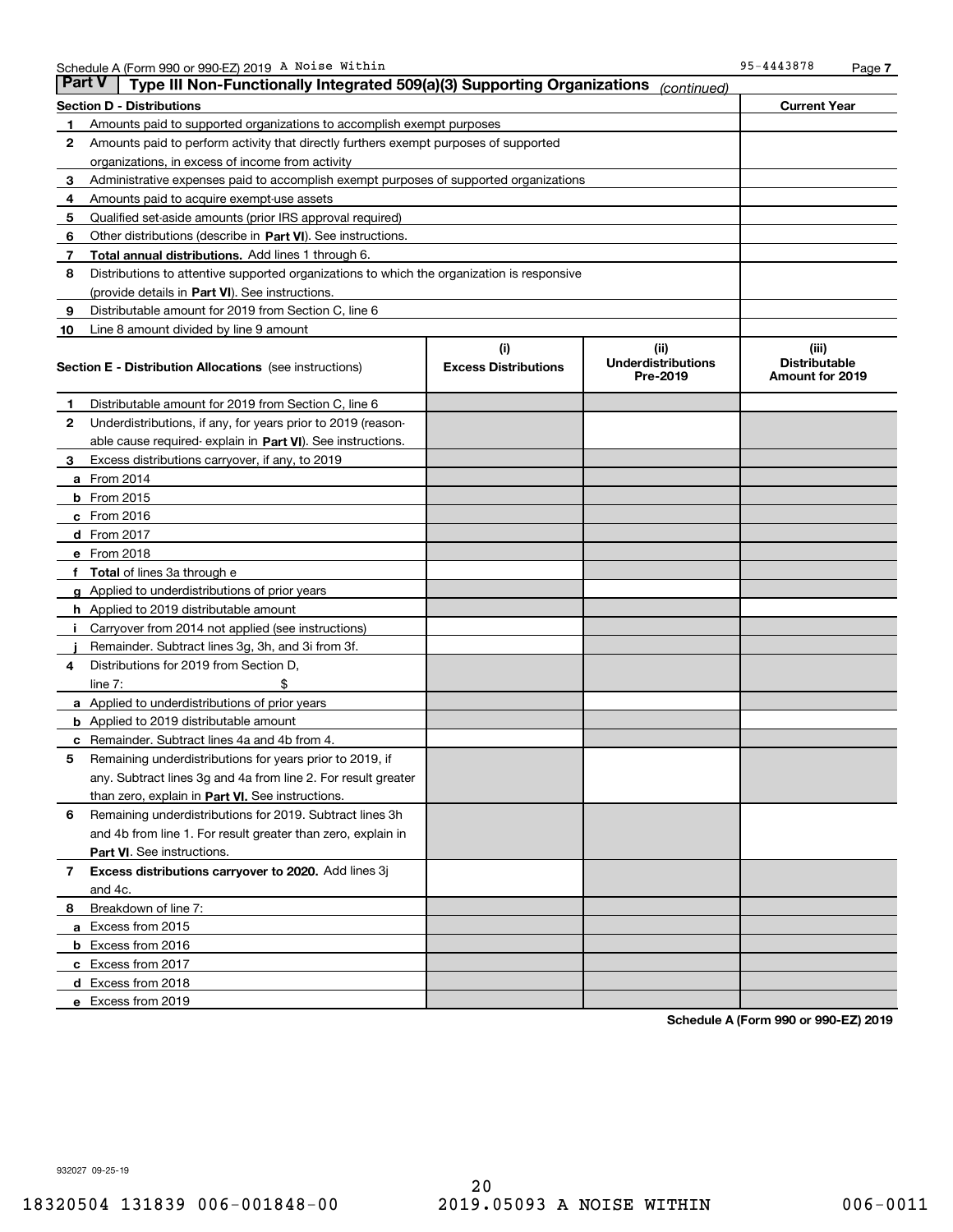Part VI | Supplemental Information. Provide the explanations required by Part II, line 10; Part II, line 17a or 17b; Part III, line 12; Part IV, Section A, lines 1, 2, 3b, 3c, 4b, 4c, 5a, 6, 9a, 9b, 9c, 11a, 11b, and 11c; Part IV, Section B, lines 1 and 2; Part IV, Section C, line 1; Part IV, Section D, lines 2 and 3; Part IV, Section E, lines 1c, 2a, 2b, 3a, and 3b; Part V, line 1; Part V, Section B, line 1e; Part V, Section D, lines 5, 6, and 8; and Part V, Section E, lines 2, 5, and 6. Also complete this part for any additional information. (See instructions.)

Schedule A, Part III, Line 12, Explanation for Other Income:

| Special Event Income |          |    |                                      |
|----------------------|----------|----|--------------------------------------|
| 2015 Amount: \$      | 107,168. |    |                                      |
| 2016 Amount: $\zeta$ | 336,069. |    |                                      |
| 2017 Amount: \$      | 139,800. |    |                                      |
| 2018 Amount: \$      | 51,085.  |    |                                      |
| 2019 Amount: \$      | 61,020.  |    |                                      |
|                      |          |    |                                      |
| Other Income         |          |    |                                      |
| 2019 Amount: \$      | 40,744.  |    |                                      |
|                      |          |    |                                      |
|                      |          |    |                                      |
|                      |          |    |                                      |
|                      |          |    |                                      |
|                      |          |    |                                      |
|                      |          |    |                                      |
|                      |          |    |                                      |
|                      |          |    |                                      |
|                      |          |    |                                      |
|                      |          |    |                                      |
|                      |          |    |                                      |
|                      |          |    |                                      |
|                      |          |    |                                      |
|                      |          |    |                                      |
|                      |          |    |                                      |
|                      |          |    |                                      |
|                      |          |    |                                      |
| 932028 09-25-19      |          | 21 | Schedule A (Form 990 or 990-EZ) 2019 |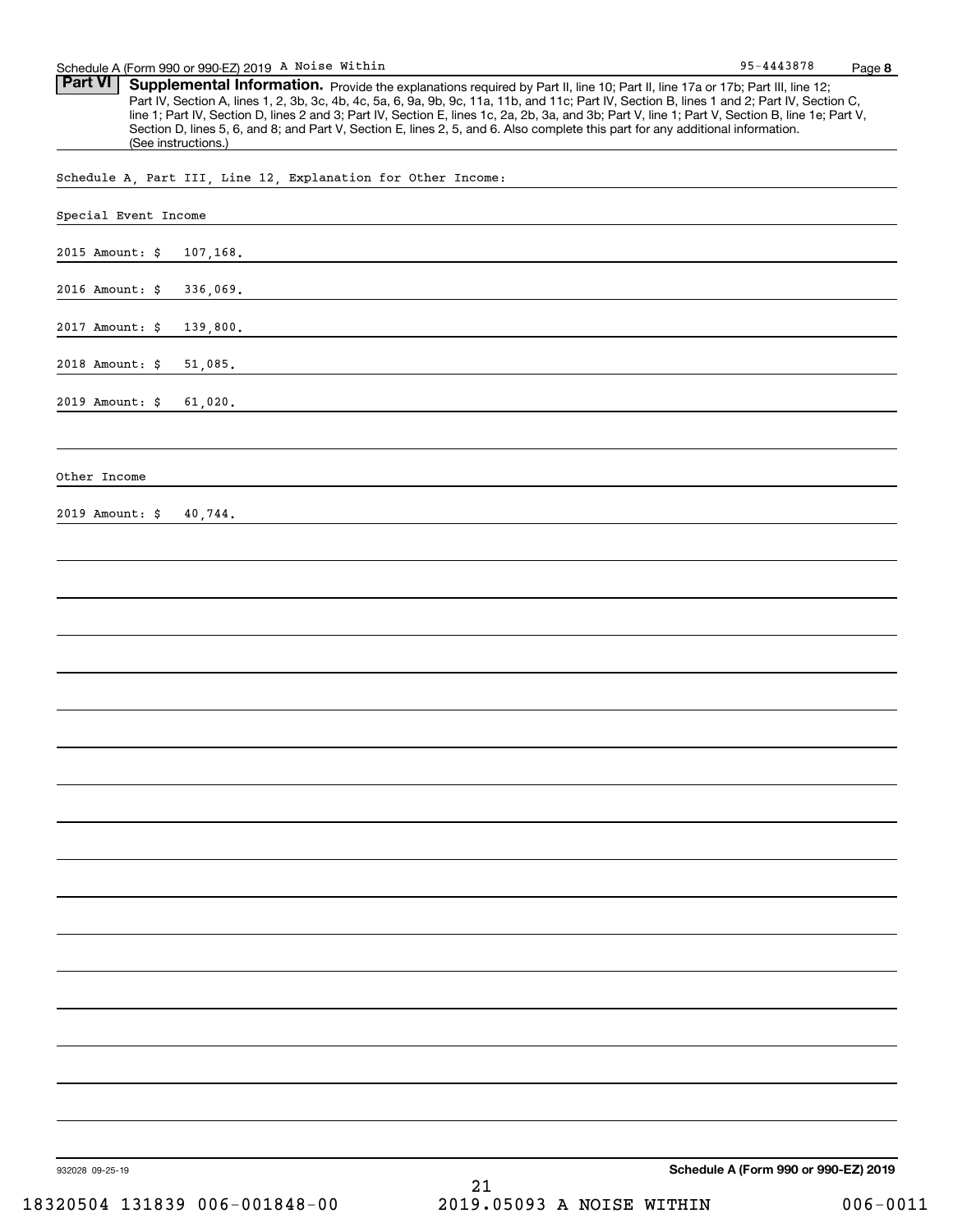Department of the Treasury Internal Revenue Service **(Form 990, 990-EZ, or 990-PF)**

Name of the organization

\*\* PUBLIC DISCLOSURE COPY \*\*

# **Schedule B Schedule of Contributors**

**| Attach to Form 990, Form 990-EZ, or Form 990-PF. | Go to www.irs.gov/Form990 for the latest information.** OMB No. 1545-0047

**2019**

**Employer identification number**

| 95-4443878 |
|------------|
|            |

| <b>Organization type (check one):</b> |  |
|---------------------------------------|--|
|                                       |  |

| Filers of:         | Section:                                                                    |
|--------------------|-----------------------------------------------------------------------------|
| Form 990 or 990-EZ | $\boxed{\text{X}}$ 501(c)( 3) (enter number) organization                   |
|                    | $4947(a)(1)$ nonexempt charitable trust not treated as a private foundation |
|                    | 527 political organization                                                  |
| Form 990-PF        | 501(c)(3) exempt private foundation                                         |
|                    | 4947(a)(1) nonexempt charitable trust treated as a private foundation       |
|                    | 501(c)(3) taxable private foundation                                        |

Check if your organization is covered by the **General Rule** or a **Special Rule. Note:**  Only a section 501(c)(7), (8), or (10) organization can check boxes for both the General Rule and a Special Rule. See instructions.

### **General Rule**

 $\mathcal{L}^{\text{max}}$ 

For an organization filing Form 990, 990-EZ, or 990-PF that received, during the year, contributions totaling \$5,000 or more (in money or property) from any one contributor. Complete Parts I and II. See instructions for determining a contributor's total contributions.

#### **Special Rules**

any one contributor, during the year, total contributions of the greater of  $\,$  (1) \$5,000; or **(2)** 2% of the amount on (i) Form 990, Part VIII, line 1h;  $\overline{X}$  For an organization described in section 501(c)(3) filing Form 990 or 990-EZ that met the 33 1/3% support test of the regulations under sections 509(a)(1) and 170(b)(1)(A)(vi), that checked Schedule A (Form 990 or 990-EZ), Part II, line 13, 16a, or 16b, and that received from or (ii) Form 990-EZ, line 1. Complete Parts I and II.

year, total contributions of more than \$1,000 *exclusively* for religious, charitable, scientific, literary, or educational purposes, or for the For an organization described in section 501(c)(7), (8), or (10) filing Form 990 or 990-EZ that received from any one contributor, during the prevention of cruelty to children or animals. Complete Parts I, II, and III.  $\mathcal{L}^{\text{max}}$ 

purpose. Don't complete any of the parts unless the **General Rule** applies to this organization because it received *nonexclusively* year, contributions <sub>exclusively</sub> for religious, charitable, etc., purposes, but no such contributions totaled more than \$1,000. If this box is checked, enter here the total contributions that were received during the year for an  $\;$ exclusively religious, charitable, etc., For an organization described in section 501(c)(7), (8), or (10) filing Form 990 or 990-EZ that received from any one contributor, during the religious, charitable, etc., contributions totaling \$5,000 or more during the year  $\Box$ — $\Box$   $\Box$  $\mathcal{L}^{\text{max}}$ 

**Caution:**  An organization that isn't covered by the General Rule and/or the Special Rules doesn't file Schedule B (Form 990, 990-EZ, or 990-PF),  **must** but it answer "No" on Part IV, line 2, of its Form 990; or check the box on line H of its Form 990-EZ or on its Form 990-PF, Part I, line 2, to certify that it doesn't meet the filing requirements of Schedule B (Form 990, 990-EZ, or 990-PF).

**For Paperwork Reduction Act Notice, see the instructions for Form 990, 990-EZ, or 990-PF. Schedule B (Form 990, 990-EZ, or 990-PF) (2019)** LHA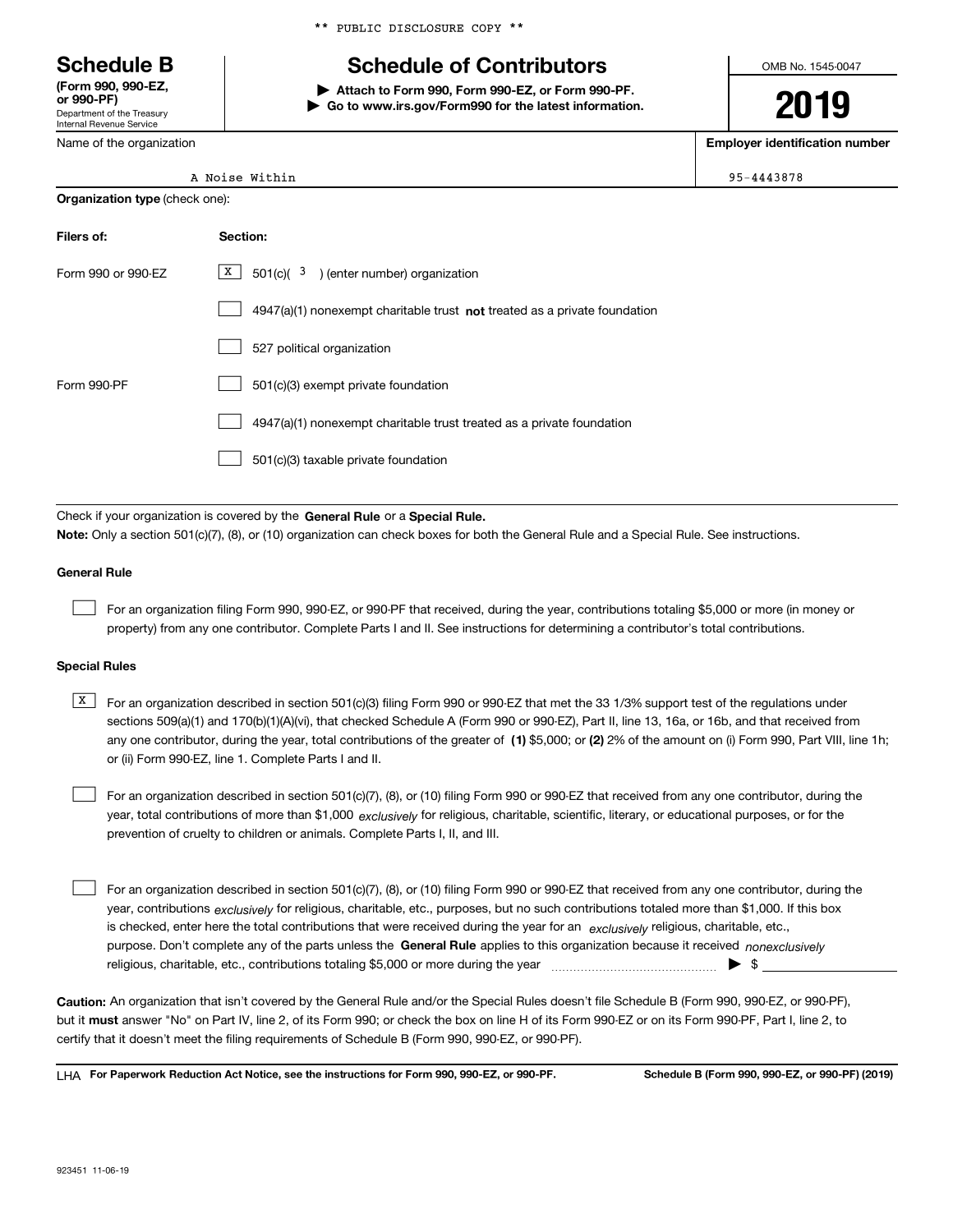|                 | Schedule B (Form 990, 990-EZ, or 990-PF) (2019)                                                |                                   | Page 2                                                                                     |
|-----------------|------------------------------------------------------------------------------------------------|-----------------------------------|--------------------------------------------------------------------------------------------|
|                 | Name of organization                                                                           |                                   | <b>Employer identification number</b>                                                      |
| A Noise Within  |                                                                                                |                                   | 95-4443878                                                                                 |
| Part I          | Contributors (see instructions). Use duplicate copies of Part I if additional space is needed. |                                   |                                                                                            |
| (a)<br>No.      | (b)<br>Name, address, and ZIP + 4                                                              | (c)<br><b>Total contributions</b> | (d)<br>Type of contribution                                                                |
| 1               |                                                                                                | 150,000.<br>\$                    | x<br>Person<br>Payroll<br>Noncash<br>(Complete Part II for<br>noncash contributions.)      |
| (a)<br>No.      | (b)<br>Name, address, and ZIP + 4                                                              | (c)<br><b>Total contributions</b> | (d)<br>Type of contribution                                                                |
| 2               |                                                                                                | 61,537.<br>$\$$                   | x<br>Person<br>Payroll<br>Noncash<br>X<br>(Complete Part II for<br>noncash contributions.) |
| (a)<br>No.      | (b)                                                                                            | (c)<br><b>Total contributions</b> | (d)<br>Type of contribution                                                                |
| 3               | Name, address, and ZIP + 4                                                                     | 40,000.<br>\$                     | x<br>Person<br>Payroll<br>Noncash<br>(Complete Part II for<br>noncash contributions.)      |
| (a)<br>No.      | (b)<br>Name, address, and ZIP + 4                                                              | (c)<br><b>Total contributions</b> | (d)<br>Type of contribution                                                                |
| 4               |                                                                                                | 37,965.<br>$\$$                   | X<br>Person<br>Payroll<br>Noncash<br>(Complete Part II for<br>noncash contributions.)      |
| (a)<br>No.      | (b)<br>Name, address, and ZIP + 4                                                              | (c)<br><b>Total contributions</b> | (d)<br>Type of contribution                                                                |
| 5               |                                                                                                | 34, 273.<br>\$                    | x<br>Person<br>Payroll<br>Noncash<br>(Complete Part II for<br>noncash contributions.)      |
| (a)<br>No.      | (b)<br>Name, address, and ZIP + 4                                                              | (c)<br><b>Total contributions</b> | (d)<br>Type of contribution                                                                |
| 6               |                                                                                                | 30,411.<br>\$                     | x<br>Person<br>Payroll<br>Noncash<br>(Complete Part II for<br>noncash contributions.)      |
| 923452 11-06-19 |                                                                                                |                                   | Schedule B (Form 990, 990-EZ, or 990-PF) (2019)                                            |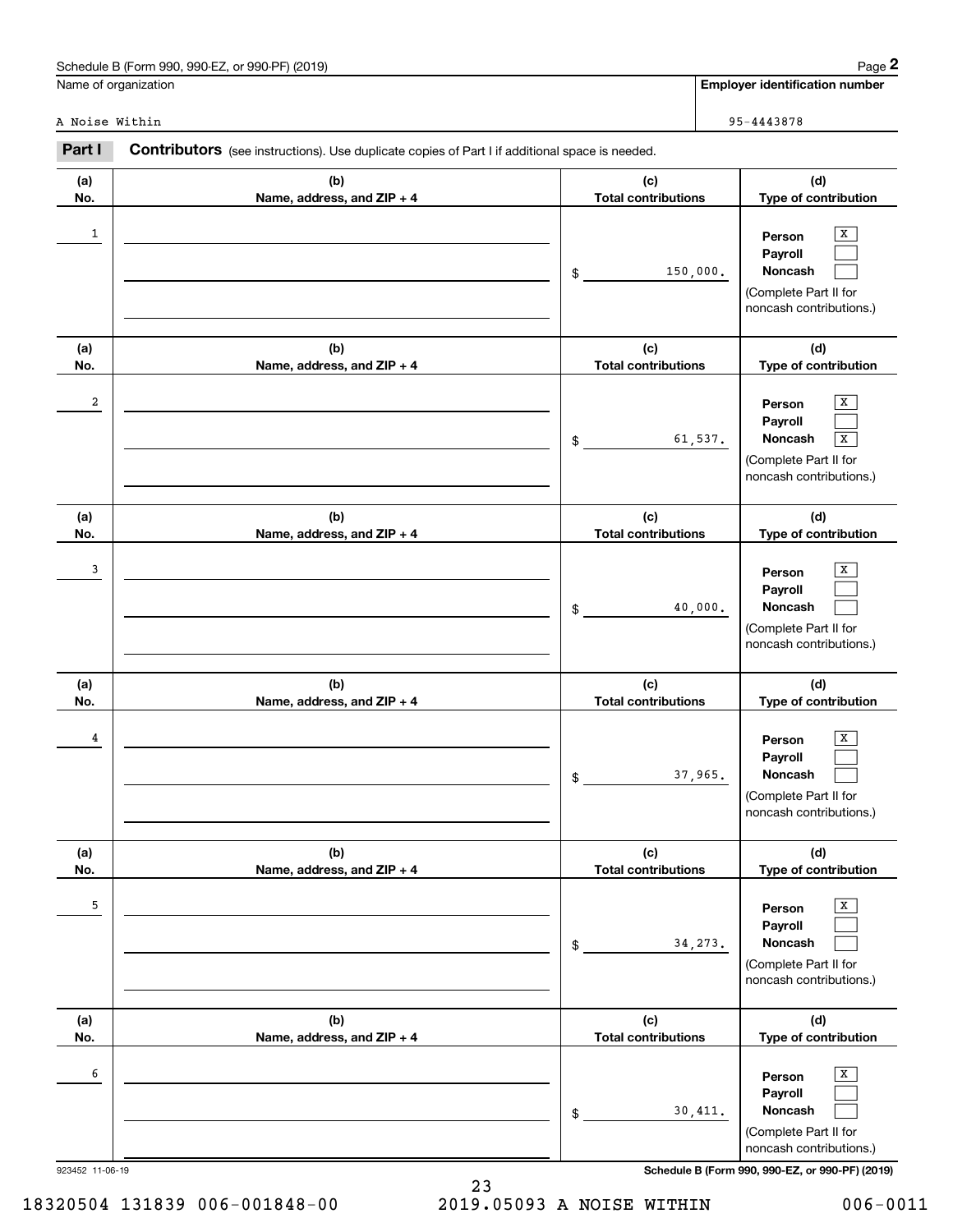|                | Schedule B (Form 990, 990-EZ, or 990-PF) (2019)                                                       |                                   | $Page$ 2                                                                                                |
|----------------|-------------------------------------------------------------------------------------------------------|-----------------------------------|---------------------------------------------------------------------------------------------------------|
|                | Name of organization                                                                                  |                                   | <b>Employer identification number</b>                                                                   |
| A Noise Within |                                                                                                       |                                   | 95-4443878                                                                                              |
| Part I         | <b>Contributors</b> (see instructions). Use duplicate copies of Part I if additional space is needed. |                                   |                                                                                                         |
| (a)<br>No.     | (b)<br>Name, address, and ZIP + 4                                                                     | (c)<br><b>Total contributions</b> | (d)<br>Type of contribution                                                                             |
| 7              |                                                                                                       | \$                                | x<br>Person<br>Payroll<br>Noncash<br>30, 252.<br>(Complete Part II for<br>noncash contributions.)       |
| (a)<br>No.     | (b)<br>Name, address, and ZIP + 4                                                                     | (c)<br><b>Total contributions</b> | (d)<br>Type of contribution                                                                             |
| 8              |                                                                                                       | \$                                | Х<br>Person<br>Payroll<br>Noncash<br>30,000.<br>(Complete Part II for<br>noncash contributions.)        |
| (a)<br>No.     | (b)<br>Name, address, and ZIP + 4                                                                     | (c)<br><b>Total contributions</b> | (d)<br>Type of contribution                                                                             |
| 9              |                                                                                                       | \$                                | X<br>Person<br>Payroll<br>Noncash<br>30,000.<br>(Complete Part II for<br>noncash contributions.)        |
| (a)<br>No.     | (b)<br>Name, address, and ZIP + 4                                                                     | (c)<br><b>Total contributions</b> | (d)<br>Type of contribution                                                                             |
| 10             |                                                                                                       | \$                                | х<br>Person<br><b>Payroll</b><br>Noncash<br>28,290.<br>(Complete Part II for<br>noncash contributions.) |
| (a)<br>No.     | (b)<br>Name, address, and ZIP + 4                                                                     | (c)<br><b>Total contributions</b> | (d)<br>Type of contribution                                                                             |

|    |                            | \$<br>30,000.              | Noncash<br>(Complete Part II for                      |
|----|----------------------------|----------------------------|-------------------------------------------------------|
|    |                            |                            | noncash contributions.)                               |
| ı) | (b)                        | (c)                        | (d)                                                   |
| D. | Name, address, and ZIP + 4 | <b>Total contributions</b> | Type of contribution                                  |
| 10 |                            | \$<br>28, 290.             | X<br>Person<br>Payroll<br><b>Noncash</b>              |
|    |                            |                            | (Complete Part II for<br>noncash contributions.)      |
| ı) | (b)                        | (c)                        | (d)                                                   |
| о. | Name, address, and ZIP + 4 | <b>Total contributions</b> | Type of contribution                                  |
|    |                            | \$                         | Person<br>Payroll<br><b>Noncash</b>                   |
|    |                            |                            | (Complete Part II for<br>noncash contributions.)      |
|    | (b)                        | (c)                        | (d)                                                   |
| D. | Name, address, and ZIP + 4 | <b>Total contributions</b> | Type of contribution                                  |
|    |                            | \$                         | Person<br>Payroll<br>Noncash<br>(Complete Part II for |
|    |                            |                            | noncash contributions.)                               |

24

923452 11-06-19 **Schedule B (Form 990, 990-EZ, or 990-PF) (2019)**

| Schedule B (Form 990, 990-EZ, or 990-PF) (2019) | $Page =$                       |
|-------------------------------------------------|--------------------------------|
| Name of organization                            | Emplover identification number |

**(a) No.**

18320504 131839 006-001848-00 2019.05093 A NOISE WITHIN 006-0011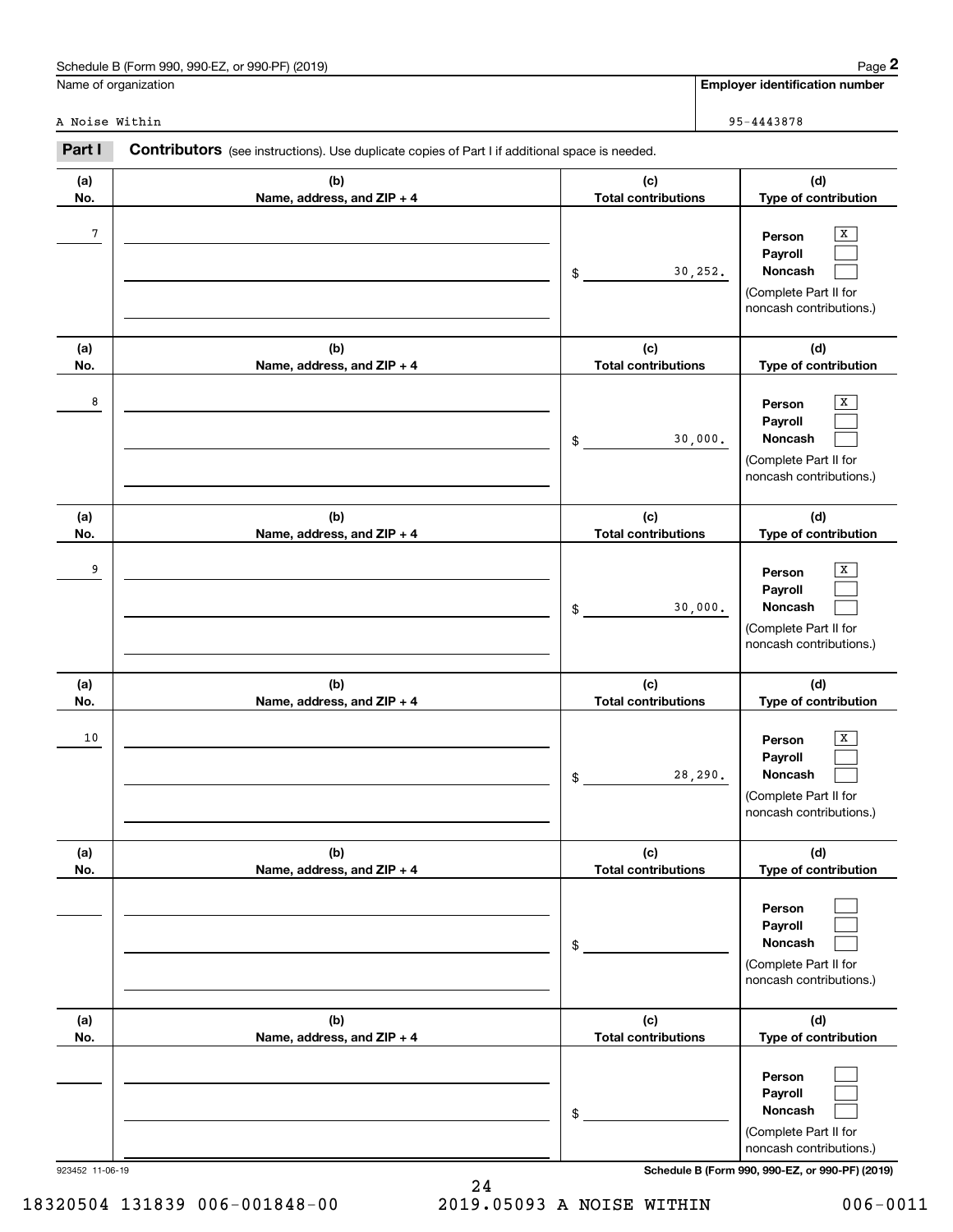| Schedule B (Form 990,<br>or 990-PF) (2019)<br>990-EZ<br>the contract of the con- | Paɑe |
|----------------------------------------------------------------------------------|------|
|                                                                                  |      |

|                              | Schedule B (Form 990, 990-EZ, or 990-PF) (2019)                                                     |                                                 |         | Page 3                                          |
|------------------------------|-----------------------------------------------------------------------------------------------------|-------------------------------------------------|---------|-------------------------------------------------|
|                              | Name of organization                                                                                |                                                 |         | <b>Employer identification number</b>           |
| A Noise Within               |                                                                                                     |                                                 |         | 95-4443878                                      |
| Part II                      | Noncash Property (see instructions). Use duplicate copies of Part II if additional space is needed. |                                                 |         |                                                 |
| (a)<br>No.<br>from<br>Part I | (b)<br>Description of noncash property given                                                        | (c)<br>FMV (or estimate)<br>(See instructions.) |         | (d)<br>Date received                            |
| $\overline{a}$               | Google stock: 38 shares; Apple stock: 1 share                                                       |                                                 |         |                                                 |
|                              |                                                                                                     | \$                                              | 51,419. | 06/30/20                                        |
| (a)<br>No.<br>from<br>Part I | (b)<br>Description of noncash property given                                                        | (c)<br>FMV (or estimate)<br>(See instructions.) |         | (d)<br>Date received                            |
|                              |                                                                                                     | \$                                              |         |                                                 |
| (a)<br>No.<br>from<br>Part I | (b)<br>Description of noncash property given                                                        | (c)<br>FMV (or estimate)<br>(See instructions.) |         | (d)<br>Date received                            |
|                              |                                                                                                     | \$                                              |         |                                                 |
| (a)<br>No.<br>from<br>Part I | (b)<br>Description of noncash property given                                                        | (c)<br>FMV (or estimate)<br>(See instructions.) |         | (d)<br>Date received                            |
|                              |                                                                                                     | \$                                              |         |                                                 |
| (a)<br>No.<br>from<br>Part I | (b)<br>Description of noncash property given                                                        | (c)<br>FMV (or estimate)<br>(See instructions.) |         | (d)<br>Date received                            |
|                              |                                                                                                     | \$                                              |         |                                                 |
| (a)<br>No.<br>from<br>Part I | (b)<br>Description of noncash property given                                                        | (c)<br>FMV (or estimate)<br>(See instructions.) |         | (d)<br>Date received                            |
|                              |                                                                                                     | \$                                              |         |                                                 |
| 923453 11-06-19              |                                                                                                     |                                                 |         | Schedule B (Form 990, 990-EZ, or 990-PF) (2019) |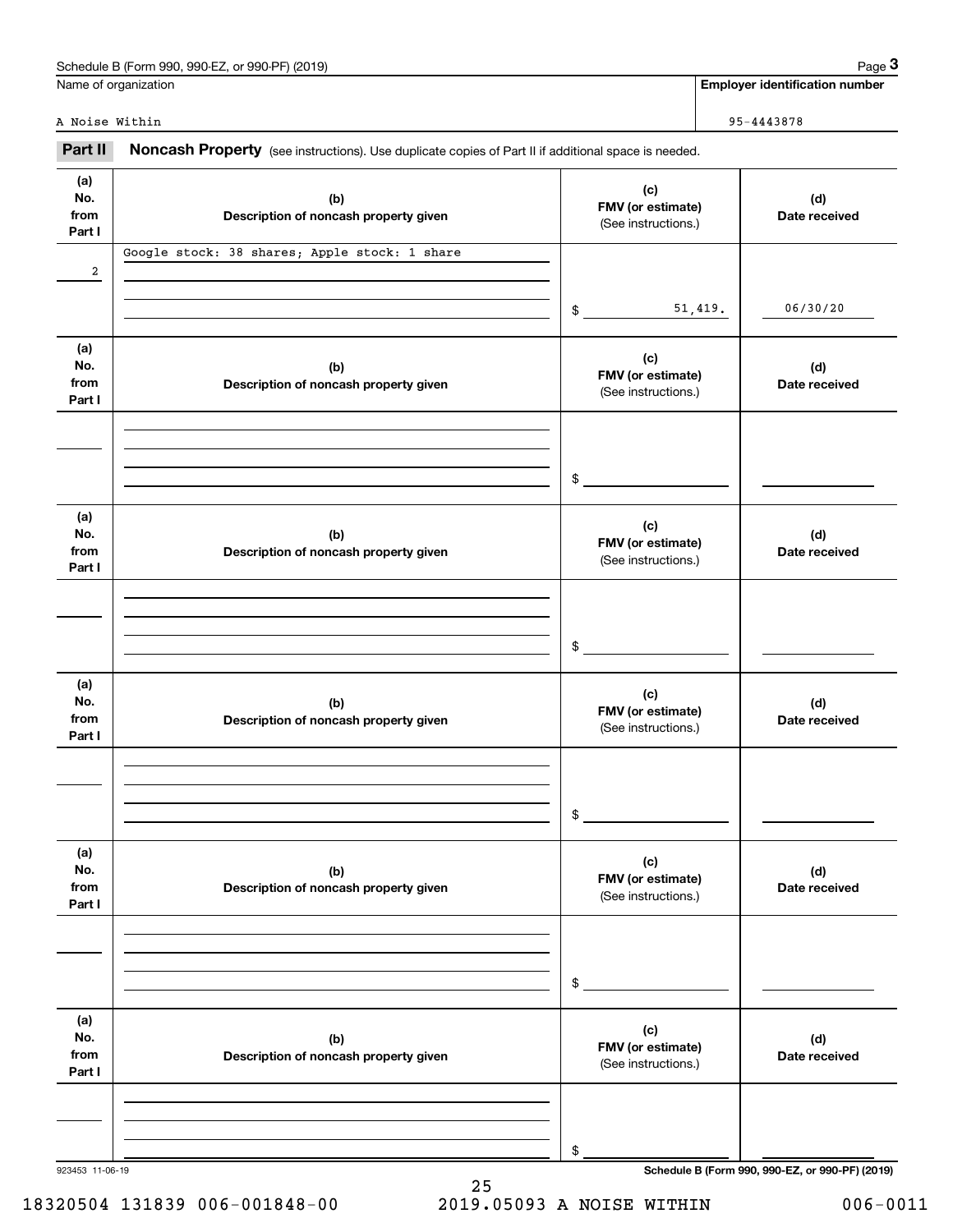|                           | Schedule B (Form 990, 990-EZ, or 990-PF) (2019)                                                                                                                                                                                                                                                 |                      |  | Page 4                                          |
|---------------------------|-------------------------------------------------------------------------------------------------------------------------------------------------------------------------------------------------------------------------------------------------------------------------------------------------|----------------------|--|-------------------------------------------------|
| Name of organization      |                                                                                                                                                                                                                                                                                                 |                      |  | <b>Employer identification number</b>           |
| A Noise Within            |                                                                                                                                                                                                                                                                                                 |                      |  | 95-4443878                                      |
| <b>Part III</b>           | Exclusively religious, charitable, etc., contributions to organizations described in section 501(c)(7), (8), or (10) that total more than \$1,000 for the year                                                                                                                                  |                      |  |                                                 |
|                           | from any one contributor. Complete columns (a) through (e) and the following line entry. For organizations<br>completing Part III, enter the total of exclusively religious, charitable, etc., contributions of \$1,000 or less for the year. (Enter this info. once.) $\blacktriangleright$ \$ |                      |  |                                                 |
|                           | Use duplicate copies of Part III if additional space is needed.                                                                                                                                                                                                                                 |                      |  |                                                 |
| (a) No.<br>from<br>Part I | (b) Purpose of gift                                                                                                                                                                                                                                                                             | (c) Use of gift      |  | (d) Description of how gift is held             |
|                           |                                                                                                                                                                                                                                                                                                 |                      |  |                                                 |
|                           |                                                                                                                                                                                                                                                                                                 | (e) Transfer of gift |  |                                                 |
|                           | Transferee's name, address, and ZIP + 4                                                                                                                                                                                                                                                         |                      |  | Relationship of transferor to transferee        |
|                           |                                                                                                                                                                                                                                                                                                 |                      |  |                                                 |
| (a) No.<br>from<br>Part I | (b) Purpose of gift                                                                                                                                                                                                                                                                             | (c) Use of gift      |  | (d) Description of how gift is held             |
|                           |                                                                                                                                                                                                                                                                                                 |                      |  |                                                 |
|                           | (e) Transfer of gift                                                                                                                                                                                                                                                                            |                      |  |                                                 |
|                           | Transferee's name, address, and ZIP + 4                                                                                                                                                                                                                                                         |                      |  | Relationship of transferor to transferee        |
|                           |                                                                                                                                                                                                                                                                                                 |                      |  |                                                 |
|                           |                                                                                                                                                                                                                                                                                                 |                      |  |                                                 |
| (a) No.<br>from<br>Part I | (b) Purpose of gift                                                                                                                                                                                                                                                                             | (c) Use of gift      |  | (d) Description of how gift is held             |
|                           |                                                                                                                                                                                                                                                                                                 |                      |  |                                                 |
|                           |                                                                                                                                                                                                                                                                                                 | (e) Transfer of gift |  |                                                 |
|                           |                                                                                                                                                                                                                                                                                                 |                      |  |                                                 |
|                           | Transferee's name, address, and $ZIP + 4$                                                                                                                                                                                                                                                       |                      |  | Relationship of transferor to transferee        |
|                           |                                                                                                                                                                                                                                                                                                 |                      |  |                                                 |
| (a) No.<br>from<br>Part I | (b) Purpose of gift                                                                                                                                                                                                                                                                             | (c) Use of gift      |  | (d) Description of how gift is held             |
|                           |                                                                                                                                                                                                                                                                                                 |                      |  |                                                 |
|                           |                                                                                                                                                                                                                                                                                                 |                      |  |                                                 |
|                           |                                                                                                                                                                                                                                                                                                 | (e) Transfer of gift |  |                                                 |
|                           | Transferee's name, address, and $ZIP + 4$                                                                                                                                                                                                                                                       |                      |  | Relationship of transferor to transferee        |
|                           |                                                                                                                                                                                                                                                                                                 |                      |  |                                                 |
|                           |                                                                                                                                                                                                                                                                                                 |                      |  |                                                 |
| 923454 11-06-19           |                                                                                                                                                                                                                                                                                                 |                      |  | Schedule B (Form 990, 990-EZ, or 990-PF) (2019) |

18320504 131839 006-001848-00 2019.05093 A NOISE WITHIN 006-0011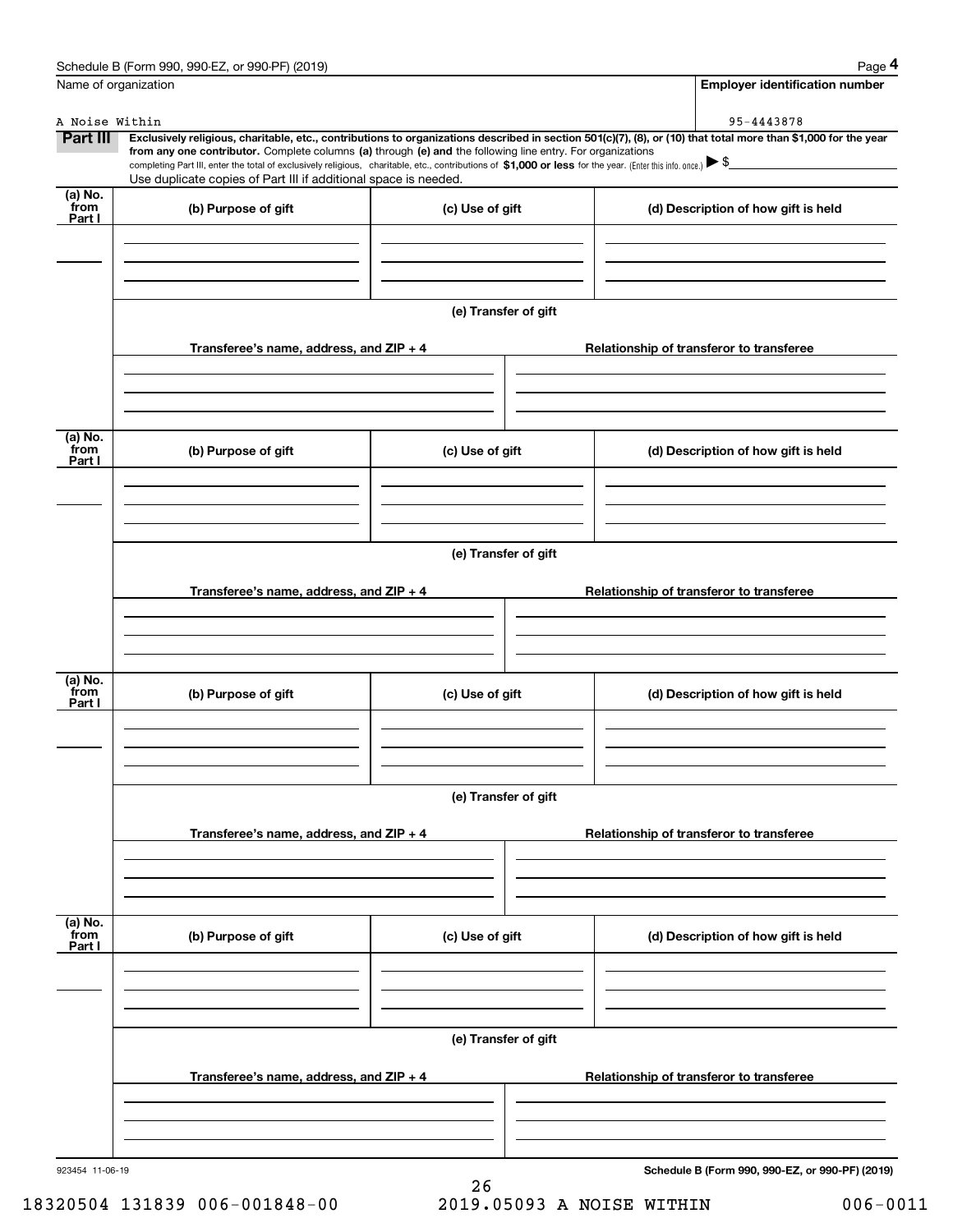| <b>SCHEDULE D</b> |
|-------------------|
|                   |

Department of the Treasury Internal Revenue Service

# **SCHEDULE D Supplemental Financial Statements**

(Form 990)<br>
Pepartment of the Treasury<br>
Department of the Treasury<br>
Department of the Treasury<br>
Department of the Treasury<br> **Co to www.irs.gov/Form990 for instructions and the latest information.**<br> **Co to www.irs.gov/Form9** 



A Noise Within

**Name of the organization**<br>**A** Noise Within **A** Noise Within **Bellinger and the Constantine of the Security of the Security of the Security of the Security of the Security of the Security of the Security of the Security of** 

|          | organization answered "Yes" on Form 990, Part IV, line 6.                                                                                                                                                                     |                         |                                                    |
|----------|-------------------------------------------------------------------------------------------------------------------------------------------------------------------------------------------------------------------------------|-------------------------|----------------------------------------------------|
|          |                                                                                                                                                                                                                               | (a) Donor advised funds | (b) Funds and other accounts                       |
| 1.       |                                                                                                                                                                                                                               |                         |                                                    |
| 2        | Aggregate value of contributions to (during year)                                                                                                                                                                             |                         |                                                    |
| з        | Aggregate value of grants from (during year) <i>mimimimim</i>                                                                                                                                                                 |                         |                                                    |
| 4        |                                                                                                                                                                                                                               |                         |                                                    |
| 5        | Did the organization inform all donors and donor advisors in writing that the assets held in donor advised funds                                                                                                              |                         |                                                    |
|          |                                                                                                                                                                                                                               |                         | Yes<br>No                                          |
| 6        | Did the organization inform all grantees, donors, and donor advisors in writing that grant funds can be used only                                                                                                             |                         |                                                    |
|          | for charitable purposes and not for the benefit of the donor or donor advisor, or for any other purpose conferring                                                                                                            |                         |                                                    |
|          | impermissible private benefit?                                                                                                                                                                                                |                         | Yes<br>No                                          |
| Part II  | Conservation Easements. Complete if the organization answered "Yes" on Form 990, Part IV, line 7.                                                                                                                             |                         |                                                    |
| 1.       | Purpose(s) of conservation easements held by the organization (check all that apply).                                                                                                                                         |                         |                                                    |
|          | Preservation of land for public use (for example, recreation or education)                                                                                                                                                    |                         | Preservation of a historically important land area |
|          | Protection of natural habitat                                                                                                                                                                                                 |                         | Preservation of a certified historic structure     |
|          | Preservation of open space                                                                                                                                                                                                    |                         |                                                    |
| 2        | Complete lines 2a through 2d if the organization held a qualified conservation contribution in the form of a conservation easement on the last                                                                                |                         |                                                    |
|          | day of the tax year.                                                                                                                                                                                                          |                         | Held at the End of the Tax Year                    |
|          | a Total number of conservation easements                                                                                                                                                                                      |                         | 2a                                                 |
| b        | Total acreage restricted by conservation easements                                                                                                                                                                            |                         | 2 <sub>b</sub>                                     |
| с        |                                                                                                                                                                                                                               |                         | 2c                                                 |
|          | d Number of conservation easements included in (c) acquired after 7/25/06, and not on a historic structure                                                                                                                    |                         |                                                    |
|          | listed in the National Register [11, 1200] [12] The National Register [11, 1200] [12] The National Register [11, 1200] [12] The National Register [11, 1200] [12] The National Register [11, 1200] [12] The National Register |                         | 2d                                                 |
| 3        | Number of conservation easements modified, transferred, released, extinguished, or terminated by the organization during the tax                                                                                              |                         |                                                    |
|          | $year \blacktriangleright$                                                                                                                                                                                                    |                         |                                                    |
| 4        | Number of states where property subject to conservation easement is located >                                                                                                                                                 |                         |                                                    |
| 5        | Does the organization have a written policy regarding the periodic monitoring, inspection, handling of                                                                                                                        |                         |                                                    |
|          | violations, and enforcement of the conservation easements it holds?                                                                                                                                                           |                         | <b>No</b><br>Yes                                   |
| 6        | Staff and volunteer hours devoted to monitoring, inspecting, handling of violations, and enforcing conservation easements during the year                                                                                     |                         |                                                    |
|          |                                                                                                                                                                                                                               |                         |                                                    |
| 7        | Amount of expenses incurred in monitoring, inspecting, handling of violations, and enforcing conservation easements during the year                                                                                           |                         |                                                    |
|          | $\blacktriangleright$ \$                                                                                                                                                                                                      |                         |                                                    |
| 8        | Does each conservation easement reported on line 2(d) above satisfy the requirements of section 170(h)(4)(B)(i)                                                                                                               |                         |                                                    |
|          |                                                                                                                                                                                                                               |                         | Yes<br>No                                          |
| 9        | In Part XIII, describe how the organization reports conservation easements in its revenue and expense statement and                                                                                                           |                         |                                                    |
|          | balance sheet, and include, if applicable, the text of the footnote to the organization's financial statements that describes the                                                                                             |                         |                                                    |
| Part III | organization's accounting for conservation easements.<br>Organizations Maintaining Collections of Art, Historical Treasures, or Other Similar Assets.                                                                         |                         |                                                    |
|          | Complete if the organization answered "Yes" on Form 990, Part IV, line 8.                                                                                                                                                     |                         |                                                    |
|          | 1a If the organization elected, as permitted under FASB ASC 958, not to report in its revenue statement and balance sheet works                                                                                               |                         |                                                    |
|          | of art, historical treasures, or other similar assets held for public exhibition, education, or research in furtherance of public                                                                                             |                         |                                                    |
|          | service, provide in Part XIII the text of the footnote to its financial statements that describes these items.                                                                                                                |                         |                                                    |
|          | <b>b</b> If the organization elected, as permitted under FASB ASC 958, to report in its revenue statement and balance sheet works of                                                                                          |                         |                                                    |
|          | art, historical treasures, or other similar assets held for public exhibition, education, or research in furtherance of public service,                                                                                       |                         |                                                    |
|          | provide the following amounts relating to these items:                                                                                                                                                                        |                         |                                                    |
|          | $\mathbf{u}$                                                                                                                                                                                                                  |                         | \$                                                 |
|          |                                                                                                                                                                                                                               |                         | $\blacktriangleright$ s                            |
| 2        | If the organization received or held works of art, historical treasures, or other similar assets for financial gain, provide                                                                                                  |                         |                                                    |
|          | the following amounts required to be reported under FASB ASC 958 relating to these items:                                                                                                                                     |                         |                                                    |
|          |                                                                                                                                                                                                                               |                         |                                                    |
| a        |                                                                                                                                                                                                                               |                         | - \$<br>\$                                         |
|          | LHA For Paperwork Reduction Act Notice, see the Instructions for Form 990.                                                                                                                                                    |                         | Schedule D (Form 990) 2019                         |
|          | 932051 10-02-19                                                                                                                                                                                                               |                         |                                                    |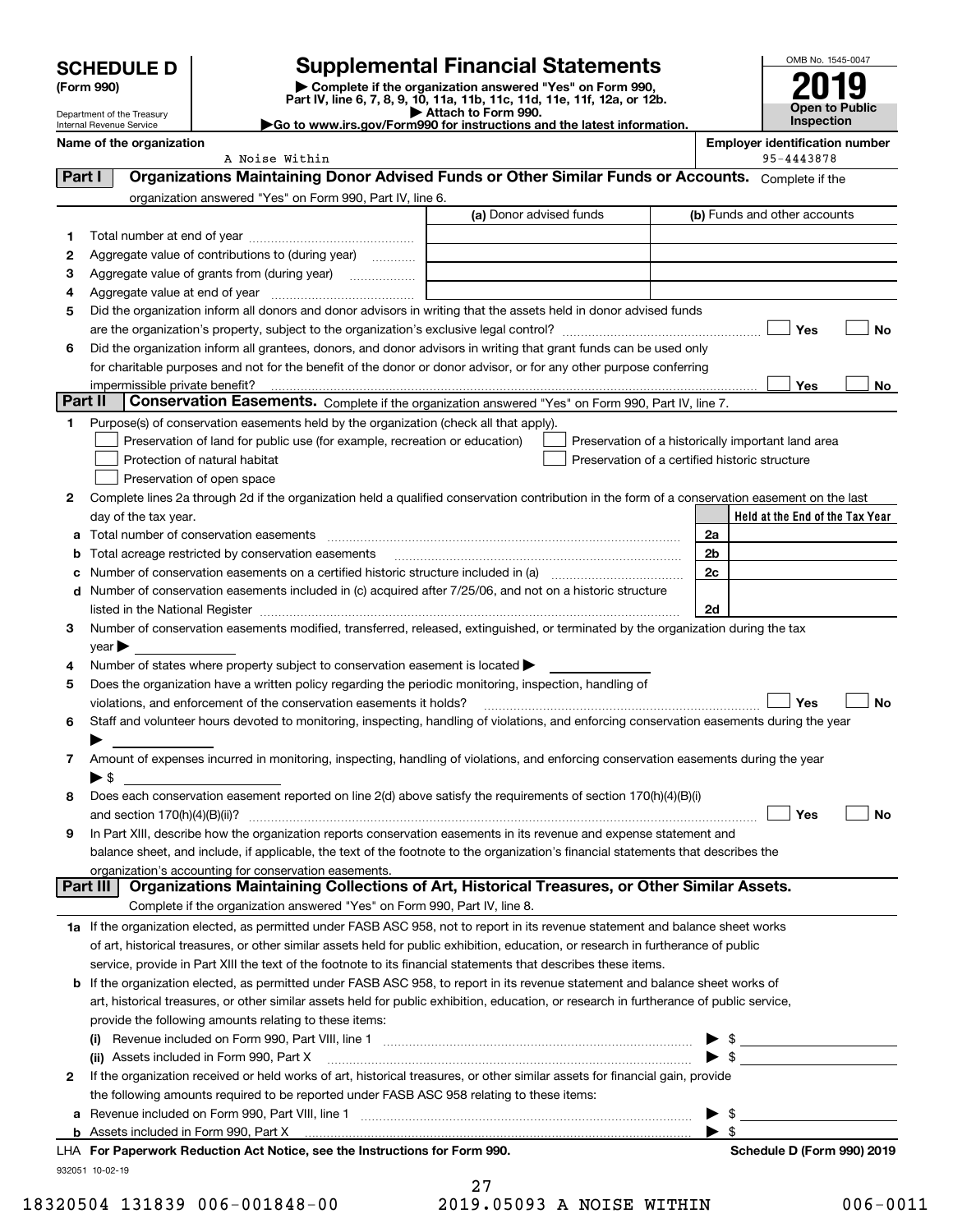| Part III<br>Organizations Maintaining Collections of Art, Historical Treasures, or Other Similar Assets (continued)                                                                                                                  |                     |  |  |  |  |  |  |  |  |
|--------------------------------------------------------------------------------------------------------------------------------------------------------------------------------------------------------------------------------------|---------------------|--|--|--|--|--|--|--|--|
|                                                                                                                                                                                                                                      |                     |  |  |  |  |  |  |  |  |
| Using the organization's acquisition, accession, and other records, check any of the following that make significant use of its<br>З                                                                                                 |                     |  |  |  |  |  |  |  |  |
| collection items (check all that apply):                                                                                                                                                                                             |                     |  |  |  |  |  |  |  |  |
| Public exhibition<br>Loan or exchange program<br>а                                                                                                                                                                                   |                     |  |  |  |  |  |  |  |  |
| Other and the contract of the contract of the contract of the contract of the contract of the contract of the<br>Scholarly research<br>b                                                                                             |                     |  |  |  |  |  |  |  |  |
| Preservation for future generations<br>c                                                                                                                                                                                             |                     |  |  |  |  |  |  |  |  |
| Provide a description of the organization's collections and explain how they further the organization's exempt purpose in Part XIII.<br>4                                                                                            |                     |  |  |  |  |  |  |  |  |
| During the year, did the organization solicit or receive donations of art, historical treasures, or other similar assets<br>5                                                                                                        |                     |  |  |  |  |  |  |  |  |
| to be sold to raise funds rather than to be maintained as part of the organization's collection?                                                                                                                                     | Yes<br>No           |  |  |  |  |  |  |  |  |
| <b>Part IV</b><br>Escrow and Custodial Arrangements. Complete if the organization answered "Yes" on Form 990, Part IV, line 9, or                                                                                                    |                     |  |  |  |  |  |  |  |  |
| reported an amount on Form 990, Part X, line 21.                                                                                                                                                                                     |                     |  |  |  |  |  |  |  |  |
| 1a Is the organization an agent, trustee, custodian or other intermediary for contributions or other assets not included                                                                                                             |                     |  |  |  |  |  |  |  |  |
| on Form 990, Part X? [11] matter contracts and contracts and contracts are contracted as a form 990, Part X?                                                                                                                         | Yes<br>No           |  |  |  |  |  |  |  |  |
| b If "Yes," explain the arrangement in Part XIII and complete the following table:                                                                                                                                                   |                     |  |  |  |  |  |  |  |  |
|                                                                                                                                                                                                                                      | Amount              |  |  |  |  |  |  |  |  |
| Beginning balance measurements and contain a series of the series of the series of the series of the series of<br>1c<br>c                                                                                                            |                     |  |  |  |  |  |  |  |  |
| 1d<br>Additions during the year manufactured and an account of the year manufactured and account of the year manufactured and account of the state of the state of the state of the state of the state of the state of the state of  |                     |  |  |  |  |  |  |  |  |
| 1e<br>Distributions during the year manufactured and content to the year manufactured and the year manufactured and the year manufactured and the year manufactured and the year manufactured and the state of the state of the stat |                     |  |  |  |  |  |  |  |  |
| 1f<br>Ť.                                                                                                                                                                                                                             |                     |  |  |  |  |  |  |  |  |
| 2a Did the organization include an amount on Form 990, Part X, line 21, for escrow or custodial account liability?                                                                                                                   | Yes<br>No           |  |  |  |  |  |  |  |  |
| <b>b</b> If "Yes," explain the arrangement in Part XIII. Check here if the explanation has been provided on Part XIII                                                                                                                |                     |  |  |  |  |  |  |  |  |
| Part V<br><b>Endowment Funds.</b> Complete if the organization answered "Yes" on Form 990, Part IV, line 10.                                                                                                                         |                     |  |  |  |  |  |  |  |  |
| (d) Three years back<br>(a) Current year<br>(c) Two years back<br>(b) Prior year                                                                                                                                                     | (e) Four years back |  |  |  |  |  |  |  |  |
| 1a Beginning of year balance                                                                                                                                                                                                         |                     |  |  |  |  |  |  |  |  |
|                                                                                                                                                                                                                                      |                     |  |  |  |  |  |  |  |  |
| Net investment earnings, gains, and losses                                                                                                                                                                                           |                     |  |  |  |  |  |  |  |  |
| Grants or scholarships                                                                                                                                                                                                               |                     |  |  |  |  |  |  |  |  |
| e Other expenditures for facilities                                                                                                                                                                                                  |                     |  |  |  |  |  |  |  |  |
| and programs                                                                                                                                                                                                                         |                     |  |  |  |  |  |  |  |  |
|                                                                                                                                                                                                                                      |                     |  |  |  |  |  |  |  |  |
| End of year balance<br>g                                                                                                                                                                                                             |                     |  |  |  |  |  |  |  |  |
| Provide the estimated percentage of the current year end balance (line 1g, column (a)) held as:<br>2                                                                                                                                 |                     |  |  |  |  |  |  |  |  |
| Board designated or quasi-endowment<br>%                                                                                                                                                                                             |                     |  |  |  |  |  |  |  |  |
| %                                                                                                                                                                                                                                    |                     |  |  |  |  |  |  |  |  |
| %<br>Term endowment $\blacktriangleright$                                                                                                                                                                                            |                     |  |  |  |  |  |  |  |  |
| The percentages on lines 2a, 2b, and 2c should equal 100%.                                                                                                                                                                           |                     |  |  |  |  |  |  |  |  |
| 3a Are there endowment funds not in the possession of the organization that are held and administered for the organization                                                                                                           |                     |  |  |  |  |  |  |  |  |
| by:                                                                                                                                                                                                                                  | Yes<br>No.          |  |  |  |  |  |  |  |  |
| (i)                                                                                                                                                                                                                                  | 3a(i)               |  |  |  |  |  |  |  |  |
|                                                                                                                                                                                                                                      | 3a(ii)<br>3b        |  |  |  |  |  |  |  |  |
| Describe in Part XIII the intended uses of the organization's endowment funds.<br>4                                                                                                                                                  |                     |  |  |  |  |  |  |  |  |
| Land, Buildings, and Equipment.<br><b>Part VI</b>                                                                                                                                                                                    |                     |  |  |  |  |  |  |  |  |
| Complete if the organization answered "Yes" on Form 990, Part IV, line 11a. See Form 990, Part X, line 10.                                                                                                                           |                     |  |  |  |  |  |  |  |  |
| Description of property<br>(a) Cost or other<br>(b) Cost or other<br>(c) Accumulated                                                                                                                                                 | (d) Book value      |  |  |  |  |  |  |  |  |
| basis (investment)<br>basis (other)<br>depreciation                                                                                                                                                                                  |                     |  |  |  |  |  |  |  |  |
| 2,013,000.                                                                                                                                                                                                                           | 2,013,000.          |  |  |  |  |  |  |  |  |
| 10,308,127.<br>2,189,760.<br>b                                                                                                                                                                                                       | 8, 118, 367.        |  |  |  |  |  |  |  |  |
| 634,300.<br>225,733.                                                                                                                                                                                                                 | 408,567.            |  |  |  |  |  |  |  |  |
| 521,278.<br>335, 917.<br>d                                                                                                                                                                                                           | 185,361.            |  |  |  |  |  |  |  |  |
| 25,000.<br>25,000.                                                                                                                                                                                                                   | 0.                  |  |  |  |  |  |  |  |  |
|                                                                                                                                                                                                                                      | 10,725,295.         |  |  |  |  |  |  |  |  |

**Schedule D (Form 990) 2019**

932052 10-02-19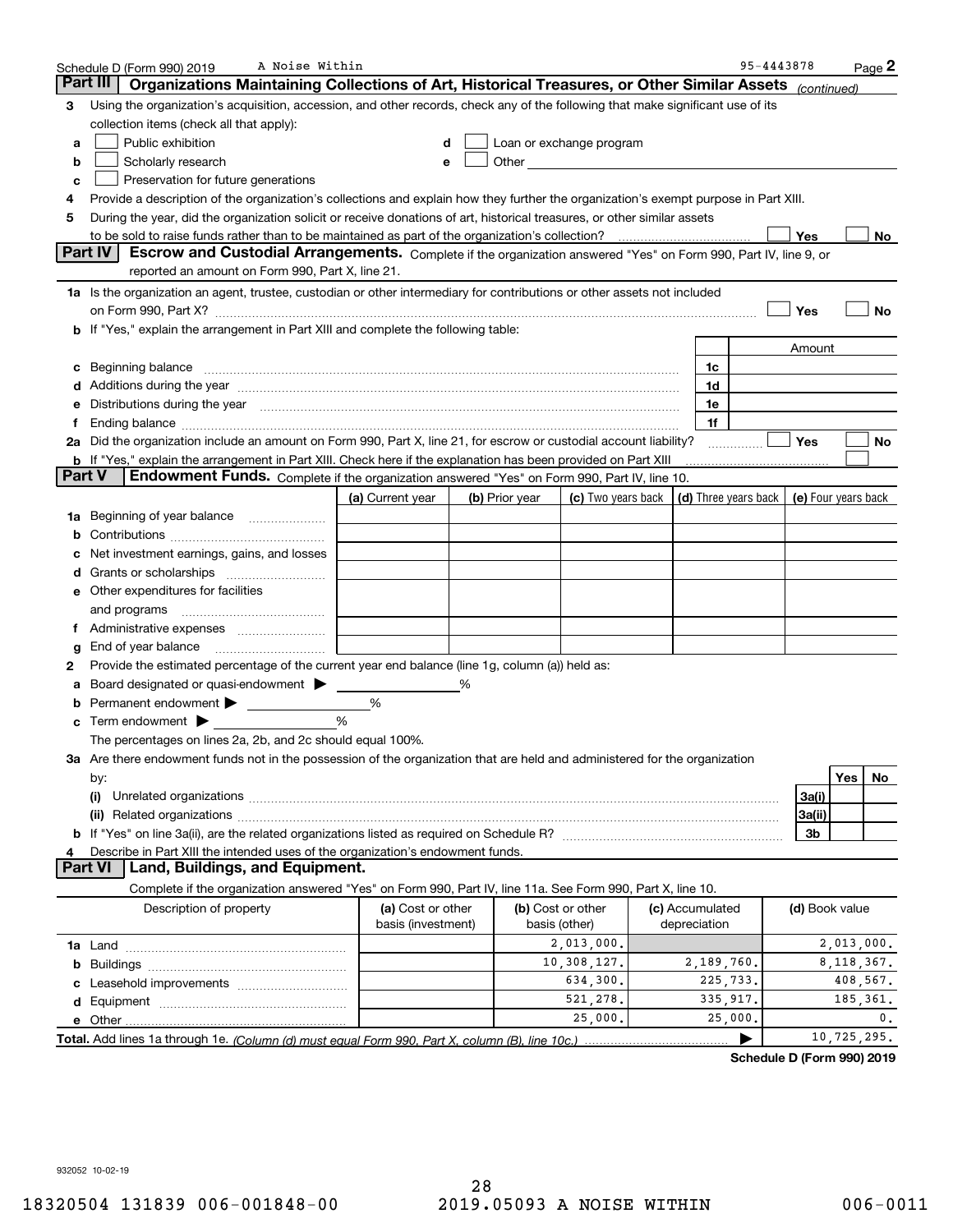| A Noise Within<br>Schedule D (Form 990) 2019                                                                                                |                 |                                                           | 95-4443878     | Page 3   |
|---------------------------------------------------------------------------------------------------------------------------------------------|-----------------|-----------------------------------------------------------|----------------|----------|
| <b>Part VII</b> Investments - Other Securities.                                                                                             |                 |                                                           |                |          |
| Complete if the organization answered "Yes" on Form 990, Part IV, line 11b. See Form 990, Part X, line 12.                                  |                 |                                                           |                |          |
| (a) Description of security or category (including name of security)                                                                        | (b) Book value  | (c) Method of valuation: Cost or end-of-year market value |                |          |
|                                                                                                                                             |                 |                                                           |                |          |
|                                                                                                                                             |                 |                                                           |                |          |
| (3) Other                                                                                                                                   |                 |                                                           |                |          |
| (A)                                                                                                                                         |                 |                                                           |                |          |
| (B)                                                                                                                                         |                 |                                                           |                |          |
| (C)                                                                                                                                         |                 |                                                           |                |          |
| (D)                                                                                                                                         |                 |                                                           |                |          |
| (E)                                                                                                                                         |                 |                                                           |                |          |
| (F)                                                                                                                                         |                 |                                                           |                |          |
| (G)                                                                                                                                         |                 |                                                           |                |          |
| (H)                                                                                                                                         |                 |                                                           |                |          |
| Total. (Col. (b) must equal Form 990, Part X, col. (B) line $12$ .)                                                                         |                 |                                                           |                |          |
| Part VIII Investments - Program Related.                                                                                                    |                 |                                                           |                |          |
|                                                                                                                                             |                 |                                                           |                |          |
| Complete if the organization answered "Yes" on Form 990, Part IV, line 11c. See Form 990, Part X, line 13.<br>(a) Description of investment | (b) Book value  | (c) Method of valuation: Cost or end-of-year market value |                |          |
|                                                                                                                                             |                 |                                                           |                |          |
| (1)                                                                                                                                         |                 |                                                           |                |          |
| (2)                                                                                                                                         |                 |                                                           |                |          |
| (3)                                                                                                                                         |                 |                                                           |                |          |
| (4)                                                                                                                                         |                 |                                                           |                |          |
| (5)                                                                                                                                         |                 |                                                           |                |          |
| (6)                                                                                                                                         |                 |                                                           |                |          |
| (7)                                                                                                                                         |                 |                                                           |                |          |
| (8)                                                                                                                                         |                 |                                                           |                |          |
| (9)                                                                                                                                         |                 |                                                           |                |          |
| Total. (Col. (b) must equal Form $990$ , Part X, col. (B) line 13.)                                                                         |                 |                                                           |                |          |
| <b>Part IX</b><br><b>Other Assets.</b>                                                                                                      |                 |                                                           |                |          |
| Complete if the organization answered "Yes" on Form 990, Part IV, line 11d. See Form 990, Part X, line 15.                                  |                 |                                                           |                |          |
|                                                                                                                                             | (a) Description |                                                           | (b) Book value |          |
| (1)                                                                                                                                         |                 |                                                           |                |          |
| (2)                                                                                                                                         |                 |                                                           |                |          |
| (3)                                                                                                                                         |                 |                                                           |                |          |
| (4)                                                                                                                                         |                 |                                                           |                |          |
| (5)                                                                                                                                         |                 |                                                           |                |          |
| (6)                                                                                                                                         |                 |                                                           |                |          |
| (7)                                                                                                                                         |                 |                                                           |                |          |
| (8)                                                                                                                                         |                 |                                                           |                |          |
| (9)                                                                                                                                         |                 |                                                           |                |          |
| Total. (Column (b) must equal Form 990. Part X. col. (B) line 15.)                                                                          |                 |                                                           |                |          |
| <b>Part X</b><br><b>Other Liabilities.</b>                                                                                                  |                 |                                                           |                |          |
| Complete if the organization answered "Yes" on Form 990, Part IV, line 11e or 11f. See Form 990, Part X, line 25.                           |                 |                                                           |                |          |
| (a) Description of liability<br>1.                                                                                                          |                 |                                                           | (b) Book value |          |
| (1)<br>Federal income taxes                                                                                                                 |                 |                                                           |                |          |
| Deferred Compensation Liability<br>(2)                                                                                                      |                 |                                                           |                | 231,625. |
|                                                                                                                                             |                 |                                                           |                |          |
| (3)                                                                                                                                         |                 |                                                           |                |          |
| (4)                                                                                                                                         |                 |                                                           |                |          |
| (5)                                                                                                                                         |                 |                                                           |                |          |
| (6)                                                                                                                                         |                 |                                                           |                |          |
| (7)                                                                                                                                         |                 |                                                           |                |          |
| (8)                                                                                                                                         |                 |                                                           |                |          |
| (9)                                                                                                                                         |                 |                                                           |                |          |
| Total. (Column (b) must equal Form 990, Part X, col. (B) line 25.)                                                                          |                 |                                                           |                | 231,625. |

**2.** Liability for uncertain tax positions. In Part XIII, provide the text of the footnote to the organization's financial statements that reports the organization's liability for uncertain tax positions under FASB ASC 740. Check here if the text of the footnote has been provided in Part XIII  $\boxed{\mathbf{X}}$ 

**Schedule D (Form 990) 2019**

932053 10-02-19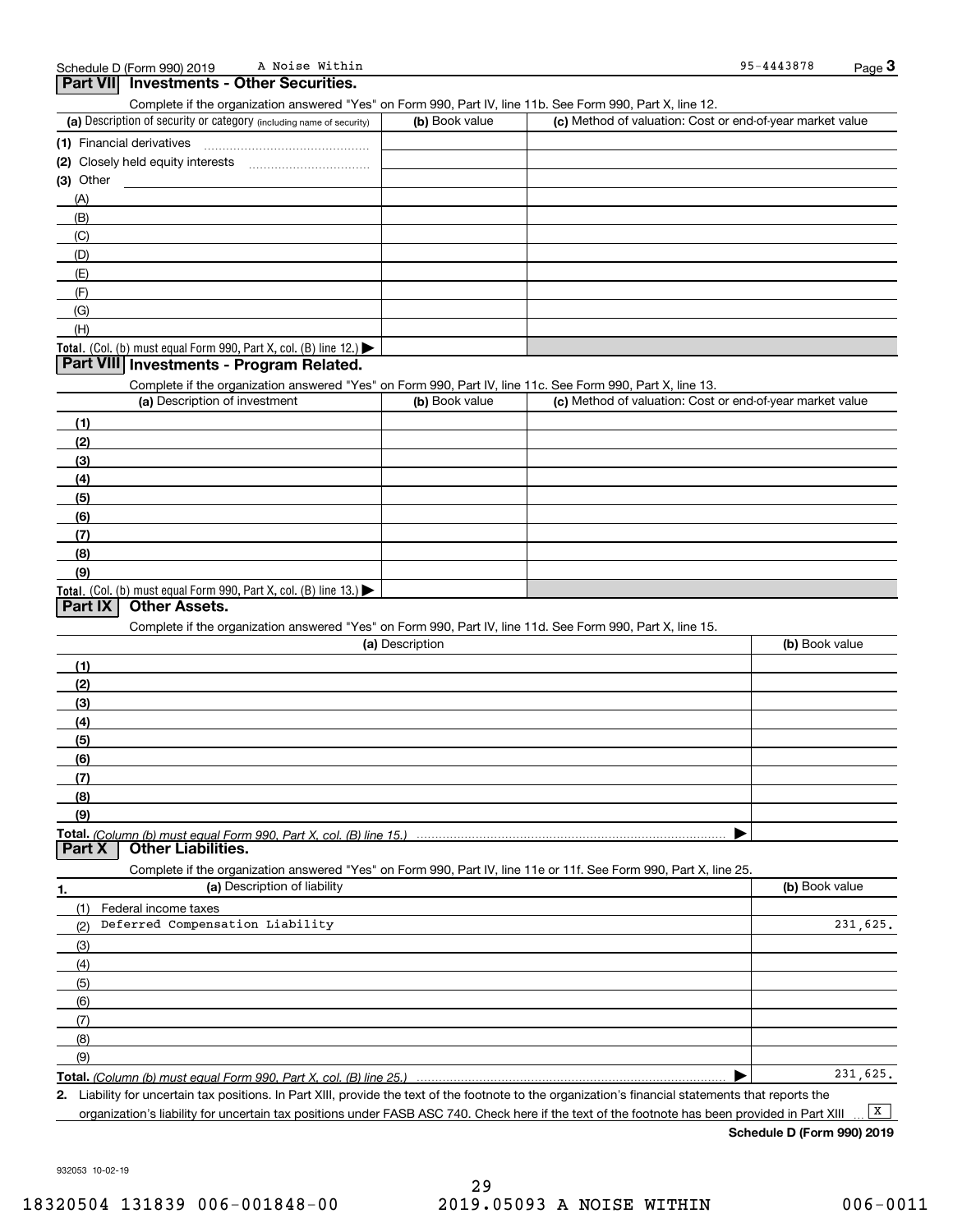|        | A Noise Within<br>Schedule D (Form 990) 2019                                                                                                                                                                                                                                     |                | 95-4443878                 | Page 4     |
|--------|----------------------------------------------------------------------------------------------------------------------------------------------------------------------------------------------------------------------------------------------------------------------------------|----------------|----------------------------|------------|
|        | Reconciliation of Revenue per Audited Financial Statements With Revenue per Return.<br><b>Part XI</b>                                                                                                                                                                            |                |                            |            |
|        | Complete if the organization answered "Yes" on Form 990, Part IV, line 12a.                                                                                                                                                                                                      |                |                            | 2,662,746. |
| 1<br>2 | Total revenue, gains, and other support per audited financial statements<br>Amounts included on line 1 but not on Form 990, Part VIII, line 12:                                                                                                                                  |                | 1.                         |            |
| a      | Net unrealized gains (losses) on investments [11] matter contracts and the unrealized gains (losses) on investments                                                                                                                                                              | 2a             |                            |            |
| b      |                                                                                                                                                                                                                                                                                  | 2 <sub>b</sub> |                            |            |
| с      |                                                                                                                                                                                                                                                                                  | 2c             |                            |            |
|        |                                                                                                                                                                                                                                                                                  | 2d             |                            |            |
| е      | Add lines 2a through 2d                                                                                                                                                                                                                                                          |                | <b>2e</b>                  | 0.         |
| З      |                                                                                                                                                                                                                                                                                  |                | 3                          | 2,662,746. |
| 4      | Amounts included on Form 990, Part VIII, line 12, but not on line 1:                                                                                                                                                                                                             |                |                            |            |
| a      |                                                                                                                                                                                                                                                                                  | 4a             |                            |            |
|        |                                                                                                                                                                                                                                                                                  | 4b             |                            |            |
|        | c Add lines 4a and 4b                                                                                                                                                                                                                                                            |                | 4c                         |            |
|        |                                                                                                                                                                                                                                                                                  |                |                            | 2,662,746. |
|        | 5 Total revenue. Add lines 3 and 4c. (This must equal Form 990, Part I, line 12.)<br><b>Part XII</b>   Reconciliation of Expenses per Audited Financial Statements With Expenses per Return.                                                                                     |                |                            |            |
|        | Complete if the organization answered "Yes" on Form 990, Part IV, line 12a.                                                                                                                                                                                                      |                |                            |            |
| 1      | Total expenses and losses per audited financial statements [11] [11] Total expenses and losses per audited financial statements [11] [11] Total expenses and losses per audited financial statements                                                                             |                | 1.                         | 3,406,083. |
| 2      | Amounts included on line 1 but not on Form 990, Part IX, line 25:                                                                                                                                                                                                                |                |                            |            |
| a      |                                                                                                                                                                                                                                                                                  | 2a             |                            |            |
| b      |                                                                                                                                                                                                                                                                                  | 2 <sub>b</sub> |                            |            |
| c      |                                                                                                                                                                                                                                                                                  | 2c             |                            |            |
| d      |                                                                                                                                                                                                                                                                                  | 2d             |                            |            |
|        |                                                                                                                                                                                                                                                                                  |                | <b>2e</b>                  | 0.         |
| З      |                                                                                                                                                                                                                                                                                  |                | 3                          | 3,406,083. |
| 4      | Amounts included on Form 990, Part IX, line 25, but not on line 1:                                                                                                                                                                                                               |                |                            |            |
|        | a Investment expenses not included on Form 990, Part VIII, line 7b [11, 111, 111, 111]                                                                                                                                                                                           | 4a             |                            |            |
|        |                                                                                                                                                                                                                                                                                  | 4b             |                            |            |
|        | c Add lines 4a and 4b                                                                                                                                                                                                                                                            |                | 4c                         | 0.         |
| 5.     | Part XIII Supplemental Information.                                                                                                                                                                                                                                              |                | 5                          | 3,406,083. |
|        | Provide the descriptions required for Part II, lines 3, 5, and 9; Part III, lines 1a and 4; Part IV, lines 1b and 2b; Part V, line 4; Part X, line 2; Part XI,<br>lines 2d and 4b; and Part XII, lines 2d and 4b. Also complete this part to provide any additional information. |                |                            |            |
|        | Part X, Line 2:                                                                                                                                                                                                                                                                  |                |                            |            |
|        | The Organization is a nonprofit, tax-exempt organization as described in                                                                                                                                                                                                         |                |                            |            |
|        | Section 501(c)(3) of the Internal Revenue Code (the Code) and is exempt                                                                                                                                                                                                          |                |                            |            |
|        | from federal income and state franchise taxes on related income pursuant                                                                                                                                                                                                         |                |                            |            |
|        | to Section 501(a) of the Code and similar provisions of the California                                                                                                                                                                                                           |                |                            |            |
|        | Franchise Tax Code. The Organization does not engage in any significant                                                                                                                                                                                                          |                |                            |            |
|        | unrelated trades or businesses. Accordingly, no provision for income taxes                                                                                                                                                                                                       |                |                            |            |
|        | is required.                                                                                                                                                                                                                                                                     |                |                            |            |
|        | U.S. GAAP provide accounting and disclosure guidance about positions taken                                                                                                                                                                                                       |                |                            |            |
|        | by an organization in its tax returns that might be uncertain. Management                                                                                                                                                                                                        |                |                            |            |
|        | has considered its tax positions and believes all of the positions taken                                                                                                                                                                                                         |                |                            |            |
|        | by the Organization are more likely than not to be sustained upon                                                                                                                                                                                                                |                |                            |            |
|        | 932054 10-02-19                                                                                                                                                                                                                                                                  |                | Schedule D (Form 990) 2019 |            |
|        | 30                                                                                                                                                                                                                                                                               |                |                            |            |

A Noise Within 95-4443878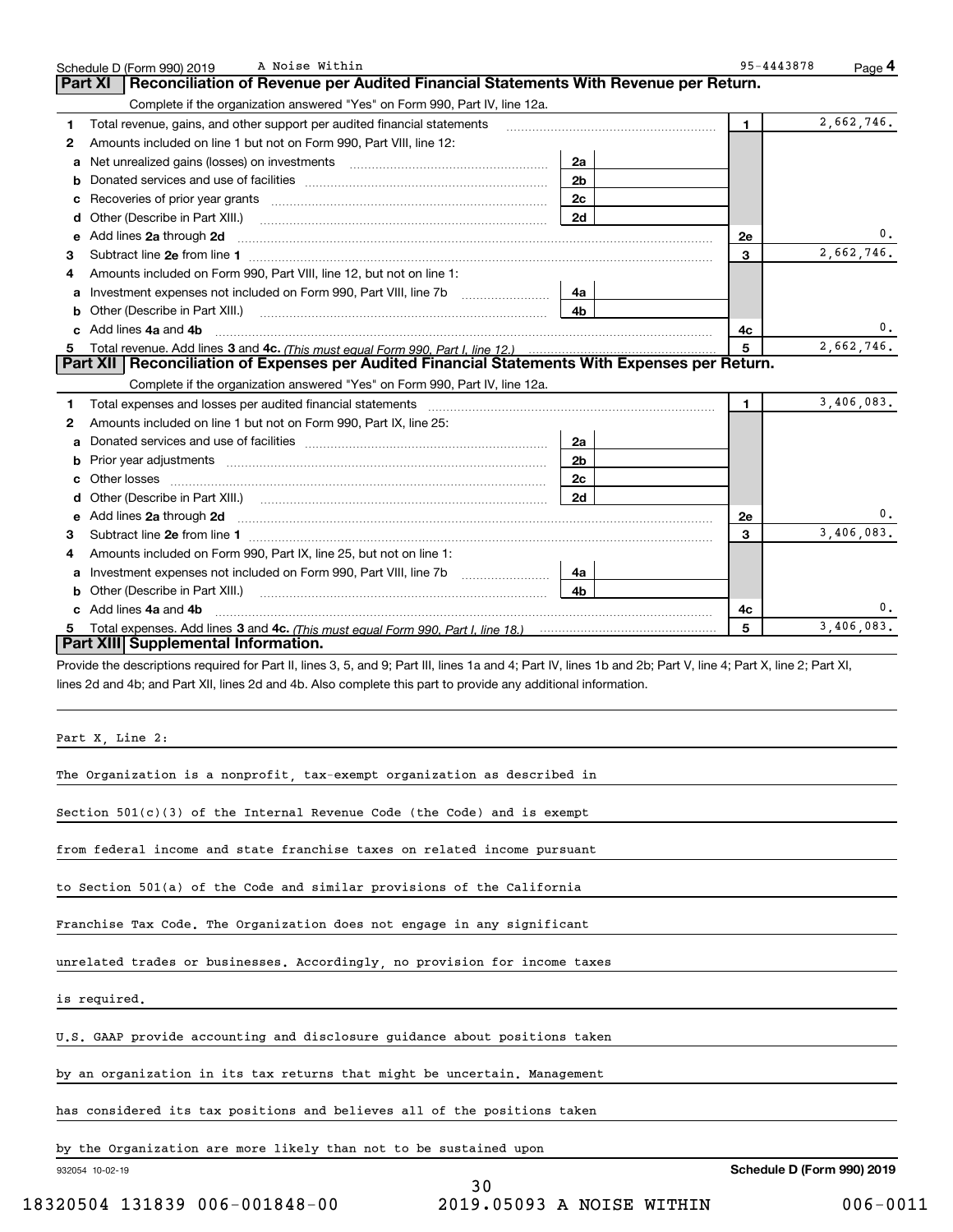A Noise Within

| Part XIII Supplemental Information (continued) |  |  |
|------------------------------------------------|--|--|
|                                                |  |  |

examination.

**Schedule D (Form 990) 2019**

932055 10-02-19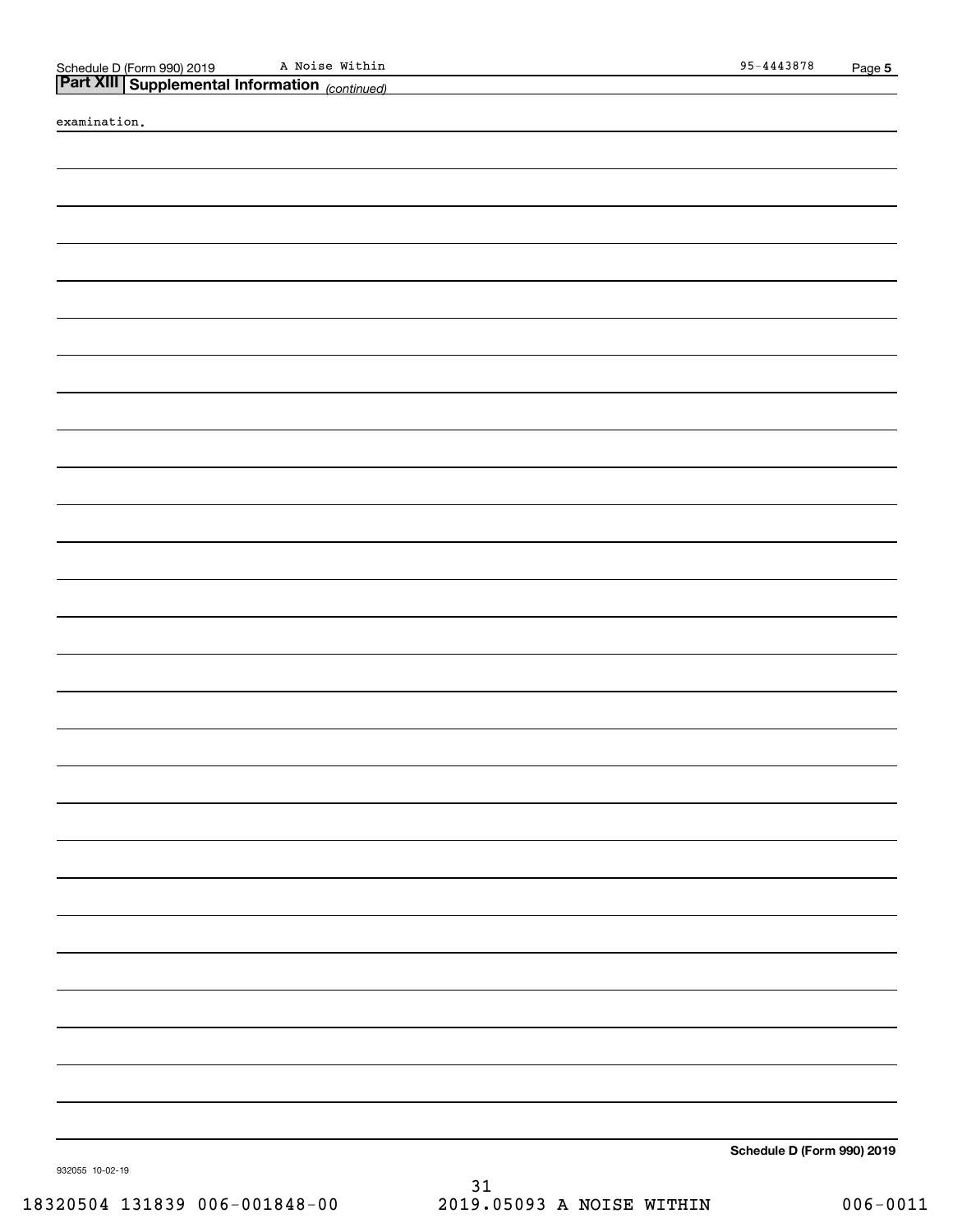| Supplemental Information Regarding Fundraising or Gaming Activities<br><b>SCHEDULE G</b>                                                                                   |                                                                                                                                                                     |                                                                                                                                                                                                                                                                                                                                                                                                                                                                                                                                                    |                                                                            |    |                                                                            |  | OMB No. 1545-0047                                                          |                                                         |
|----------------------------------------------------------------------------------------------------------------------------------------------------------------------------|---------------------------------------------------------------------------------------------------------------------------------------------------------------------|----------------------------------------------------------------------------------------------------------------------------------------------------------------------------------------------------------------------------------------------------------------------------------------------------------------------------------------------------------------------------------------------------------------------------------------------------------------------------------------------------------------------------------------------------|----------------------------------------------------------------------------|----|----------------------------------------------------------------------------|--|----------------------------------------------------------------------------|---------------------------------------------------------|
| (Form 990 or 990-EZ)                                                                                                                                                       | Complete if the organization answered "Yes" on Form 990, Part IV, line 17, 18, or 19, or if the<br>organization entered more than \$15,000 on Form 990-EZ, line 6a. |                                                                                                                                                                                                                                                                                                                                                                                                                                                                                                                                                    |                                                                            |    |                                                                            |  |                                                                            | 2019                                                    |
| Department of the Treasury                                                                                                                                                 |                                                                                                                                                                     |                                                                                                                                                                                                                                                                                                                                                                                                                                                                                                                                                    | Open to Public                                                             |    |                                                                            |  |                                                                            |                                                         |
| Internal Revenue Service                                                                                                                                                   | Go to www.irs.gov/Form990 for instructions and the latest information.                                                                                              |                                                                                                                                                                                                                                                                                                                                                                                                                                                                                                                                                    |                                                                            |    |                                                                            |  |                                                                            |                                                         |
| Name of the organization<br>A Noise Within<br>95-4443878                                                                                                                   |                                                                                                                                                                     |                                                                                                                                                                                                                                                                                                                                                                                                                                                                                                                                                    |                                                                            |    |                                                                            |  |                                                                            | <b>Employer identification number</b>                   |
| Part I<br>Fundraising Activities. Complete if the organization answered "Yes" on Form 990, Part IV, line 17. Form 990-EZ filers are not<br>required to complete this part. |                                                                                                                                                                     |                                                                                                                                                                                                                                                                                                                                                                                                                                                                                                                                                    |                                                                            |    |                                                                            |  |                                                                            |                                                         |
| Mail solicitations<br>a<br>b<br>Phone solicitations<br>с<br>In-person solicitations<br>d<br>compensated at least \$5,000 by the organization.                              | Internet and email solicitations                                                                                                                                    | 1 Indicate whether the organization raised funds through any of the following activities. Check all that apply.<br>е<br>f<br>Special fundraising events<br>g<br>2 a Did the organization have a written or oral agreement with any individual (including officers, directors, trustees, or<br>key employees listed in Form 990, Part VII) or entity in connection with professional fundraising services?<br>b If "Yes," list the 10 highest paid individuals or entities (fundraisers) pursuant to agreements under which the fundraiser is to be |                                                                            |    | Solicitation of non-government grants<br>Solicitation of government grants |  | Yes                                                                        | <b>No</b>                                               |
| (i) Name and address of individual<br>or entity (fundraiser)                                                                                                               |                                                                                                                                                                     | (ii) Activity                                                                                                                                                                                                                                                                                                                                                                                                                                                                                                                                      | (iii) Did<br>fundraiser<br>have custody<br>or control of<br>contributions? |    | (iv) Gross receipts<br>from activity                                       |  | (v) Amount paid<br>to (or retained by)<br>fundraiser<br>listed in col. (i) | (vi) Amount paid<br>to (or retained by)<br>organization |
|                                                                                                                                                                            |                                                                                                                                                                     |                                                                                                                                                                                                                                                                                                                                                                                                                                                                                                                                                    | Yes                                                                        | No |                                                                            |  |                                                                            |                                                         |
|                                                                                                                                                                            |                                                                                                                                                                     |                                                                                                                                                                                                                                                                                                                                                                                                                                                                                                                                                    |                                                                            |    |                                                                            |  |                                                                            |                                                         |
|                                                                                                                                                                            |                                                                                                                                                                     |                                                                                                                                                                                                                                                                                                                                                                                                                                                                                                                                                    |                                                                            |    |                                                                            |  |                                                                            |                                                         |
|                                                                                                                                                                            |                                                                                                                                                                     |                                                                                                                                                                                                                                                                                                                                                                                                                                                                                                                                                    |                                                                            |    |                                                                            |  |                                                                            |                                                         |
|                                                                                                                                                                            |                                                                                                                                                                     |                                                                                                                                                                                                                                                                                                                                                                                                                                                                                                                                                    |                                                                            |    |                                                                            |  |                                                                            |                                                         |
|                                                                                                                                                                            |                                                                                                                                                                     |                                                                                                                                                                                                                                                                                                                                                                                                                                                                                                                                                    |                                                                            |    |                                                                            |  |                                                                            |                                                         |
|                                                                                                                                                                            |                                                                                                                                                                     |                                                                                                                                                                                                                                                                                                                                                                                                                                                                                                                                                    |                                                                            |    |                                                                            |  |                                                                            |                                                         |
|                                                                                                                                                                            |                                                                                                                                                                     |                                                                                                                                                                                                                                                                                                                                                                                                                                                                                                                                                    |                                                                            |    |                                                                            |  |                                                                            |                                                         |
|                                                                                                                                                                            |                                                                                                                                                                     |                                                                                                                                                                                                                                                                                                                                                                                                                                                                                                                                                    |                                                                            |    |                                                                            |  |                                                                            |                                                         |
|                                                                                                                                                                            |                                                                                                                                                                     |                                                                                                                                                                                                                                                                                                                                                                                                                                                                                                                                                    |                                                                            |    |                                                                            |  |                                                                            |                                                         |
|                                                                                                                                                                            |                                                                                                                                                                     |                                                                                                                                                                                                                                                                                                                                                                                                                                                                                                                                                    |                                                                            |    |                                                                            |  |                                                                            |                                                         |
| Total<br>or licensing.                                                                                                                                                     |                                                                                                                                                                     | 3 List all states in which the organization is registered or licensed to solicit contributions or has been notified it is exempt from registration                                                                                                                                                                                                                                                                                                                                                                                                 |                                                                            |    |                                                                            |  |                                                                            |                                                         |
|                                                                                                                                                                            |                                                                                                                                                                     |                                                                                                                                                                                                                                                                                                                                                                                                                                                                                                                                                    |                                                                            |    |                                                                            |  |                                                                            |                                                         |
|                                                                                                                                                                            |                                                                                                                                                                     |                                                                                                                                                                                                                                                                                                                                                                                                                                                                                                                                                    |                                                                            |    |                                                                            |  |                                                                            |                                                         |
|                                                                                                                                                                            |                                                                                                                                                                     |                                                                                                                                                                                                                                                                                                                                                                                                                                                                                                                                                    |                                                                            |    |                                                                            |  |                                                                            |                                                         |
|                                                                                                                                                                            |                                                                                                                                                                     |                                                                                                                                                                                                                                                                                                                                                                                                                                                                                                                                                    |                                                                            |    |                                                                            |  |                                                                            |                                                         |
|                                                                                                                                                                            |                                                                                                                                                                     |                                                                                                                                                                                                                                                                                                                                                                                                                                                                                                                                                    |                                                                            |    |                                                                            |  |                                                                            |                                                         |
|                                                                                                                                                                            |                                                                                                                                                                     | LHA For Paperwork Reduction Act Notice, see the Instructions for Form 990 or 990-EZ.                                                                                                                                                                                                                                                                                                                                                                                                                                                               |                                                                            |    |                                                                            |  |                                                                            | Schedule G (Form 990 or 990-EZ) 2019                    |
|                                                                                                                                                                            |                                                                                                                                                                     |                                                                                                                                                                                                                                                                                                                                                                                                                                                                                                                                                    |                                                                            |    |                                                                            |  |                                                                            |                                                         |

932081 09-11-19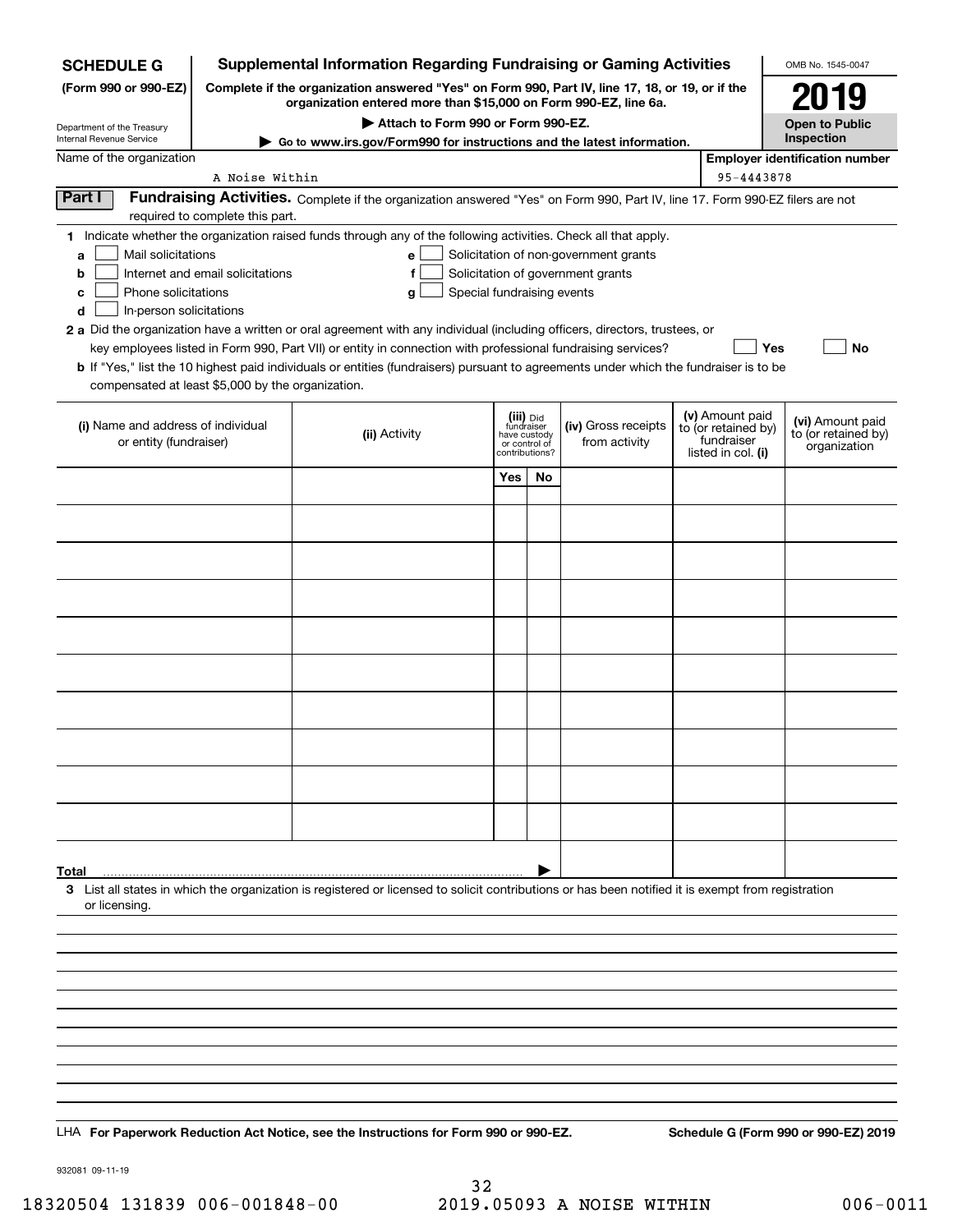#### Schedule G (Form 990 or 990-EZ) 2019 A Noise Within National Communication of the Magnetic Model of Page Page

**Part II** | Fundraising Events. Complete if the organization answered "Yes" on Form 990, Part IV, line 18, or reported more than \$15,000 of fundraising event contributions and gross income on Form 990-EZ, lines 1 and 6b. List events with gross receipts greater than \$5,000.

|                 |                 | ovent continuations and groce income on retrie occ EE; infocurance contesting occurrence groater than \$0,000. | (a) Event #1<br>Dinner on Stage | $(b)$ Event #2                                   | (c) Other events<br>None | (d) Total events<br>(add col. (a) through           |
|-----------------|-----------------|----------------------------------------------------------------------------------------------------------------|---------------------------------|--------------------------------------------------|--------------------------|-----------------------------------------------------|
|                 |                 |                                                                                                                | (event type)                    | (event type)                                     | (total number)           | col. (c)                                            |
| Revenue         | 1.              |                                                                                                                | 166,802.                        |                                                  |                          | 166,802.                                            |
|                 | $\mathbf{2}$    |                                                                                                                | 105,782.                        |                                                  |                          | 105,782.                                            |
|                 | 3               | Gross income (line 1 minus line 2)                                                                             | 61,020.                         |                                                  |                          | 61,020.                                             |
|                 |                 |                                                                                                                |                                 |                                                  |                          |                                                     |
|                 | 5.              |                                                                                                                | 513.                            |                                                  |                          | 513.                                                |
|                 | 6               |                                                                                                                |                                 |                                                  |                          |                                                     |
| Direct Expenses | $\overline{7}$  |                                                                                                                | 5,949.                          |                                                  |                          | 5,949.                                              |
|                 | 8               |                                                                                                                |                                 |                                                  |                          |                                                     |
|                 | 9               |                                                                                                                | 1,533.                          |                                                  |                          | 1,533.                                              |
|                 | 10              | Direct expense summary. Add lines 4 through 9 in column (d)                                                    |                                 |                                                  |                          | 7,995.                                              |
|                 |                 |                                                                                                                |                                 |                                                  |                          | 53,025.                                             |
|                 | <b>Part III</b> | Gaming. Complete if the organization answered "Yes" on Form 990, Part IV, line 19, or reported more than       |                                 |                                                  |                          |                                                     |
|                 |                 | \$15,000 on Form 990-EZ, line 6a.                                                                              |                                 |                                                  |                          |                                                     |
|                 |                 |                                                                                                                | (a) Bingo                       | (b) Pull tabs/instant<br>bingo/progressive bingo | (c) Other gaming         | (d) Total gaming (add<br>col. (a) through col. (c)) |
| Revenue         | 1               |                                                                                                                |                                 |                                                  |                          |                                                     |
|                 |                 |                                                                                                                |                                 |                                                  |                          |                                                     |
| enses           |                 |                                                                                                                |                                 |                                                  |                          |                                                     |

| Direct Expenses | 3 |                                                                          |           |                |   |           |   |     |           |
|-----------------|---|--------------------------------------------------------------------------|-----------|----------------|---|-----------|---|-----|-----------|
|                 | 4 |                                                                          |           |                |   |           |   |     |           |
|                 | 5 |                                                                          |           |                |   |           |   |     |           |
|                 | 6 | Volunteer labor                                                          | Yes<br>No | Yes<br>%<br>No | % | Yes<br>No | % |     |           |
|                 |   | Direct expense summary. Add lines 2 through 5 in column (d)              |           |                |   |           |   |     |           |
|                 | 8 |                                                                          |           |                |   |           |   |     |           |
| 9               |   | Enter the state(s) in which the organization conducts gaming activities: |           |                |   |           |   |     |           |
|                 |   | <b>b</b> If "No," explain:                                               |           |                |   |           |   | Yes | <b>No</b> |
|                 |   |                                                                          |           |                |   |           |   |     |           |
|                 |   |                                                                          |           |                |   |           |   |     |           |

**10aYes No** Were any of the organization's gaming licenses revoked, suspended, or terminated during the tax year? ~~~~~~~~~ **b** If "Yes," explain:

932082 09-11-19

**Schedule G (Form 990 or 990-EZ) 2019**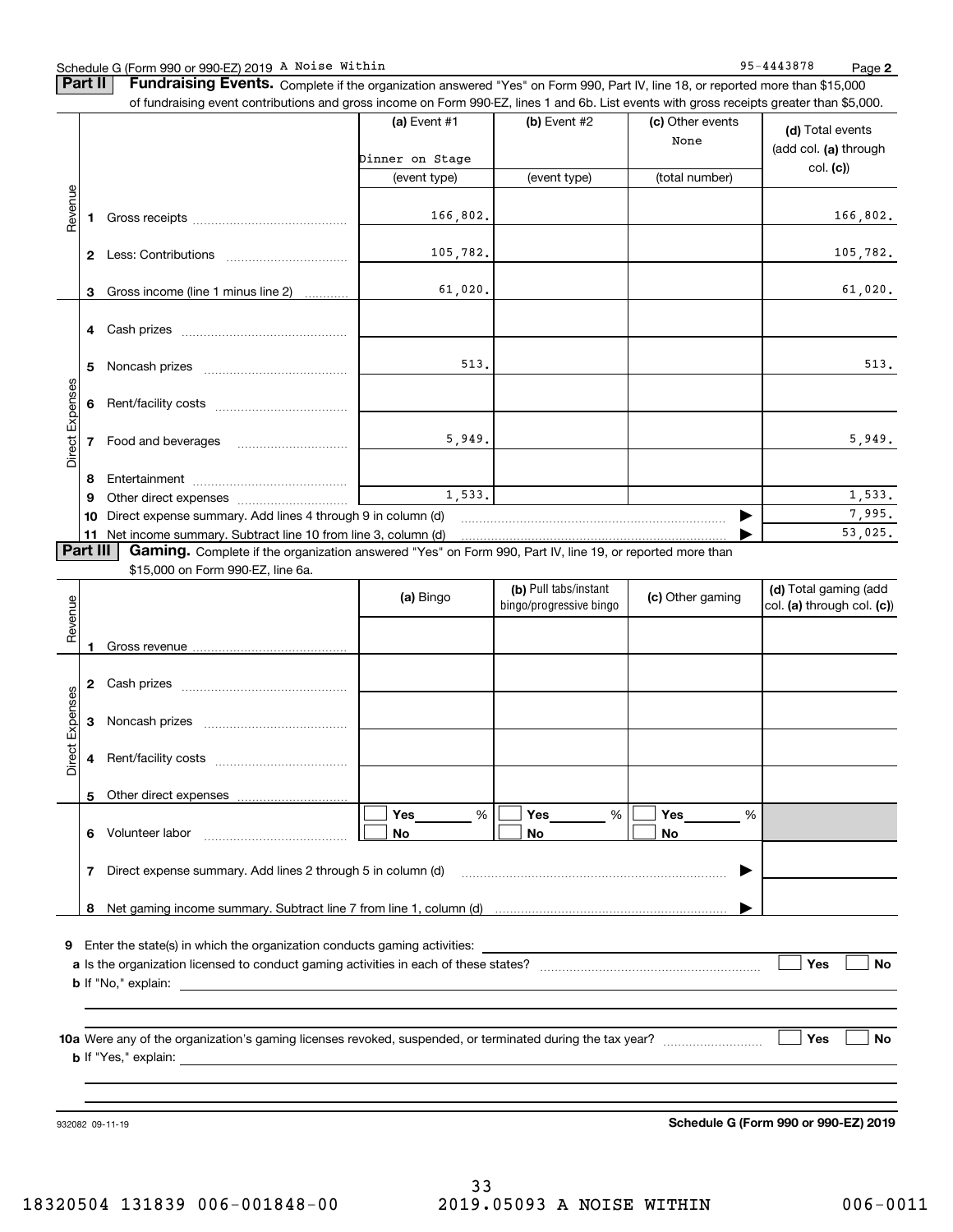| Schedule G (Form 990 or 990-EZ) 2019 A Noise Within                                                                                                                                                                                                          | 95-4443878                           | Page 3               |
|--------------------------------------------------------------------------------------------------------------------------------------------------------------------------------------------------------------------------------------------------------------|--------------------------------------|----------------------|
|                                                                                                                                                                                                                                                              | Yes                                  | No                   |
| 12 Is the organization a grantor, beneficiary or trustee of a trust, or a member of a partnership or other entity formed                                                                                                                                     | Yes                                  | No                   |
| 13 Indicate the percentage of gaming activity conducted in:                                                                                                                                                                                                  |                                      |                      |
|                                                                                                                                                                                                                                                              | 1За                                  | %                    |
| <b>b</b> An outside facility <b>contained an according to the contract of the contract of the contract of the contract of the contract of the contract of the contract of the contract of the contract of the contract of the contrac</b>                    | 13 <sub>b</sub>                      | %                    |
| 14 Enter the name and address of the person who prepares the organization's gaming/special events books and records:                                                                                                                                         |                                      |                      |
|                                                                                                                                                                                                                                                              |                                      |                      |
|                                                                                                                                                                                                                                                              |                                      |                      |
| 15a Does the organization have a contract with a third party from whom the organization receives gaming revenue?                                                                                                                                             | Yes                                  | No                   |
|                                                                                                                                                                                                                                                              |                                      |                      |
|                                                                                                                                                                                                                                                              |                                      |                      |
| c If "Yes," enter name and address of the third party:                                                                                                                                                                                                       |                                      |                      |
| Name $\blacktriangleright$ $\bot$                                                                                                                                                                                                                            |                                      |                      |
| Address <b>Department of the Contract Contract Contract Contract Contract Contract Contract Contract Contract Contract Contract Contract Contract Contract Contract Contract Contract Contract Contract Contract Contract Contra</b>                         |                                      |                      |
| 16 Gaming manager information:                                                                                                                                                                                                                               |                                      |                      |
| $Name \rightarrow$                                                                                                                                                                                                                                           |                                      |                      |
|                                                                                                                                                                                                                                                              |                                      |                      |
| Gaming manager compensation > \$                                                                                                                                                                                                                             |                                      |                      |
|                                                                                                                                                                                                                                                              |                                      |                      |
|                                                                                                                                                                                                                                                              |                                      |                      |
| Director/officer<br>Employee<br>Independent contractor                                                                                                                                                                                                       |                                      |                      |
| 17 Mandatory distributions:                                                                                                                                                                                                                                  |                                      |                      |
| a Is the organization required under state law to make charitable distributions from the gaming proceeds to                                                                                                                                                  |                                      |                      |
| retain the state gaming license?                                                                                                                                                                                                                             |                                      | $\Box$ Yes $\Box$ No |
| <b>b</b> Enter the amount of distributions required under state law to be distributed to other exempt organizations or spent in the                                                                                                                          |                                      |                      |
| organization's own exempt activities during the tax year $\triangleright$ \$                                                                                                                                                                                 |                                      |                      |
| <b>Part IV</b><br>Supplemental Information. Provide the explanations required by Part I, line 2b, columns (iii) and (v); and Part III, lines 9, 9b, 10b,<br>15b, 15c, 16, and 17b, as applicable. Also provide any additional information. See instructions. |                                      |                      |
|                                                                                                                                                                                                                                                              |                                      |                      |
|                                                                                                                                                                                                                                                              |                                      |                      |
|                                                                                                                                                                                                                                                              |                                      |                      |
|                                                                                                                                                                                                                                                              |                                      |                      |
|                                                                                                                                                                                                                                                              |                                      |                      |
|                                                                                                                                                                                                                                                              |                                      |                      |
|                                                                                                                                                                                                                                                              |                                      |                      |
|                                                                                                                                                                                                                                                              |                                      |                      |
|                                                                                                                                                                                                                                                              |                                      |                      |
|                                                                                                                                                                                                                                                              |                                      |                      |
| 932083 09-11-19<br>34                                                                                                                                                                                                                                        | Schedule G (Form 990 or 990-EZ) 2019 |                      |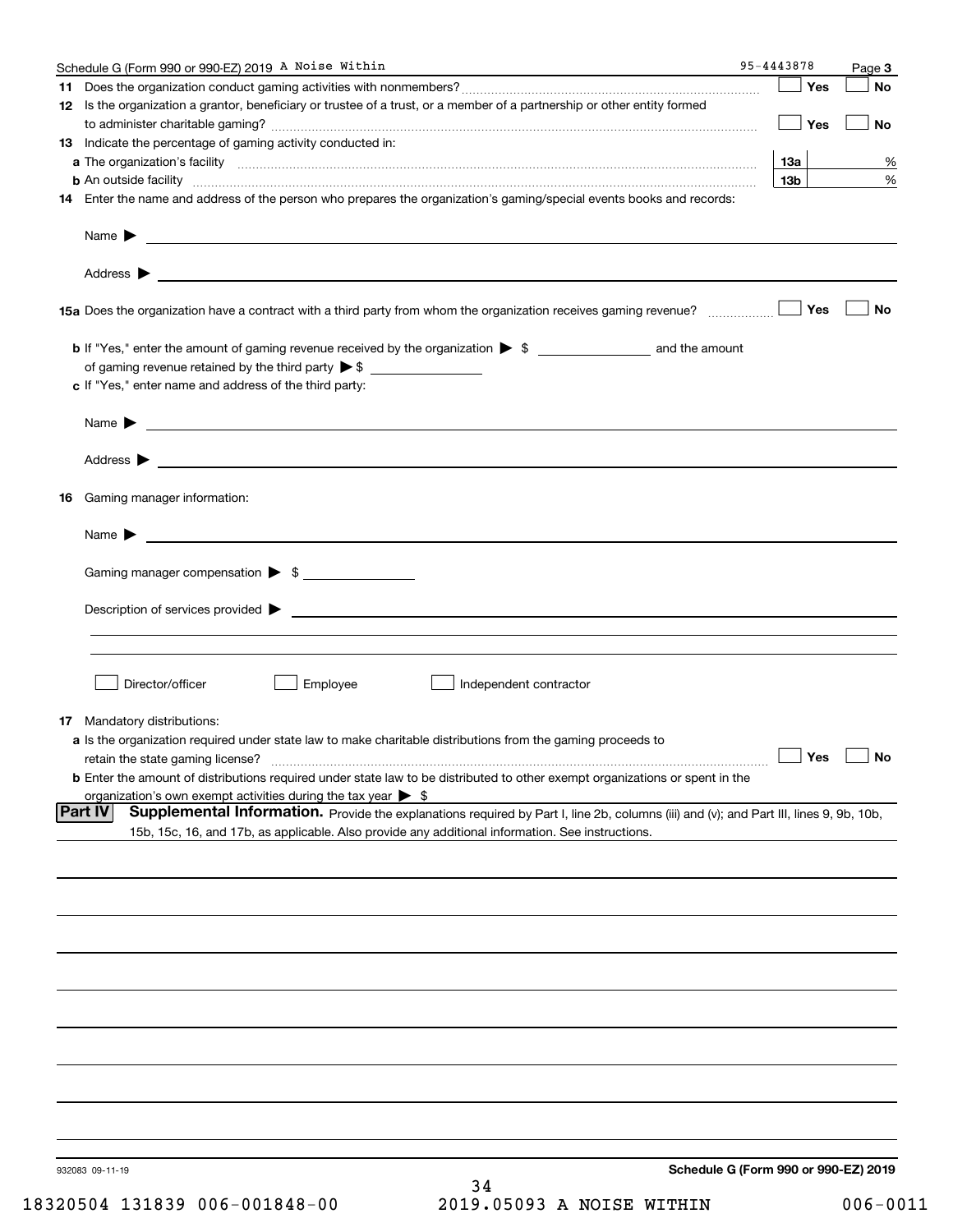| ,我们也不会有什么。""我们的人,我们也不会有什么?""我们的人,我们也不会有什么?""我们的人,我们也不会有什么?""我们的人,我们也不会有什么?""我们的人 |  |
|----------------------------------------------------------------------------------|--|

**Schedule G (Form 990 or 990-EZ)**

932084 04-01-19

35 18320504 131839 006-001848-00 2019.05093 A NOISE WITHIN 006-0011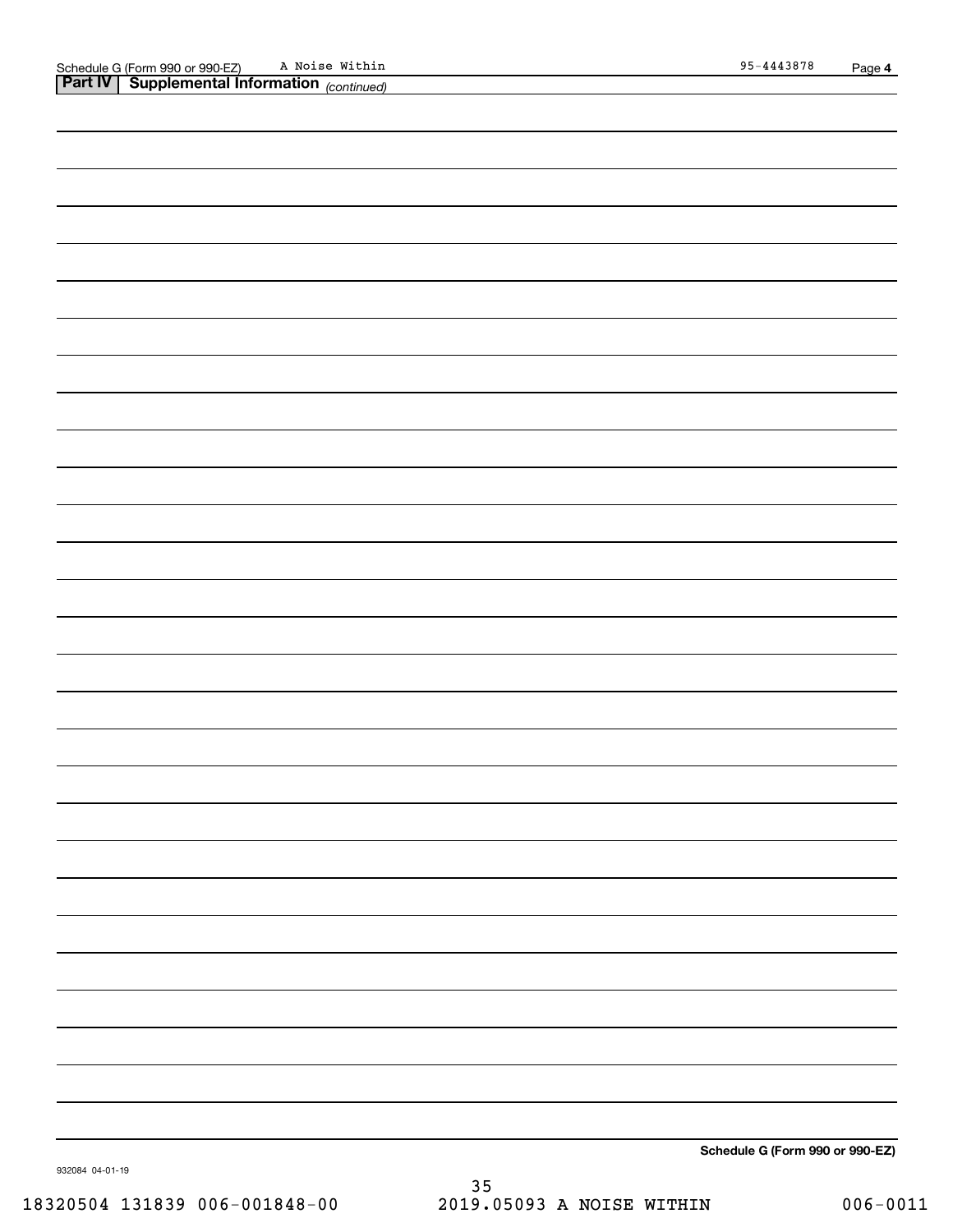|            | <b>Compensation Information</b><br><b>SCHEDULE J</b>                                                                             |                                                                                                              |                                                                                                                                                                                                                                          | OMB No. 1545-0047                     |                            |     |    |
|------------|----------------------------------------------------------------------------------------------------------------------------------|--------------------------------------------------------------------------------------------------------------|------------------------------------------------------------------------------------------------------------------------------------------------------------------------------------------------------------------------------------------|---------------------------------------|----------------------------|-----|----|
| (Form 990) |                                                                                                                                  |                                                                                                              | For certain Officers, Directors, Trustees, Key Employees, and Highest                                                                                                                                                                    |                                       |                            |     |    |
|            | <b>Compensated Employees</b>                                                                                                     |                                                                                                              |                                                                                                                                                                                                                                          | 2019                                  |                            |     |    |
|            | Complete if the organization answered "Yes" on Form 990, Part IV, line 23.<br>Attach to Form 990.                                |                                                                                                              |                                                                                                                                                                                                                                          |                                       | <b>Open to Public</b>      |     |    |
|            | Department of the Treasury<br>Go to www.irs.gov/Form990 for instructions and the latest information.<br>Internal Revenue Service |                                                                                                              |                                                                                                                                                                                                                                          |                                       | Inspection                 |     |    |
|            | Name of the organization                                                                                                         |                                                                                                              |                                                                                                                                                                                                                                          | <b>Employer identification number</b> |                            |     |    |
|            |                                                                                                                                  | A Noise Within                                                                                               |                                                                                                                                                                                                                                          |                                       | 95-4443878                 |     |    |
|            | Part I                                                                                                                           | <b>Questions Regarding Compensation</b>                                                                      |                                                                                                                                                                                                                                          |                                       |                            |     |    |
|            |                                                                                                                                  |                                                                                                              |                                                                                                                                                                                                                                          |                                       |                            | Yes | No |
|            |                                                                                                                                  |                                                                                                              | Check the appropriate box(es) if the organization provided any of the following to or for a person listed on Form 990,                                                                                                                   |                                       |                            |     |    |
|            |                                                                                                                                  | Part VII, Section A, line 1a. Complete Part III to provide any relevant information regarding these items.   |                                                                                                                                                                                                                                          |                                       |                            |     |    |
|            | First-class or charter travel                                                                                                    |                                                                                                              | Housing allowance or residence for personal use                                                                                                                                                                                          |                                       |                            |     |    |
|            | Travel for companions                                                                                                            |                                                                                                              | Payments for business use of personal residence                                                                                                                                                                                          |                                       |                            |     |    |
|            |                                                                                                                                  | Tax indemnification and gross-up payments                                                                    | Health or social club dues or initiation fees                                                                                                                                                                                            |                                       |                            |     |    |
|            |                                                                                                                                  | Discretionary spending account                                                                               | Personal services (such as maid, chauffeur, chef)                                                                                                                                                                                        |                                       |                            |     |    |
|            |                                                                                                                                  |                                                                                                              |                                                                                                                                                                                                                                          |                                       |                            |     |    |
|            |                                                                                                                                  |                                                                                                              | <b>b</b> If any of the boxes on line 1a are checked, did the organization follow a written policy regarding payment or                                                                                                                   |                                       |                            |     |    |
|            |                                                                                                                                  |                                                                                                              |                                                                                                                                                                                                                                          |                                       | 1b                         |     |    |
| 2          |                                                                                                                                  |                                                                                                              | Did the organization require substantiation prior to reimbursing or allowing expenses incurred by all directors,                                                                                                                         |                                       |                            |     |    |
|            |                                                                                                                                  |                                                                                                              |                                                                                                                                                                                                                                          |                                       | $\mathbf{2}$               |     |    |
|            |                                                                                                                                  |                                                                                                              |                                                                                                                                                                                                                                          |                                       |                            |     |    |
| з          |                                                                                                                                  |                                                                                                              | Indicate which, if any, of the following the organization used to establish the compensation of the organization's<br>CEO/Executive Director. Check all that apply. Do not check any boxes for methods used by a related organization to |                                       |                            |     |    |
|            |                                                                                                                                  |                                                                                                              |                                                                                                                                                                                                                                          |                                       |                            |     |    |
|            | Compensation committee                                                                                                           | establish compensation of the CEO/Executive Director, but explain in Part III.                               |                                                                                                                                                                                                                                          |                                       |                            |     |    |
|            |                                                                                                                                  | Independent compensation consultant                                                                          | Written employment contract<br>Compensation survey or study                                                                                                                                                                              |                                       |                            |     |    |
|            |                                                                                                                                  |                                                                                                              |                                                                                                                                                                                                                                          |                                       |                            |     |    |
|            |                                                                                                                                  | Form 990 of other organizations                                                                              | Approval by the board or compensation committee                                                                                                                                                                                          |                                       |                            |     |    |
| 4          |                                                                                                                                  | During the year, did any person listed on Form 990, Part VII, Section A, line 1a, with respect to the filing |                                                                                                                                                                                                                                          |                                       |                            |     |    |
|            | organization or a related organization:                                                                                          |                                                                                                              |                                                                                                                                                                                                                                          |                                       |                            |     |    |
| а          |                                                                                                                                  | Receive a severance payment or change-of-control payment?                                                    |                                                                                                                                                                                                                                          |                                       | 4a                         |     | х  |
| b          |                                                                                                                                  |                                                                                                              |                                                                                                                                                                                                                                          |                                       | 4b                         | x   |    |
| с          |                                                                                                                                  |                                                                                                              |                                                                                                                                                                                                                                          |                                       | 4c                         |     | х  |
|            | If "Yes" to any of lines 4a-c, list the persons and provide the applicable amounts for each item in Part III.                    |                                                                                                              |                                                                                                                                                                                                                                          |                                       |                            |     |    |
|            |                                                                                                                                  |                                                                                                              |                                                                                                                                                                                                                                          |                                       |                            |     |    |
|            |                                                                                                                                  | Only section 501(c)(3), 501(c)(4), and 501(c)(29) organizations must complete lines 5-9.                     |                                                                                                                                                                                                                                          |                                       |                            |     |    |
|            |                                                                                                                                  |                                                                                                              | For persons listed on Form 990, Part VII, Section A, line 1a, did the organization pay or accrue any compensation                                                                                                                        |                                       |                            |     |    |
|            | contingent on the revenues of:                                                                                                   |                                                                                                              |                                                                                                                                                                                                                                          |                                       |                            |     |    |
| a          |                                                                                                                                  |                                                                                                              |                                                                                                                                                                                                                                          |                                       | 5a                         |     | х  |
|            |                                                                                                                                  |                                                                                                              |                                                                                                                                                                                                                                          |                                       | 5b                         |     | х  |
|            |                                                                                                                                  | If "Yes" on line 5a or 5b, describe in Part III.                                                             |                                                                                                                                                                                                                                          |                                       |                            |     |    |
| 6          |                                                                                                                                  |                                                                                                              | For persons listed on Form 990, Part VII, Section A, line 1a, did the organization pay or accrue any compensation                                                                                                                        |                                       |                            |     |    |
|            | contingent on the net earnings of:                                                                                               |                                                                                                              |                                                                                                                                                                                                                                          |                                       |                            |     |    |
|            |                                                                                                                                  |                                                                                                              |                                                                                                                                                                                                                                          |                                       | 6a                         |     | х  |
|            |                                                                                                                                  |                                                                                                              |                                                                                                                                                                                                                                          |                                       | 6b                         |     | X  |
|            |                                                                                                                                  | If "Yes" on line 6a or 6b, describe in Part III.                                                             |                                                                                                                                                                                                                                          |                                       |                            |     |    |
|            |                                                                                                                                  |                                                                                                              | 7 For persons listed on Form 990, Part VII, Section A, line 1a, did the organization provide any nonfixed payments                                                                                                                       |                                       |                            |     |    |
|            |                                                                                                                                  |                                                                                                              |                                                                                                                                                                                                                                          |                                       | 7                          |     | х  |
| 8          |                                                                                                                                  |                                                                                                              | Were any amounts reported on Form 990, Part VII, paid or accrued pursuant to a contract that was subject to the                                                                                                                          |                                       |                            |     |    |
|            |                                                                                                                                  | initial contract exception described in Regulations section 53.4958-4(a)(3)? If "Yes," describe in Part III  |                                                                                                                                                                                                                                          |                                       | 8                          |     | х  |
| 9          |                                                                                                                                  | If "Yes" on line 8, did the organization also follow the rebuttable presumption procedure described in       |                                                                                                                                                                                                                                          |                                       |                            |     |    |
|            |                                                                                                                                  |                                                                                                              |                                                                                                                                                                                                                                          |                                       | 9                          |     |    |
|            |                                                                                                                                  | LHA For Paperwork Reduction Act Notice, see the Instructions for Form 990.                                   |                                                                                                                                                                                                                                          |                                       | Schedule J (Form 990) 2019 |     |    |

932111 10-21-19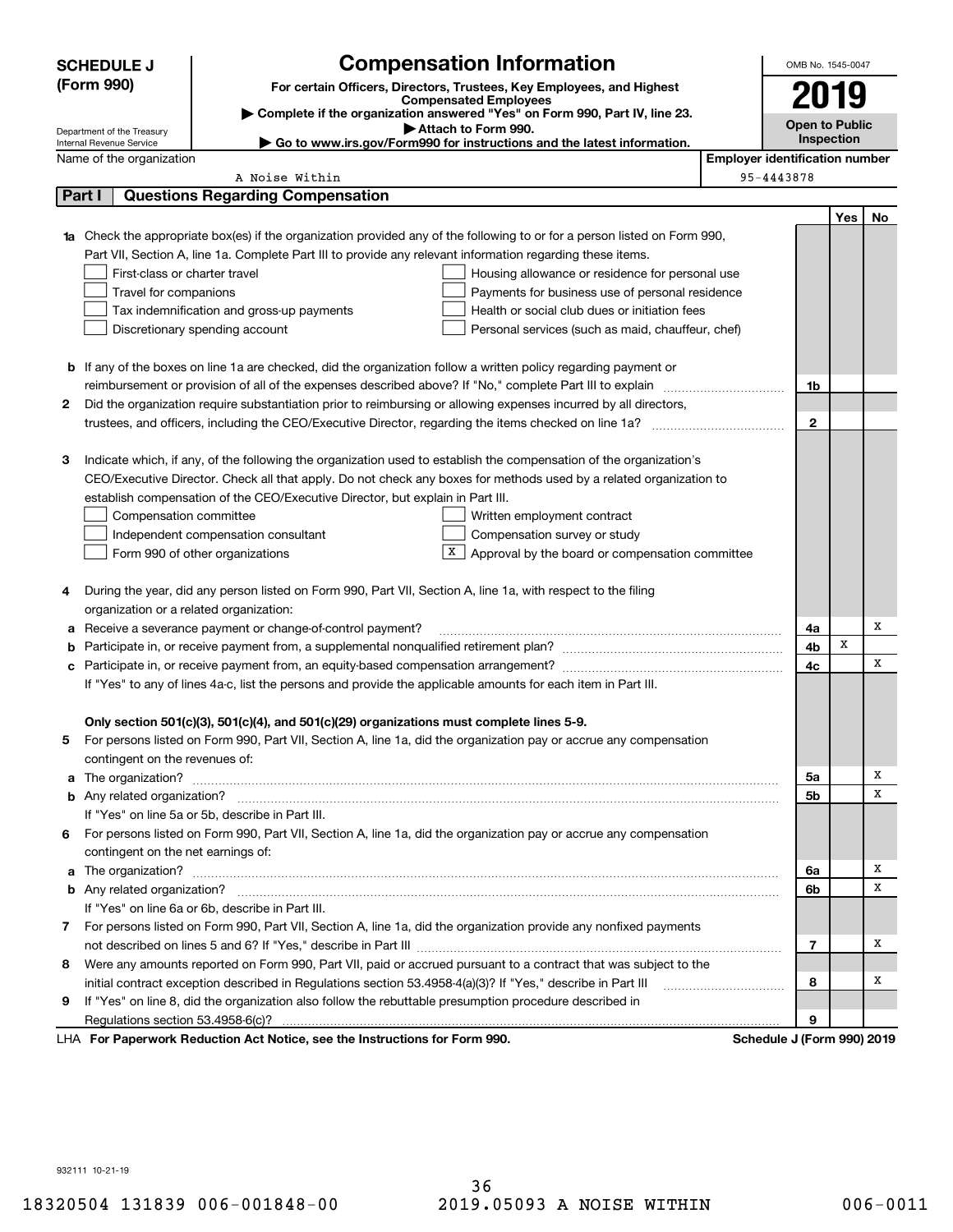#### 95-4443878

# **Part II Officers, Directors, Trustees, Key Employees, and Highest Compensated Employees.**  Schedule J (Form 990) 2019 Page Use duplicate copies if additional space is needed.

For each individual whose compensation must be reported on Schedule J, report compensation from the organization on row (i) and from related organizations, described in the instructions, on row (ii). Do not list any individuals that aren't listed on Form 990, Part VII.

**Note:**  The sum of columns (B)(i)-(iii) for each listed individual must equal the total amount of Form 990, Part VII, Section A, line 1a, applicable column (D) and (E) amounts for that individual.

|                                       |                          | (B) Breakdown of W-2 and/or 1099-MISC compensation |                                           | (C) Retirement and<br>other deferred | (D) Nontaxable<br>benefits | (E) Total of columns | (F) Compensation<br>in column (B)         |  |
|---------------------------------------|--------------------------|----------------------------------------------------|-------------------------------------------|--------------------------------------|----------------------------|----------------------|-------------------------------------------|--|
| (A) Name and Title                    | (i) Base<br>compensation | (ii) Bonus &<br>incentive<br>compensation          | (iii) Other<br>reportable<br>compensation | compensation                         |                            | $(B)(i)-(D)$         | reported as deferred<br>on prior Form 990 |  |
| Julia Rodriguez-Elliott<br>(1)<br>(i) | 178,457.                 | $\mathfrak o$ .                                    | 13,125.                                   | 21,827.                              | 6,954.                     | 220, 363.            | $\mathbf 0$ .                             |  |
| CO-ARTISTIC DIRECTOR<br><u>(ii)</u>   | $\mathbf{0}$ .           | $\mathsf{0}$ .                                     | $\mathbf{0}$ .                            | $\mathbf{0}$ .                       | $\mathfrak o$ .            | $\mathbf{0}$ .       | $\mathbf 0$ .                             |  |
| (2) Geoff Elliott<br>$(\sf{i})$       | 170,481.                 | $\mathsf{o}$ .                                     | 5,250,                                    | 21,712.                              | 400                        | 197,843.             | $\mathfrak o$ .                           |  |
| CO-ARTISTIC DIRECTOR<br>(ii)          | $\mathbf 0$ .            | $\mathbf{0}$ .                                     | 0.                                        | $\mathfrak o$ .                      | $\mathbf{0}$ .             | $\mathfrak o$ .      | $\mathbf 0$ .                             |  |
| (i)                                   |                          |                                                    |                                           |                                      |                            |                      |                                           |  |
| (ii)                                  |                          |                                                    |                                           |                                      |                            |                      |                                           |  |
| (i)                                   |                          |                                                    |                                           |                                      |                            |                      |                                           |  |
| (ii)                                  |                          |                                                    |                                           |                                      |                            |                      |                                           |  |
| (i)                                   |                          |                                                    |                                           |                                      |                            |                      |                                           |  |
| (ii)                                  |                          |                                                    |                                           |                                      |                            |                      |                                           |  |
| (i)                                   |                          |                                                    |                                           |                                      |                            |                      |                                           |  |
| (ii)                                  |                          |                                                    |                                           |                                      |                            |                      |                                           |  |
| (i)                                   |                          |                                                    |                                           |                                      |                            |                      |                                           |  |
| (ii)                                  |                          |                                                    |                                           |                                      |                            |                      |                                           |  |
| (i)                                   |                          |                                                    |                                           |                                      |                            |                      |                                           |  |
| (ii)                                  |                          |                                                    |                                           |                                      |                            |                      |                                           |  |
| (i)                                   |                          |                                                    |                                           |                                      |                            |                      |                                           |  |
| (ii)                                  |                          |                                                    |                                           |                                      |                            |                      |                                           |  |
| (i)                                   |                          |                                                    |                                           |                                      |                            |                      |                                           |  |
| (ii)                                  |                          |                                                    |                                           |                                      |                            |                      |                                           |  |
| (i)                                   |                          |                                                    |                                           |                                      |                            |                      |                                           |  |
| (ii)                                  |                          |                                                    |                                           |                                      |                            |                      |                                           |  |
| (i)                                   |                          |                                                    |                                           |                                      |                            |                      |                                           |  |
| (ii)                                  |                          |                                                    |                                           |                                      |                            |                      |                                           |  |
| (i)<br>(ii)                           |                          |                                                    |                                           |                                      |                            |                      |                                           |  |
|                                       |                          |                                                    |                                           |                                      |                            |                      |                                           |  |
| (i)<br>(ii)                           |                          |                                                    |                                           |                                      |                            |                      |                                           |  |
| (i)                                   |                          |                                                    |                                           |                                      |                            |                      |                                           |  |
| (ii)                                  |                          |                                                    |                                           |                                      |                            |                      |                                           |  |
| (i)                                   |                          |                                                    |                                           |                                      |                            |                      |                                           |  |
| (ii)                                  |                          |                                                    |                                           |                                      |                            |                      |                                           |  |

**Schedule J (Form 990) 2019**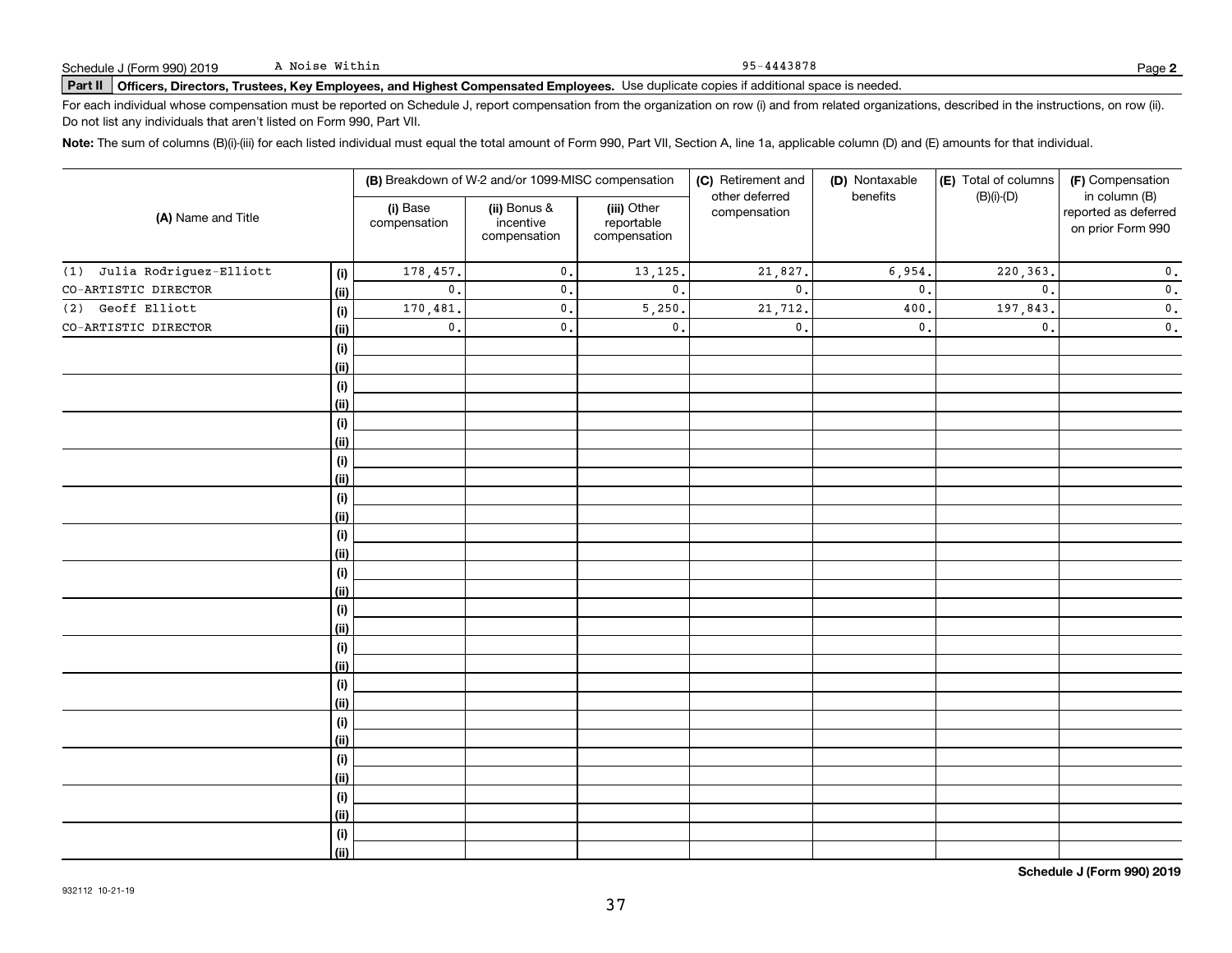**Schedule J (Form 990) 2019**

38

Part I, Line 4b: retention payment plan effective as of August 1, 2019. The balance in the During the fiscal year ended June 30, 2020, the Organization contributed \$39,000 to the 457(b) deferred compensation plan.

#### Part I, Line 3:

**Part III Supplemental Information**

The Board of Directors reviews and approves compensation for top

management.

The Organization set up a 457(b) deferred compensation plan and a retention

payment plan. In September 2019, the Organization approved to terminate the

retention payment plan, in the amount of \$142,199, was paid out to the

Artistic Directors.

A Noise Within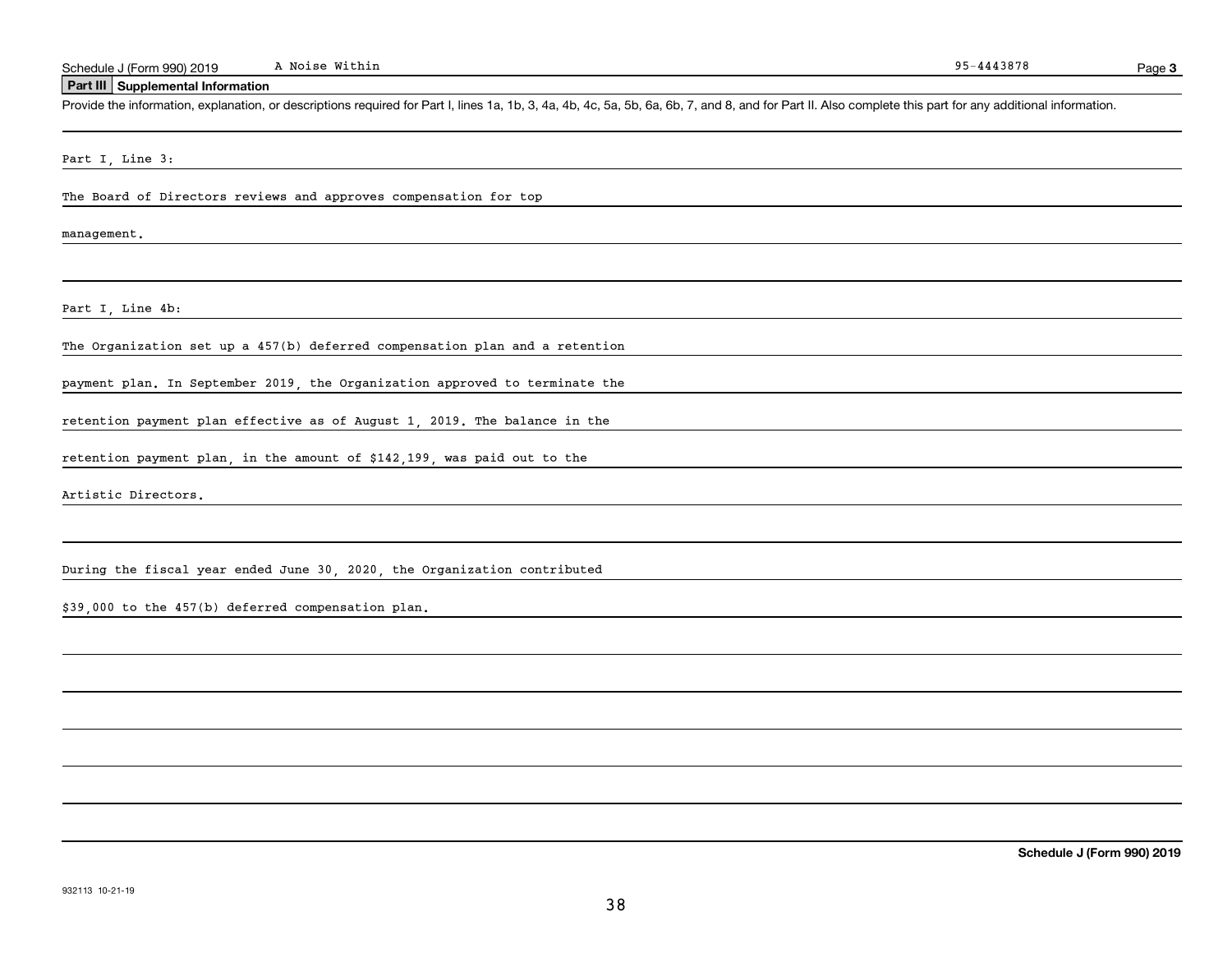### **SCHEDULE M (Form 990)**

# **Noncash Contributions**

OMB No. 1545-0047

| Department of the Treasury      |  |
|---------------------------------|--|
| <b>Internal Revenue Service</b> |  |

**Complete if the organizations answered "Yes" on Form 990, Part IV, lines 29 or 30.** <sup>J</sup>**2019 Attach to Form 990.** J



Name of the organization

 **Go to www.irs.gov/Form990 for instructions and the latest information.** J

**Employer identification number** 95-4443878

A Noise Within

| Part I                           | <b>Types of Property</b>                                                                                                       |                               |                                      |                                                    |                                                              |            |     |    |
|----------------------------------|--------------------------------------------------------------------------------------------------------------------------------|-------------------------------|--------------------------------------|----------------------------------------------------|--------------------------------------------------------------|------------|-----|----|
|                                  |                                                                                                                                | (a)<br>Check if<br>applicable | (b)<br>Number of<br>contributions or | (c)<br>Noncash contribution<br>amounts reported on | (d)<br>Method of determining<br>noncash contribution amounts |            |     |    |
|                                  |                                                                                                                                |                               |                                      | items contributed Form 990, Part VIII, line 1g     |                                                              |            |     |    |
| 1                                |                                                                                                                                |                               |                                      |                                                    |                                                              |            |     |    |
| 2                                |                                                                                                                                |                               |                                      |                                                    |                                                              |            |     |    |
| з                                | Art - Fractional interests                                                                                                     |                               |                                      |                                                    |                                                              |            |     |    |
| 4                                | Books and publications                                                                                                         |                               |                                      |                                                    |                                                              |            |     |    |
| 5                                | Clothing and household goods                                                                                                   |                               |                                      |                                                    |                                                              |            |     |    |
| 6                                |                                                                                                                                |                               |                                      |                                                    |                                                              |            |     |    |
| 7                                |                                                                                                                                |                               |                                      |                                                    |                                                              |            |     |    |
| 8                                |                                                                                                                                |                               |                                      |                                                    |                                                              |            |     |    |
| 9                                | Securities - Publicly traded                                                                                                   | X                             | 6                                    | 70,604.FMV                                         |                                                              |            |     |    |
| 10                               | Securities - Closely held stock                                                                                                |                               |                                      |                                                    |                                                              |            |     |    |
| 11                               | Securities - Partnership, LLC, or                                                                                              |                               |                                      |                                                    |                                                              |            |     |    |
|                                  | trust interests                                                                                                                |                               |                                      |                                                    |                                                              |            |     |    |
| 12                               | Securities - Miscellaneous                                                                                                     |                               |                                      |                                                    |                                                              |            |     |    |
| 13                               | Qualified conservation contribution -                                                                                          |                               |                                      |                                                    |                                                              |            |     |    |
|                                  | Historic structures<br>                                                                                                        |                               |                                      |                                                    |                                                              |            |     |    |
| 14                               | Qualified conservation contribution - Other                                                                                    |                               |                                      |                                                    |                                                              |            |     |    |
| 15                               |                                                                                                                                |                               |                                      |                                                    |                                                              |            |     |    |
| 16                               | Real estate - Commercial                                                                                                       |                               |                                      |                                                    |                                                              |            |     |    |
| 17                               |                                                                                                                                |                               |                                      |                                                    |                                                              |            |     |    |
| 18                               |                                                                                                                                |                               |                                      |                                                    |                                                              |            |     |    |
| 19                               |                                                                                                                                |                               |                                      |                                                    |                                                              |            |     |    |
| Drugs and medical supplies<br>20 |                                                                                                                                |                               |                                      |                                                    |                                                              |            |     |    |
| 21                               | Taxidermy                                                                                                                      |                               |                                      |                                                    |                                                              |            |     |    |
| 22                               |                                                                                                                                |                               |                                      |                                                    |                                                              |            |     |    |
| 23                               |                                                                                                                                |                               |                                      |                                                    |                                                              |            |     |    |
| 24                               |                                                                                                                                |                               |                                      |                                                    |                                                              |            |     |    |
| 25                               | Other                                                                                                                          |                               |                                      |                                                    |                                                              |            |     |    |
| 26                               | Other                                                                                                                          |                               |                                      |                                                    |                                                              |            |     |    |
| 27                               | Other<br>▸                                                                                                                     |                               |                                      |                                                    |                                                              |            |     |    |
| 28                               | Other                                                                                                                          |                               |                                      |                                                    |                                                              |            |     |    |
| 29                               | Number of Forms 8283 received by the organization during the tax year for contributions                                        |                               |                                      |                                                    |                                                              |            |     |    |
|                                  | for which the organization completed Form 8283, Part IV, Donee Acknowledgement                                                 |                               |                                      | 29                                                 |                                                              |            | 0   |    |
|                                  |                                                                                                                                |                               |                                      |                                                    |                                                              |            | Yes | No |
|                                  | 30a During the year, did the organization receive by contribution any property reported in Part I, lines 1 through 28, that it |                               |                                      |                                                    |                                                              |            |     |    |
|                                  | must hold for at least three years from the date of the initial contribution, and which isn't required to be used for          |                               |                                      |                                                    |                                                              |            |     |    |
|                                  | exempt purposes for the entire holding period?                                                                                 |                               |                                      |                                                    |                                                              | 30a        |     | х  |
|                                  | <b>b</b> If "Yes," describe the arrangement in Part II.                                                                        |                               |                                      |                                                    |                                                              |            |     |    |
| 31                               | Does the organization have a gift acceptance policy that requires the review of any nonstandard contributions?<br>.            |                               |                                      |                                                    |                                                              | 31         | х   |    |
|                                  | 32a Does the organization hire or use third parties or related organizations to solicit, process, or sell noncash              |                               |                                      |                                                    |                                                              |            |     |    |
|                                  | contributions?                                                                                                                 |                               |                                      |                                                    |                                                              | <b>32a</b> | х   |    |
|                                  | <b>b</b> If "Yes," describe in Part II.                                                                                        |                               |                                      |                                                    |                                                              |            |     |    |
| 33                               | If the organization didn't report an amount in column (c) for a type of property for which column (a) is checked,              |                               |                                      |                                                    |                                                              |            |     |    |
|                                  | describe in Part II.                                                                                                           |                               |                                      |                                                    |                                                              |            |     |    |

For Paperwork Reduction Act Notice, see the Instructions for Form 990. Schedule M (Form 990) 2019 LHA

932141 09-27-19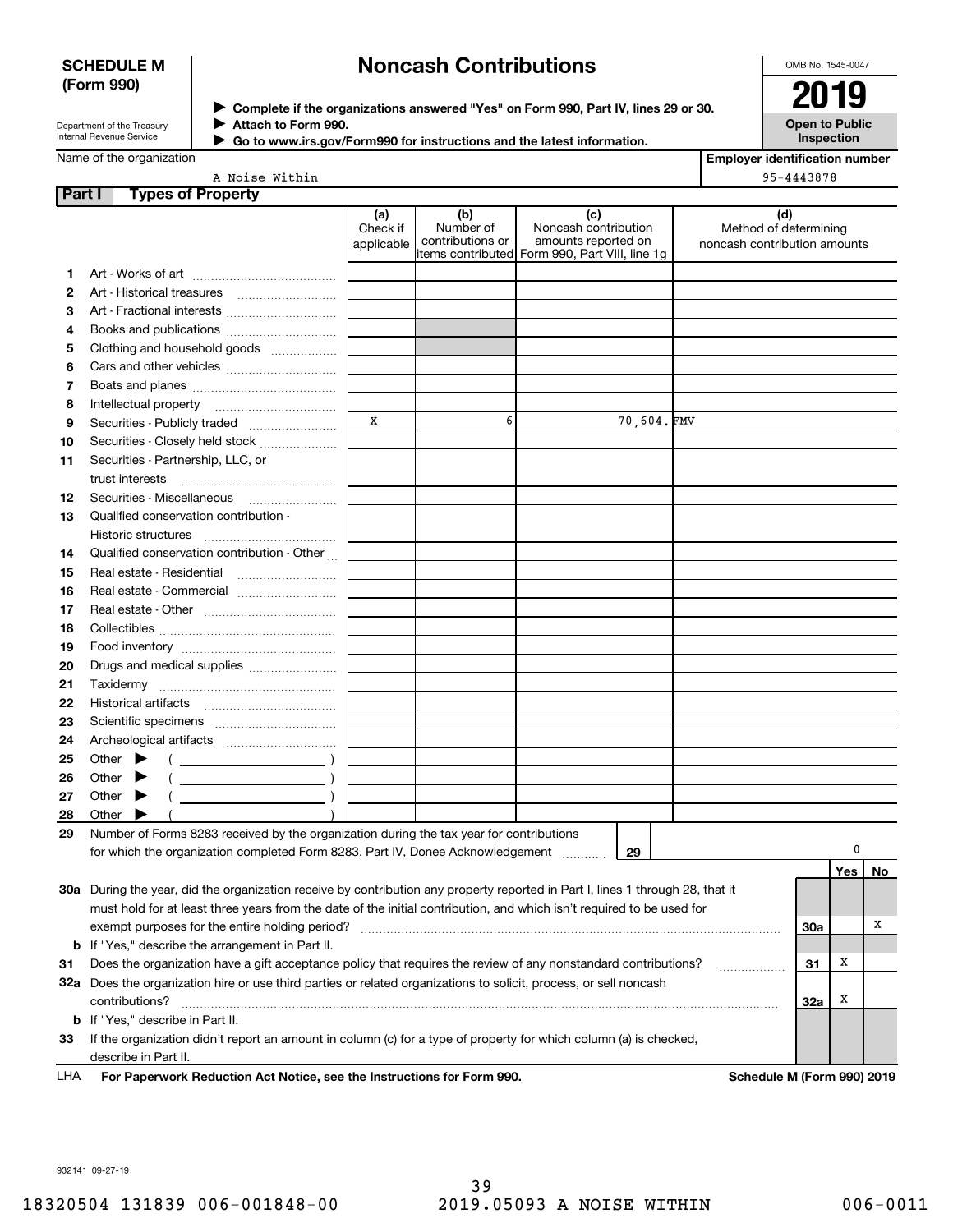95-4443878 Schedule M (Form 990) 2019 A Noise Within<br>**Part II** Supplemental Information. Provide the information required by Part I. lines 30b. 32b. and 33. and whether the c Part II | Supplemental Information. Provide the information required by Part I, lines 30b, 32b, and 33, and whether the organization is reporting in Part I, column (b), the number of contributions, the number of items received, or a combination of both. Also complete this part for any additional information.

Schedule M, Part I, Column (b):

Part 1 Line 9 represents the number of stock transactions received.

Schedule M, Line 32b:

The Organization sells contributed stock though its brokerage account

with a major brokerage firm.

**Schedule M (Form 990) 2019**

932142 09-27-19

40 18320504 131839 006-001848-00 2019.05093 A NOISE WITHIN 006-0011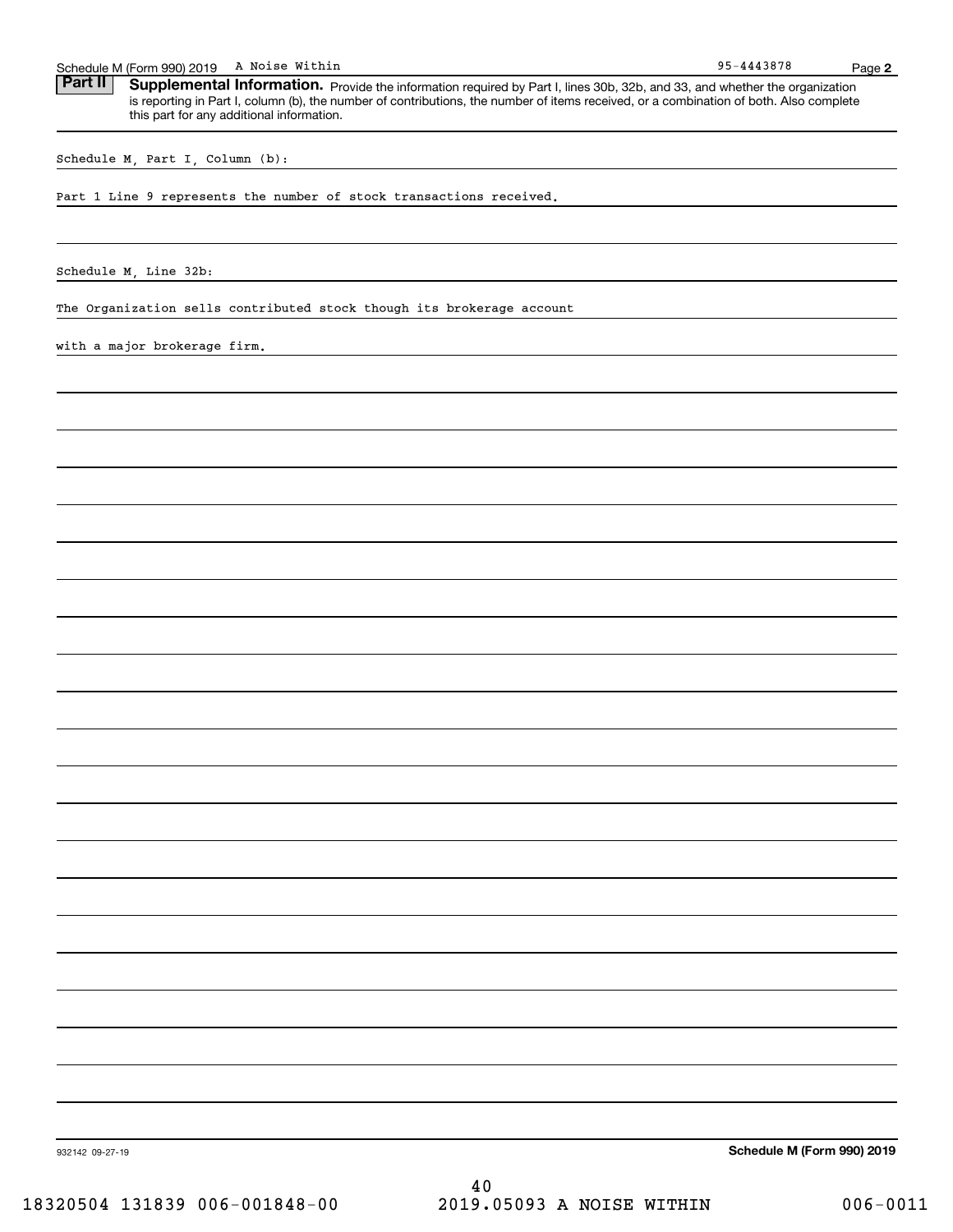| <b>SCHEDULE O</b>                                    | Supplemental Information to Form 990 or 990-EZ                                                                                                                          | OMB No. 1545-0047                                          |
|------------------------------------------------------|-------------------------------------------------------------------------------------------------------------------------------------------------------------------------|------------------------------------------------------------|
| (Form 990 or 990-EZ)<br>Department of the Treasury   | Complete to provide information for responses to specific questions on<br>Form 990 or 990-EZ or to provide any additional information.<br>Attach to Form 990 or 990-EZ. | <b>Open to Public</b>                                      |
| Internal Revenue Service<br>Name of the organization | Go to www.irs.gov/Form990 for the latest information.                                                                                                                   | <b>Inspection</b><br><b>Employer identification number</b> |
|                                                      | A Noise Within                                                                                                                                                          | 95-4443878                                                 |
|                                                      | Form 990, Part I, Line 1, Description of Organization Mission:                                                                                                          |                                                            |
|                                                      | by embracing universal human experiences, expanding personal awareness,                                                                                                 |                                                            |
|                                                      | and challenging individual perspectives. Our company of resident and                                                                                                    |                                                            |
|                                                      | guest artists performing in rotating repertory immerses student and                                                                                                     |                                                            |
|                                                      | general audiences in timeless, epic stories in an intimate setting.                                                                                                     |                                                            |
| Part III Line 4b                                     |                                                                                                                                                                         |                                                            |
|                                                      | Based on demonstrated need and availability, schools receive flexible                                                                                                   |                                                            |
|                                                      | scholarships that can be used on tickets, transportation, and/or                                                                                                        |                                                            |
| program fees.                                        |                                                                                                                                                                         |                                                            |
|                                                      |                                                                                                                                                                         |                                                            |
| STUDY GUIDES                                         |                                                                                                                                                                         |                                                            |
|                                                      | Free, comprehensive study guides are available to educators via ANW's                                                                                                   |                                                            |
|                                                      | website, designed to help teachers bring plays and classic text to life                                                                                                 |                                                            |
|                                                      | in a classroom setting. Activities integrate analysis of themes,                                                                                                        |                                                            |
|                                                      | context, and characters with music, visual arts, and history, all                                                                                                       |                                                            |
|                                                      | aligned with California State standards.                                                                                                                                |                                                            |
| PROFESSIONAL DEVELOPMENT                             |                                                                                                                                                                         |                                                            |
|                                                      | ANW offers two free professional development opportunities for teachers                                                                                                 |                                                            |
|                                                      | each year. Our late summer seminar, the Educator Extravaganza, previews                                                                                                 |                                                            |
|                                                      | our upcoming season and includes workshops led by professional teaching                                                                                                 |                                                            |
|                                                      | artists. The second seminar takes place in the spring and typically                                                                                                     |                                                            |
|                                                      | centers on our annual Shakespeare production. During the pandemic,                                                                                                      |                                                            |
| these activities happened virtually.                 |                                                                                                                                                                         |                                                            |
|                                                      | LHA For Paperwork Reduction Act Notice, see the Instructions for Form 990 or 990-EZ.                                                                                    | Schedule O (Form 990 or 990-EZ) (2019)                     |
| 932211 09-06-19                                      |                                                                                                                                                                         |                                                            |

41 18320504 131839 006-001848-00 2019.05093 A NOISE WITHIN 006-0011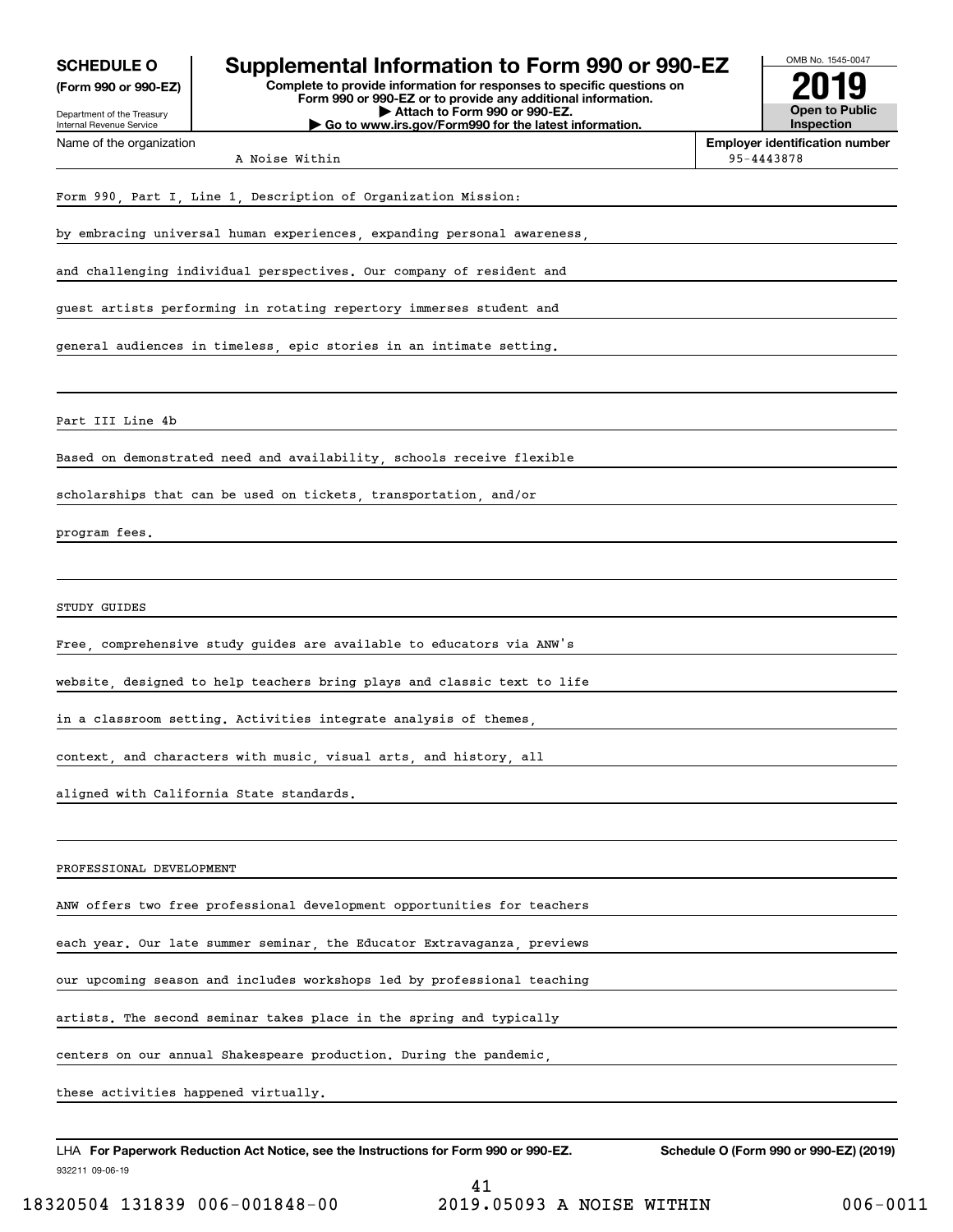| Schedule O (Form 990 or 990-EZ) (2019)                                  | Page 2                                              |
|-------------------------------------------------------------------------|-----------------------------------------------------|
| Name of the organization<br>A Noise Within                              | <b>Employer identification number</b><br>95-4443878 |
| WORKSHOPS & RESIDENCIES                                                 |                                                     |
| Professional teaching artists conduct hands-on exercises and            |                                                     |
| interactive analysis, allowing students to connect with the play's      |                                                     |
| language and gain a deeper understanding of its universal themes.       |                                                     |
| In-class workshops are one-day intensive courses; residencies are often |                                                     |
| eight-week engagements where teaching artists conduct one or two        |                                                     |
| classes per week. Programs are tailored in terms of length, scale, and  |                                                     |
| location to the individual needs of the school or class, and can take   |                                                     |
| place virtually as needed.                                              |                                                     |
|                                                                         |                                                     |
| SUMMER WITH SHAKESPEARE                                                 |                                                     |
| A five-week theatre camp for students 6-18, Summer With Shakespeare     |                                                     |
| gives students the opportunity to work with professional actors and     |                                                     |
| technicians, gaining an appreciation of Shakespeare's verse as well as  |                                                     |
| a unique exposure to a variety of classic plays. Designed to challenge  |                                                     |
| young artists to be scholars and performers of The Bard, this program   |                                                     |
| enhances acting and public speaking skills, builds self-confidence, and |                                                     |
| offers invaluable experience in the crafts of the theatre.              |                                                     |
|                                                                         |                                                     |
| RELAXED PERFORMANCES                                                    |                                                     |
| ANW's sensory-friendly "Relaxed Performances" are designed for patrons  |                                                     |
| with Autism and other Disorders of Social Interaction and               |                                                     |
| Communication. These performances maintain the recognized excellence    |                                                     |
| that is a hallmark for ANW and are delivered by the same professional   |                                                     |
| cast while employing reduced lighting, sound, and a sensory friendly    |                                                     |
| environment.                                                            |                                                     |
|                                                                         |                                                     |
|                                                                         |                                                     |

932212 09-06-19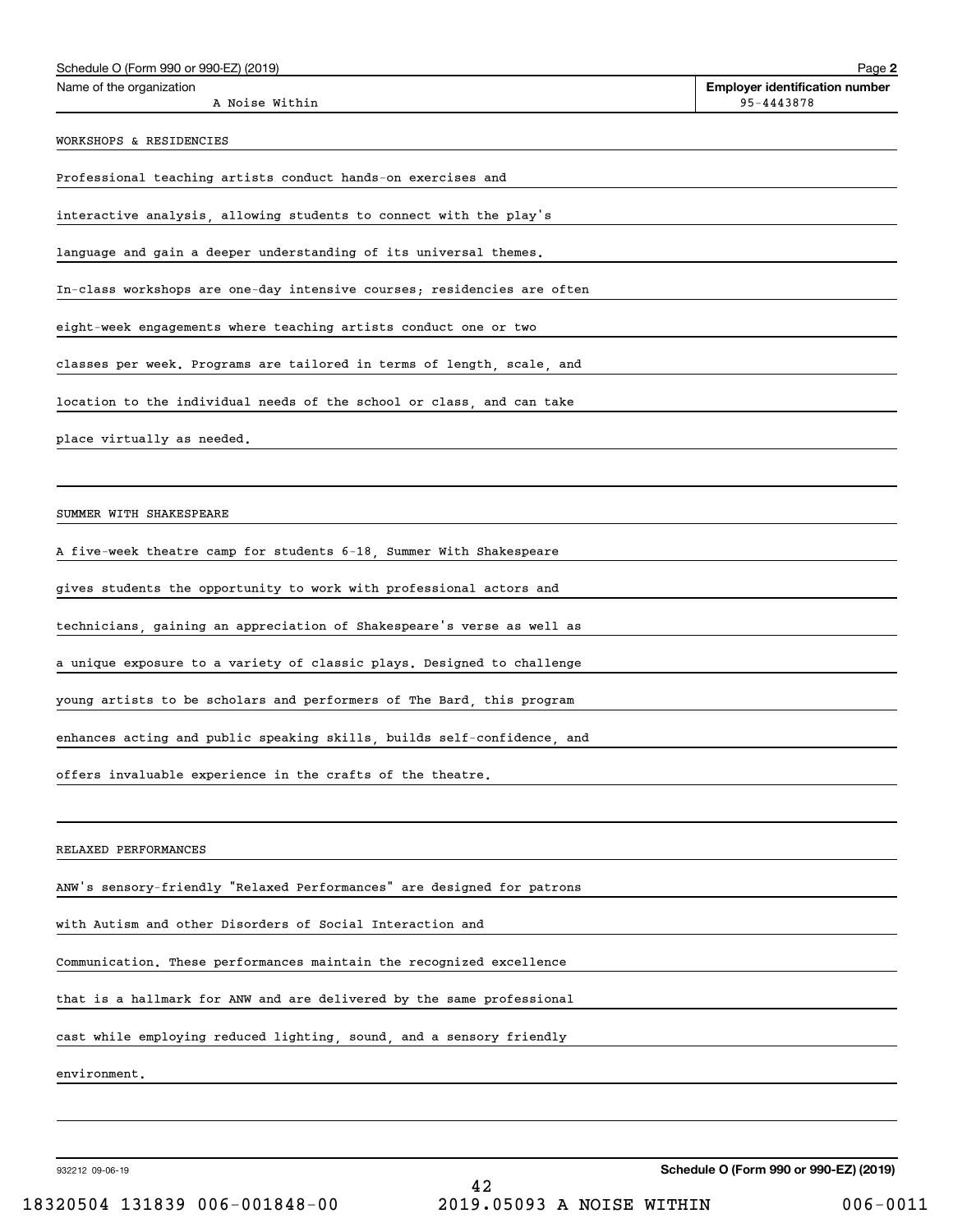| Schedule O (Form 990 or 990-EZ) (2019) | Page 2                                |
|----------------------------------------|---------------------------------------|
| Name of the organization               | <b>Employer identification number</b> |
| A Noise Within                         | 95-4443878                            |
|                                        |                                       |

Part III Line 4c

Another aspect of our accessible programming is our Resident Artist

Reading series, which offers staged readings of seldom-performed

classical plays to the general public at no admission cost.

Form 990, Part VI, Section A, line 2:

Two directors, Geoff Elliott and Julia Rodriguez-Elliott, are married.

Form 990, Part VI, Section B, line 11b:

The Form 990 is prepared by the organization's outside public accounting

firm based on information provided by management. Once a draft of the

return is available, it is reviewed by the managing director and finance

manager with any changes or revisions incorporated into the filing. Finally

it is reviewed by the Board of Directors prior to filing.

Form 990, Part VI, Section B, Line 12c:

| 932212 09-06-19<br>43                                                       | Schedule O (Form 990 or 990-EZ) (2019) |
|-----------------------------------------------------------------------------|----------------------------------------|
| to respond to questions. The conflict of interest policy shall be reviewed  |                                        |
| committee's discussion of the matter except to disclose material facts and  |                                        |
| Interest shall not participate in or be permitted to hear the board's or    |                                        |
| reflected in the minutes of the meeting. A person who has a Conflict of     |                                        |
| all facts material to the Conflict of Interest. Such disclosure shall be    |                                        |
| Conflict of Interest and who is in attendance at the meeting shall disclose |                                        |
| involving a Conflict of Interest, a director or committee member having a   |                                        |
| interest. Before board or committee action on a Contract or Transaction     |                                        |
| policy defines circumstances that shall be deemed to create conflicts of    |                                        |
| members of the board of directors or officers. The conflict of interest     |                                        |
| A Noise Within (ANW) has a written conflict of interest policy in place for |                                        |

18320504 131839 006-001848-00 2019.05093 A NOISE WITHIN 006-0011